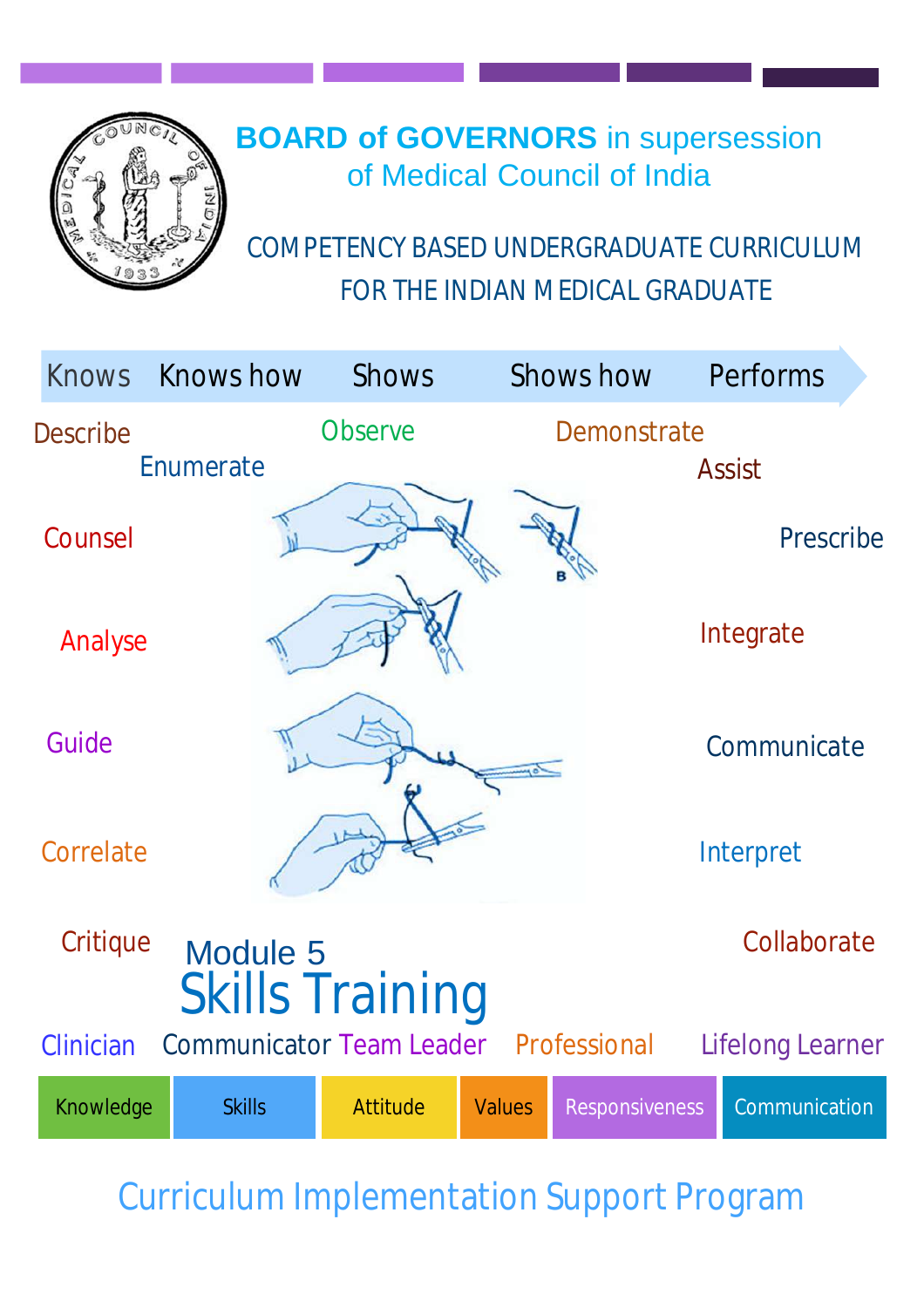# **Skills Training Module**

**(Including Guidelines for Skills Lab)**

**For Undergraduate Medical Education**

**Program**

**2019**



**Medical Council of India Pocket-14, Sector-8, Dwarka, New Delhi 110 077**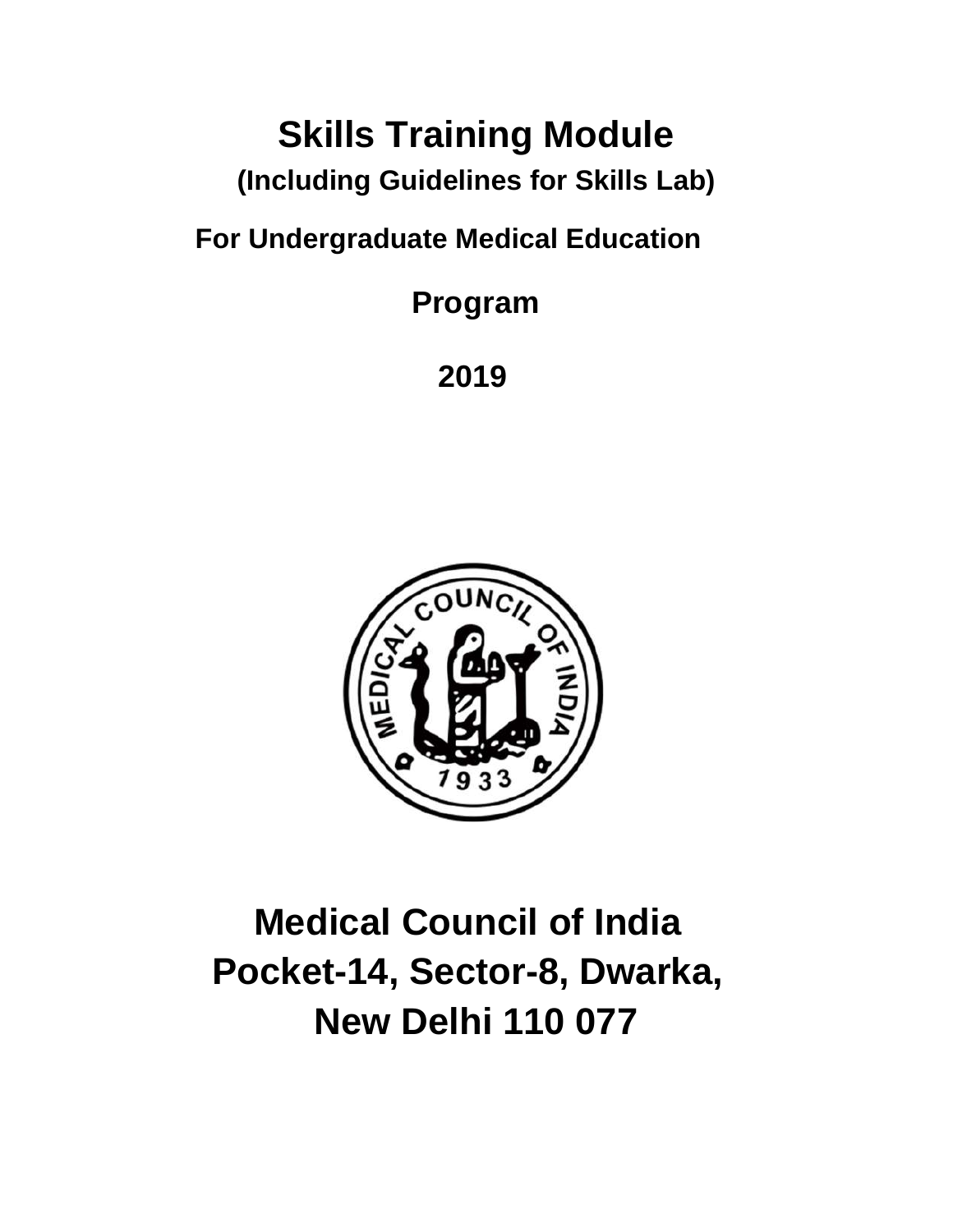All rights reserved. No part of this publication/document may be reproduced, distributed, or transmitted in any form or by any means, including photocopying, recording, or other electronic or mechanical methods, without the prior written permission from Academic Cell of Medical Council of India, except for the use in Curriculum Implementation Support Program by medical teachers and institutions as well as in the case of brief quotations embodied in critical reviews and certain other non-commercial uses permitted by copyright law, 2019.

**How to Cite**: Medical Council of India. Skills Training Module for Undergraduate Medical Education program, 2019: pp 1-49.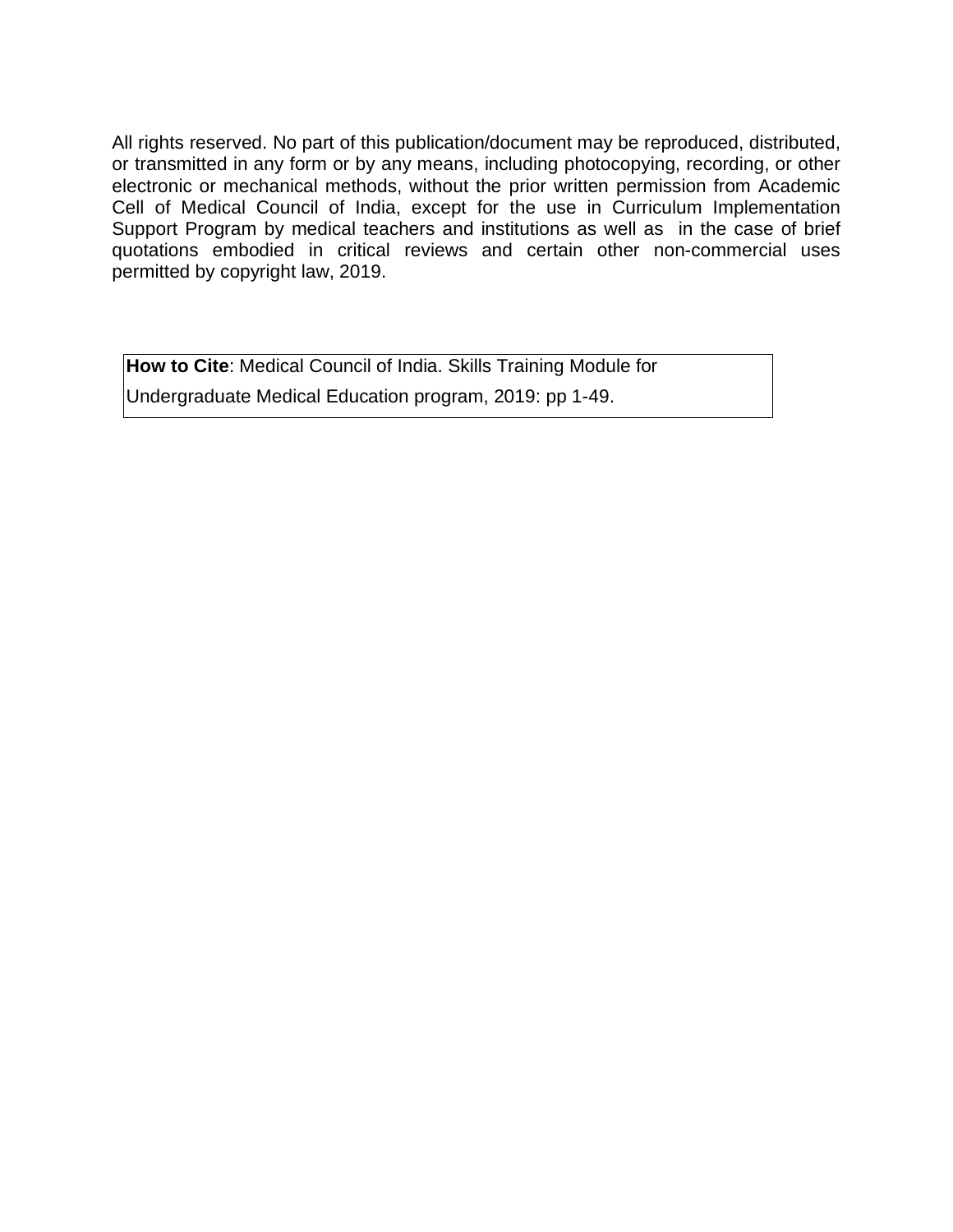#### **Expert Group**

#### **1. Dr. Avinash Supe**

Former Director (ME and MH) and Dean, Emeritus Professor, Departments of G I Surgery and Medical Education Seth GS Medical College and KEM Hospital, Mumbai – 400012

#### **2. Dr. Krishna G. Seshadri**

Member, Board of Management Visiting Professor Departments of Endocrinology, Diabetes and Medical Education Sri Balaji Vidyapeeth, Puducherry - 607 403

#### **3. Dr. R. Sajith Kumar**

Professor and Head, Departments of Infectious Disease and Medical Education Convener, MCI Nodal Centre for Faculty Development Government Medical College, Kottayam, Kerala – 686008

#### **4. Dr. P.V. Chalam**

Former Professor of Surgery, Gandhi Medical College, Secunderabad Currently, Principal and Professor, Department of Surgery Bhaskar Medical College, RR Dist., Telangana– 500075

#### **5. Dr. Praveen Singh**

Professor and Head, Departments of Anatomy and Medical Education Convener, MCI Nodal Centre for Faculty Development Pramukhswami Medical College, Karamsad, Gujarat - 388325

#### **6. Dr. Tejinder Singh**

Professor, Department Medical Education Sri Guru Ram Das Institute of Medical Sciences and Research Amritsar, Punjab – 143501

#### **7. Dr. P.V. Vijayaraghavan**

Convener, MCI Nodal Centre, Vice Chancellor and Professor of Orthopedics, Sri Ramachandra Medical College and Research Institute, Porur, Chennai-600116.

#### **8**. **Dr. Subir K. Maulik**

Professor, Department of Pharmacology All India Institute of Medical Sciences, New Delhi-110029

#### 9**. Dr. M Rajalakshmi**

Chief Consultant, Academic Cell, Medical Council of India, Pocket 14, Sector 8, Dwarka, New Delhi 110077.

#### **Additional contributions from:**

**1. Lt. Col. Dr. Karuna Datta** Convener, MCI Regional Centre, Professor of Sports Medicine, Armed Forces Medical College, Pune- 411040, Maharashtra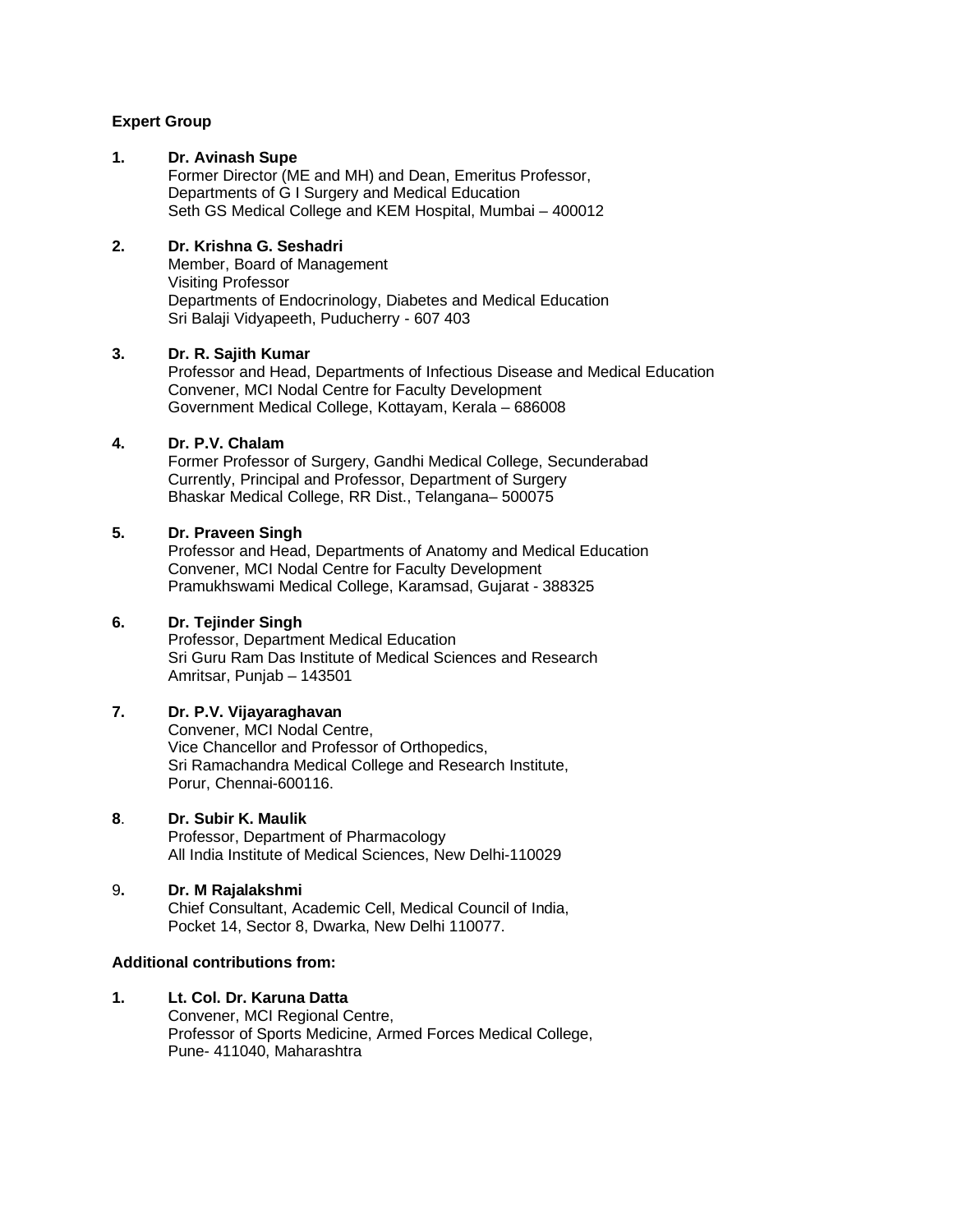दरभाष/Phone: 25367033, 25367035, 25367036 फैक्स/Fax : 0091-11-25367024 ई-मेल/E-mail: mci@bol.net.in वेबसाईट/Website: www.mciindia.org



पॉकेट - 14, सेक्टर - 8, द्वारका फेस-1, नई दिल्ली-110077 Pocket- 14, Sector- 8, Dwarka, Phase-1, New Delhi-110077

#### भारतीय आयुर्विज्ञान परिषद के अधिक्रमण में शासी बोर्ड **BOARD OF GOVERNORS** IN SUPERSESSION OF MEDICAL COUNCIL OF INDIA

#### **Skills module**

#### Foreword

Clinicians are defined by their skill sets. From listening to procedures the continuum of skills that are garnered by learners and doctors are myriad. There is a compelling need to focus on observable and measurable skill acquisition in the MBBS program.

The emphasis on skill acquisition is one of the key features of the competency based curriculum and in many ways is its soul. The competency based undergraduate curriculum provides a framework for learning and assessing skills. The curriculum will necessitate a paradigm shift in medical education in India and requires teachers and education administrators alike to re-think the construct and delivery of instruction, like: 1) what are the skills that must be taught, 2) how to create the right environment in which skills can be taught, practiced, observed and assessed, 3) what are the facilitatory skills that teachers must acquire, 4) how should acquisition of skills be documented, and 5) how would the acquisition or non-acquisition of skills affect the progress of the learner?

A skills lab is a safe environment in which learners can acquire and practice skills and be observed and assessed. A skills lab that provides this environment is an important step in helping learners acquire skills - procedural, communication or others. The establishment of a basic skills lab that is in alignment with the requirements of the competency based curriculum must be established by all medical colleges, if the implementation of the new undergraduate curriculum is to be successfully implemented. This will also provide the faculty with the support mechanisms to adapt to these new changes and requirements.

The skills module developed by the Expert Group of MCI is a compilation of best practices and is a guide to teaching skills needed to implement the competency based curriculum. Institutions, educators and teachers are encouraged to use this guide to help facilitate skill acquisition by learners. We also solicit your innovations and best practices so that these can be shared with institutions and teachers across the nation.

Chairman, Board of Governors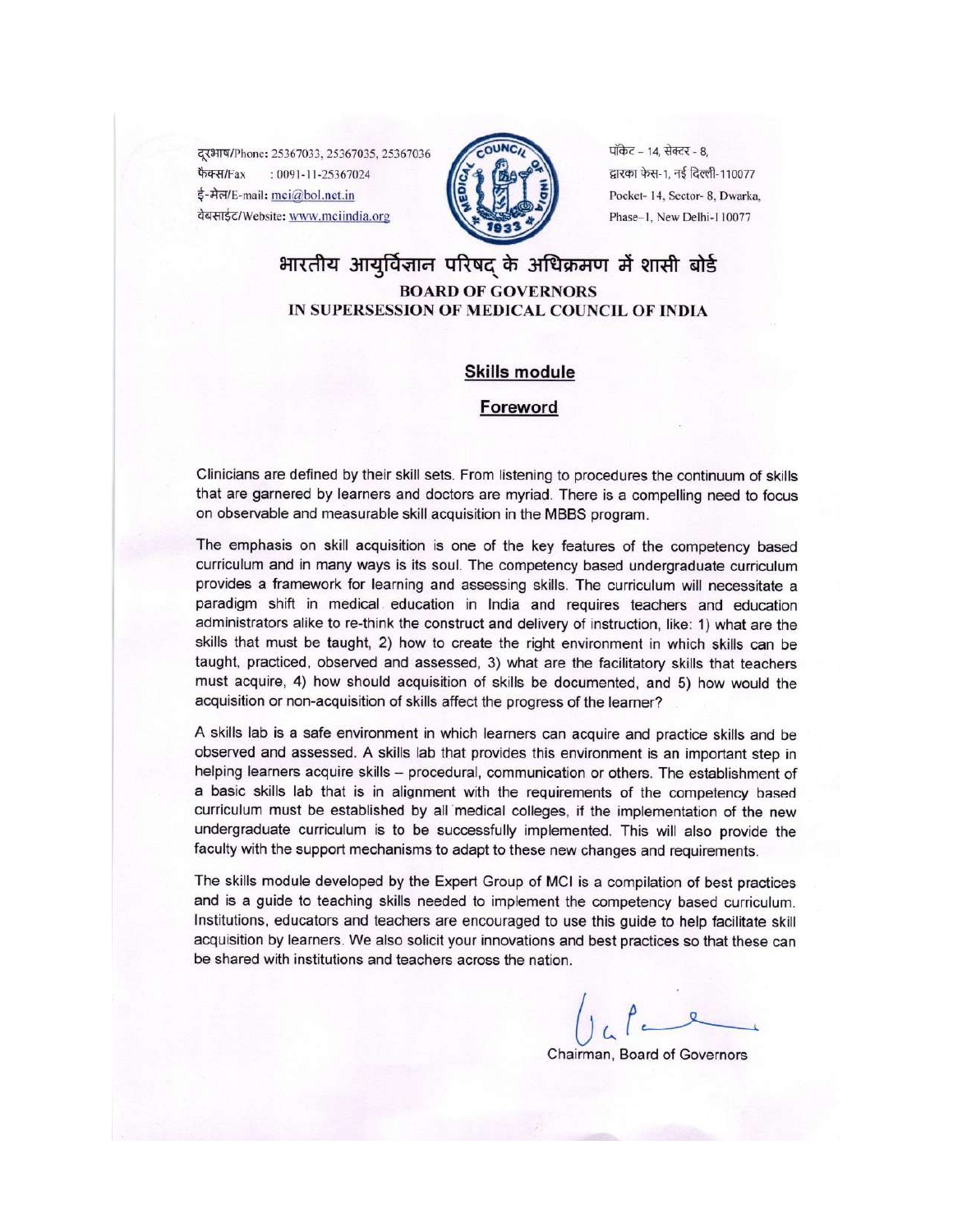Phone: 25367033, 25367035, 25367036 दूरमाष : 25367033, 25367035, 25367036  $: 0091 - 11 - 25367024$ Fax E-mail: mci@bol.net.in Website : www.mciindia.org



पॉकेट - 14, सेक्टर - 8, द्वारका फेस- 1 नई दिल्ली-110 077 Pocket-14, Sector-8, Dwarka Phase - 1 New Delhi-110077

### भारतीय आयुर्विज्ञान परिषद् **MEDICAL COUNCIL OF INDIA**

**BOARD OF GOVERNORS** IN SUPERSESSION OF MEDICAL COUNCIL OF INDIA

#### Foreword

#### **Skills module**

A key feature of the Regulations in Graduate Medical Education Part II is the emphasis on an outcome driven education with emphasis on acquisition of competencies. The skills, knowledge and practice acquired by the Indian Medical Graduate to deal with the health problems of the community, particularly in the context of a number of newly emerging and re-emerging diseases, is a challenge to medical educationists. This situation necessitates that the student-learner should have acquired competent and verifiable skills at the time of graduation. Acquisition of these skills, which include cognitive, procedural, and communication skills require dedicated teaching learning practices and time in a supervised environment. The primacy of patient safety also necessitates that practice of skill acquisition, its usage and assessment are done in a safe environment under peer supervision and should be a planned collaborative activity of the institution. The Medical Council of India has thus felt that every medical college should establish an adequately equipped skills lab and provide resources and opportunities so that these can be meaningfully used to improve the skill outcomes of the medical graduate.

This booklet on skills module has been designed to help institutions meet the challenge of transforming the learning environment to align with the requirements of implementation of the competency driven undergraduate curriculum. This module has been written and diligently scrutinised by members of the Expert group. The Medical Council of India hopes that medical institutions would find this a useful resource material as they make the momentous transition to the teaching of the new undergraduate curriculum.

(Dr. R. K. Vats) **Secretary General**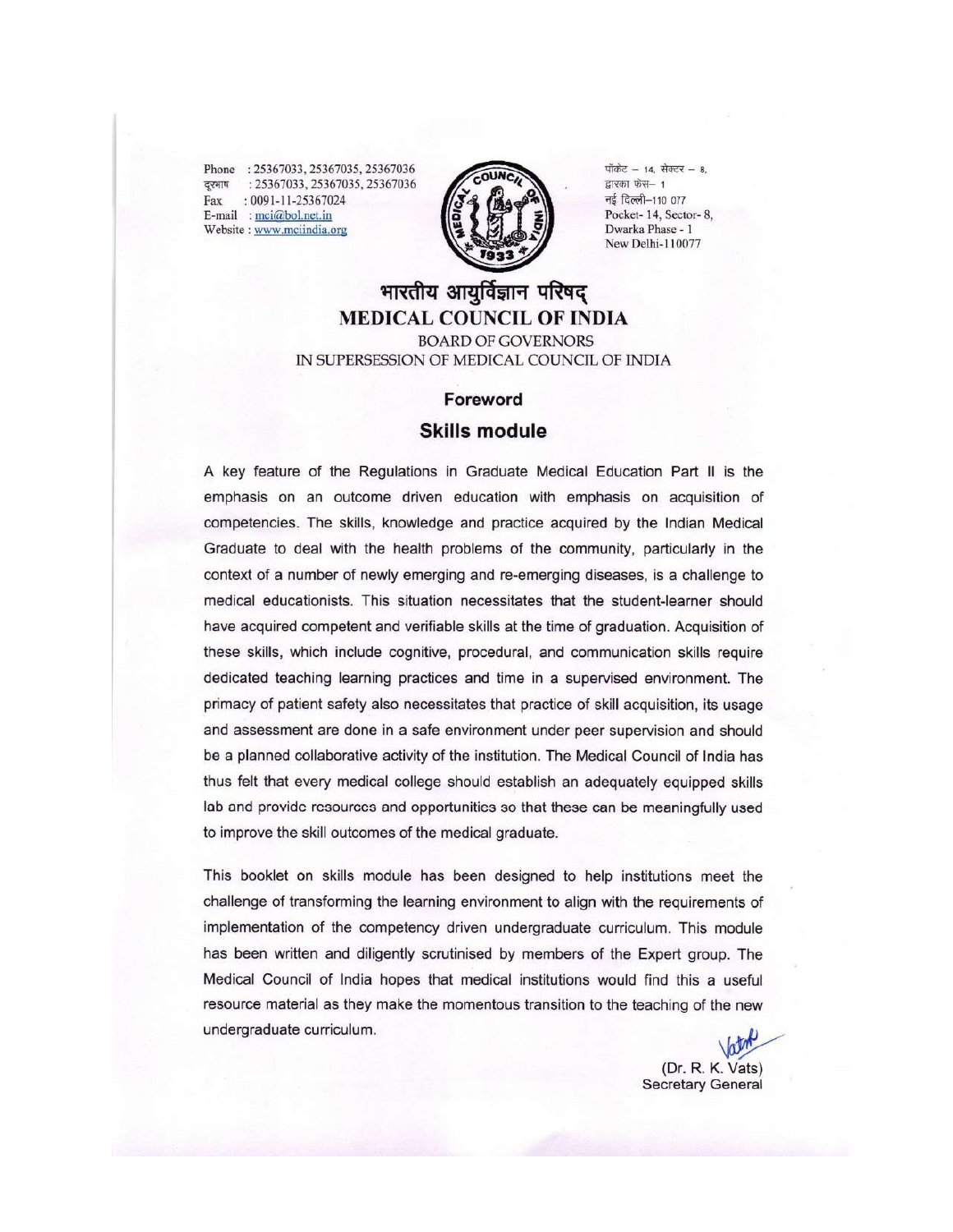# **Module – 5 SKILLS TRAINING**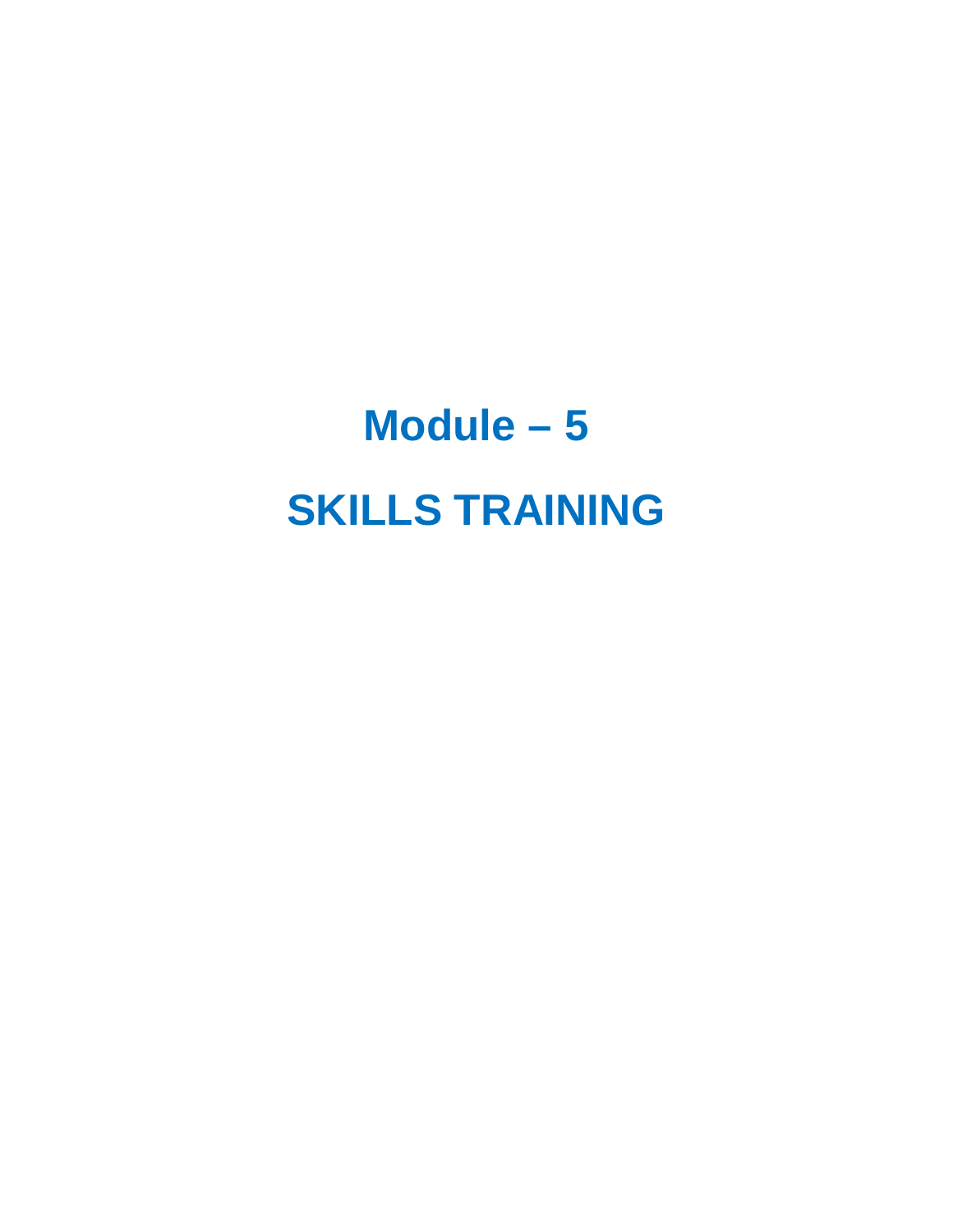### **Skills Training Module**

#### **1. Objective of the Document**

The objective of the document is to facilitate institutions and faculty to develop and implement skills training as part of implementation of new Undergraduate Curriculum.

#### **2. Glossary of Terms Used in the Document**

**Skill:** Skill is the ability to perform a task leading to a specific predefined outcome.

Skill may be:

- a) Intellectual or cognitive which includes clinical reasoning and decision making skills,
- b) Procedural or psychomotor skills that require manual dexterity and include laboratory and clinical skills,
- c) Communication skills,
- d) Team skills including leadership skills.

**Competency:** The habitual and judicious use of communication, knowledge, technical skills, clinical reasoning, attitude, values, and reflection in daily practice for the benefit of the individual and the community being served.

**Skill Assessment:** A session that assesses the skill of the student including those in the laboratory, bed-side, skills lab, skills station that uses mannequins/ paper cases/simulated patients/real patients as the context demands.

**DOAP (Demonstration -Observation - Assistance - Performance)**: A practical session that allows the student to observe a demonstration, assist the performer, perform in a simulated environment, perform under supervision or perform independently.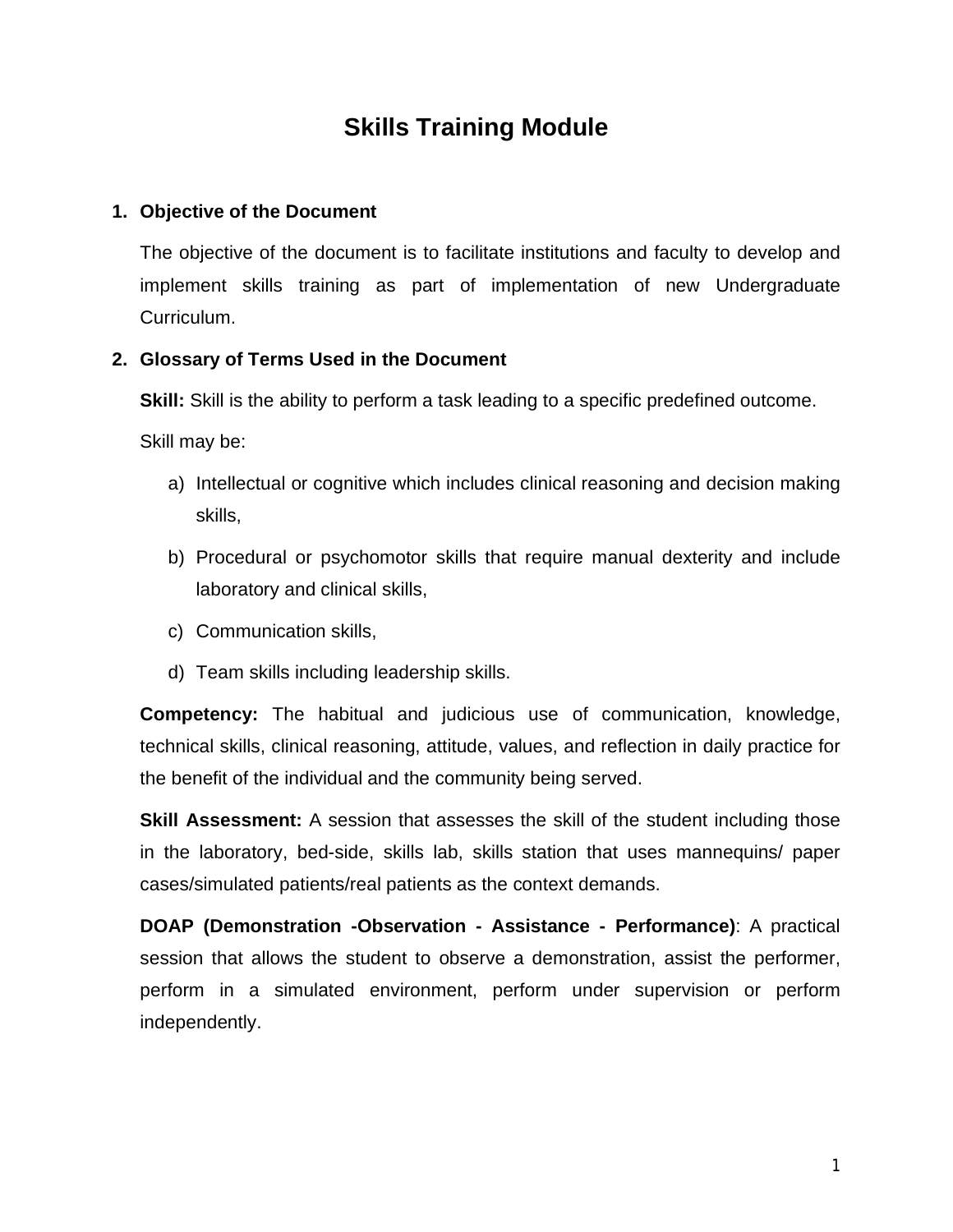#### **3. Introduction**

The current undergraduate medical education curriculum focuses on competencies and outcomes and gives emphasis to skill development in all phases. The competencies 'Shows How' (SH) or 'Perform' (P) are listed in relation to the skills to be acquired by the learner. The Graduate Medical Education Regulations Part II, 2019 envisages that certain skills are prerequisites for graduation. Therefore, it is necessary for institutions to create skill sessions in which essential/ desirable and certifiable skills are acquired. These skill sessions should be planned during their respective phase in a laboratory/during clinical posting. There should be proper documentation of the process of acquisition of skills. When required, a skills lab may be used to impart training. Skills lab provides a safe training environment in which a learner can be observed and be provided with the feedback necessary to improve. It also allows the learner to do tasks repetitively under supervision till the desired level of competency is achieved.

#### **4. Salient Principles**

The undergraduate medical education program is designed with a goal to create an "Indian Medical Graduate" (IMG) possessing the requisite knowledge, skills, attitudes, values and responsiveness, so that he or she may function appropriately and effectively as a physician of first contact of the community while being globally relevant.

The principles governing skill acquisition have been presented in this module which also facilitate the utilization of 'Skills lab' during the undergraduate training and assessment.

This module helps to:

- a) understand the link between competency and skill,
- b) enumerate the general principles of skill acquisition,
- c) explain how to apply these principles,
- d) understand the different methods and steps of skills teaching and acquisition (skill cycle),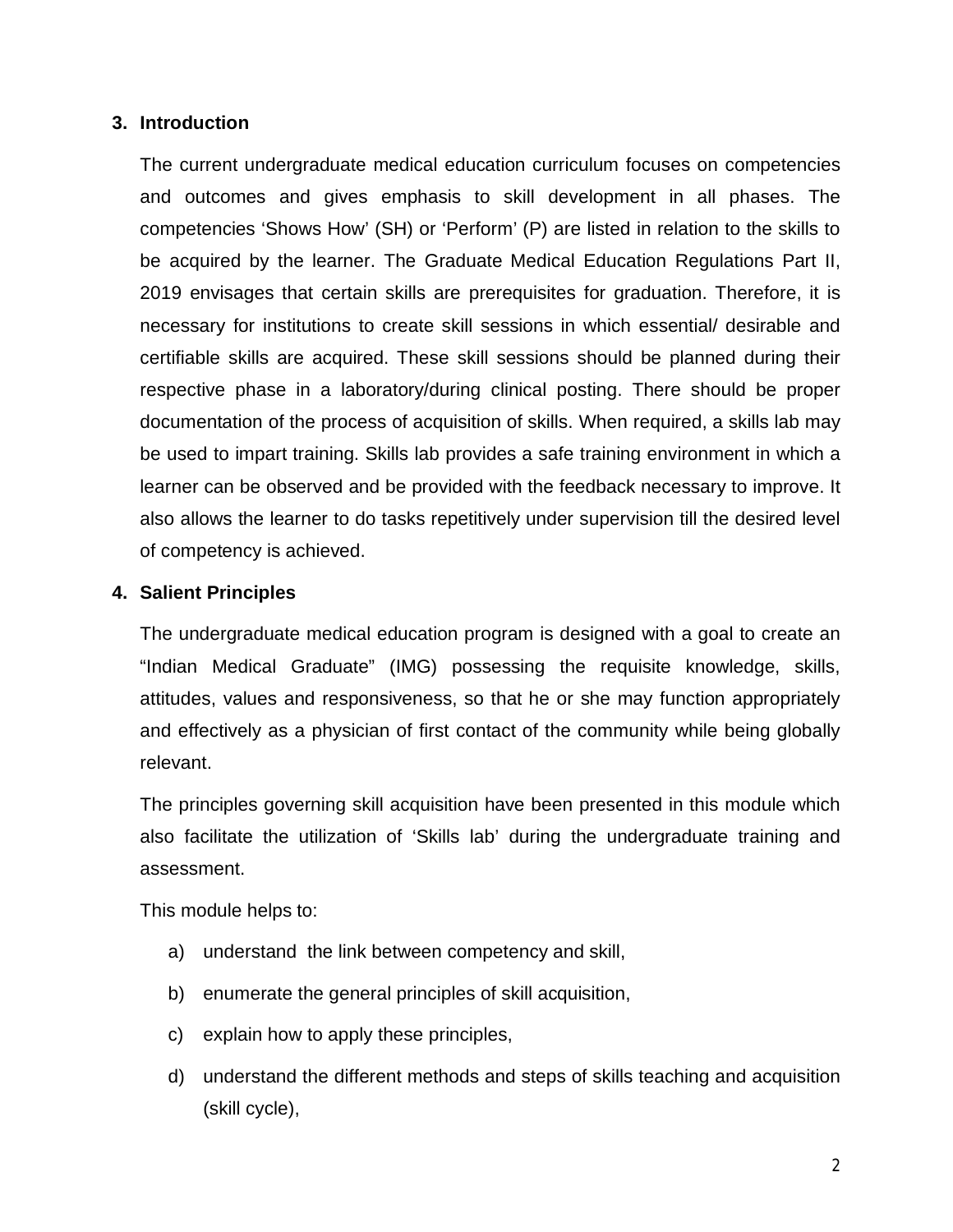- e) develop skill sessions from a given competency, and
- f) impart, assess and document the acquisition of these skills.

The module also elaborates the concepts, processes, resources and organizational set up for a basic skills lab in a college setting.

#### **Context from GMER 2019**

- *2.2.2 All efforts must be made to equip the medical graduate to acquire the skills as detailed in Table 11 Certifiable procedural skills – A Comprehensive list of skills recommended as desirable for Bachelor of Medicine and Bachelor of Surgery (MBBS) – Indian Medical Graduate.*
- *4.1.4.Clinical training shall emphasize early clinical exposure, skill acquisition, certification in essential skills; community/primary/secondary care-based learning experiences and emergencies.*
- *4.1.6.Acquisition and certification of skills shall be through experiences in patient care, diagnostic and skill laboratories.*
- *4.1.8.Progress of the medical learner shall be documented through structured periodic assessment that includes formative and summative assessments. Logs of skillbased training shall be also maintained.*
- *4.2. Appropriate Faculty Development Programmes shall be conducted regularly by institutions to facilitate medical teachers at all levels to continuously update their professional and teaching skills, and align their teaching skills to curricular objectives.*
- *10.5.1. Initiate appropriate cost-effective treatment based on an understanding of the rational drug prescriptions, medical interventions required and preventive measures.*

*Certifiable Procedural Skills, as given in GMER 2019 are given below:*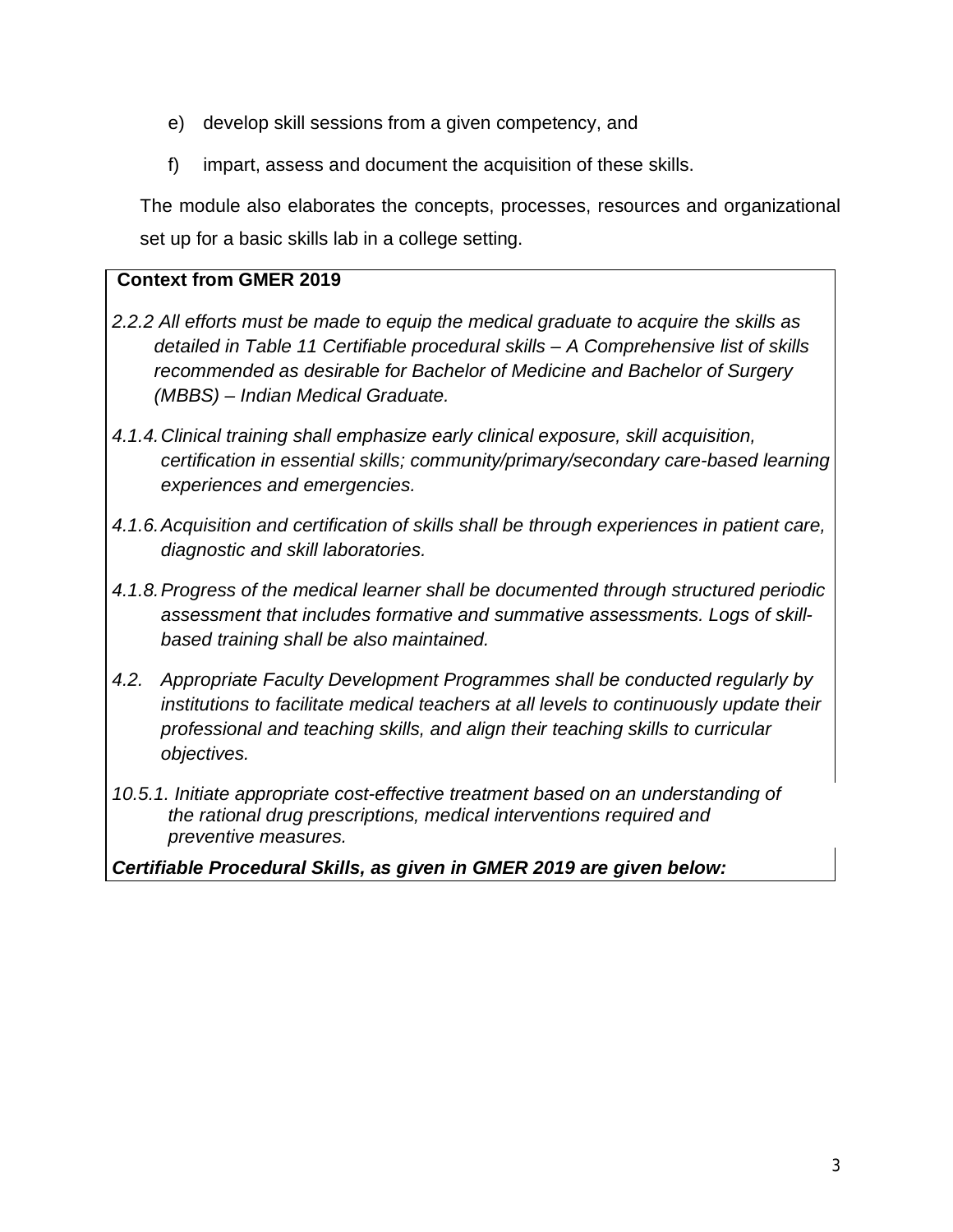#### **Table 11 (GMER 2019): Certifiable Procedural Skills:**

A Comprehensive list of skills recommended as desirable for Bachelor of Medicine and Bachelor of Surgery (MBBS) – Indian Medical Graduate

| <b>Specialty</b>        | <b>Procedure</b>                                                                                                                                                                                                                                                                                                                                                                                                                                                                                                                                                                |
|-------------------------|---------------------------------------------------------------------------------------------------------------------------------------------------------------------------------------------------------------------------------------------------------------------------------------------------------------------------------------------------------------------------------------------------------------------------------------------------------------------------------------------------------------------------------------------------------------------------------|
| <b>General Medicine</b> | Venipuncture (I)<br>Intramuscular injection (I)<br>• Intradermal injection (D)<br>Subcutaneous injection (I)<br>Intra Venous (IV) injection (I)<br>• Setting up IV infusion and calculating drip rate (I)<br>Blood transfusion (O)<br>• Urinary catheterization $(D)$<br>Basic life support (D)<br>Oxygen therapy $(I)$<br>Aerosol therapy / nebulization $(I)$<br>Ryle's tube insertion $(D)$<br>• Lumbar puncture $(O)$<br>• Pleural and ascitic aspiration $(O)$<br>Cardiac resuscitation (D)<br>• Peripheral blood smear interpretation (I)<br>• Bedside urine analysis (D) |
| <b>General Surgery</b>  | Basic suturing (I)<br>Basic wound care (I)<br>$\bullet$<br>Basic bandaging (I)<br>Incision and drainage of superficial abscess (I)<br>Early management of trauma (I) and trauma life<br>support $(D)$                                                                                                                                                                                                                                                                                                                                                                           |
| <b>Orthopedics</b>      | Application of basic splints and slings (I)<br>Basic fracture and dislocation management (O)<br>Compression bandage (I)<br>$\bullet$                                                                                                                                                                                                                                                                                                                                                                                                                                            |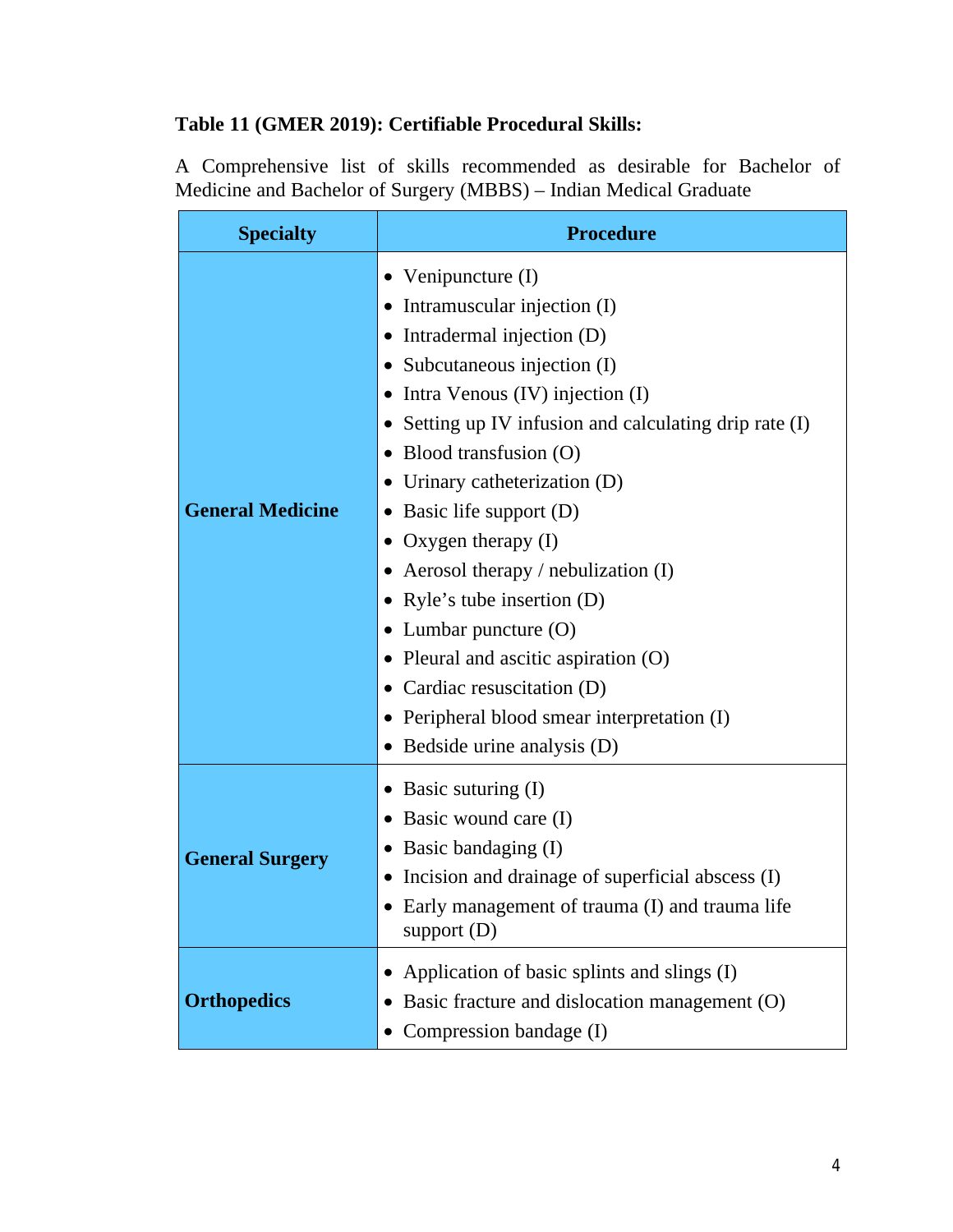| <b>Gynecology</b>        | • Per Speculum (PS) and Per Vaginal (PV)<br>examination $(I)$<br>• Visual Inspection of Cervix with Acetic Acid (VIA)<br>(O)<br>• Pap Smear sample collection $\&$ interpretation (I)<br>• Intra- Uterine Contraceptive Device (IUCD) insertion<br>$&$ removal $(I)$                                                                                                                             |
|--------------------------|--------------------------------------------------------------------------------------------------------------------------------------------------------------------------------------------------------------------------------------------------------------------------------------------------------------------------------------------------------------------------------------------------|
| <b>Obstetrics</b>        | Obstetric examination (I)<br>Episiotomy (I)<br>$\bullet$<br>• Normal labor and delivery (including partogram) (I)                                                                                                                                                                                                                                                                                |
| <b>Pediatrics</b>        | • Neonatal resuscitation $(D)$<br>• Setting up Pediatric IV infusion and calculating drip<br>rate $(I)$<br>• Setting up Pediatric Intraosseous line (O)                                                                                                                                                                                                                                          |
| <b>Forensic Medicine</b> | Documentation and certification of trauma (I)<br>$\bullet$<br>Diagnosis and certification of death (D)<br>• Legal documentation related to emergency cases (D)<br>• Certification of medical-legal cases e.g. Age<br>estimation, sexual assault etc. (D)<br>Establishing communication in medico-legal cases<br>with police, public health authorities, other concerned<br>departments, etc. (D) |
| Otorhinolaryngology      | • Anterior nasal packing $(D)$<br>Otoscopy $(I)$                                                                                                                                                                                                                                                                                                                                                 |
| Ophthalmology            | Visual acuity testing (I)<br>Digital tonometry (D)<br>Indirect ophthalmoscopy (O)<br>Epilation (O)<br>Eye irrigation (I)<br>$\bullet$<br>Instillation of eye medication (I)<br>Ocular bandaging (I)                                                                                                                                                                                              |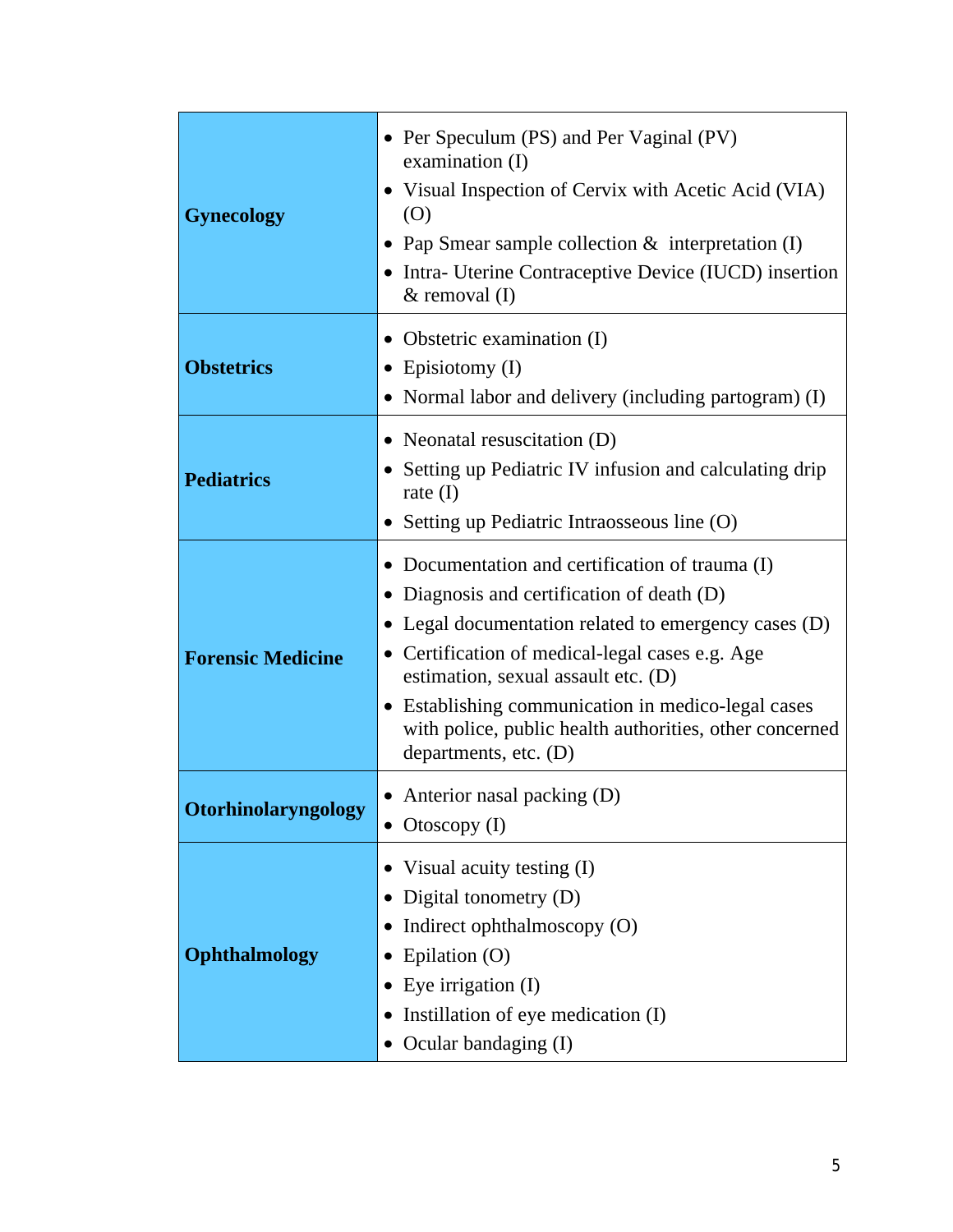| <b>Dermatology</b> | • Slit skin smear for leprosy $(O)$<br>• Skin biopsy $(O)$<br>• Gram's stained smear interpretation (I)<br>• KOH examination of scrapings for fungus (D)<br>• Dark ground illumination (O) |
|--------------------|--------------------------------------------------------------------------------------------------------------------------------------------------------------------------------------------|
|                    | • Tissue smear $(O)$<br>• Cautery - Chemical and electrical (O)                                                                                                                            |

- I- Independently performed on patients,
- O- Observed in patients or on simulations,
- D- Demonstration on patients or simulations and performance under supervision in patients

**Certification of Skills:** Any faculty member of concerned department can certify skills. For common procedures, the certifying faculty may be decided locally.

#### **5. Major Components and Structure of the Skill Development program**

Skill was the term used traditionally to denote procedural skill. However, there has been a paradigm shift and in the present context, it is the ability to perform a task leading to a specific predefined outcome in several domains.

#### **Classification of Skills**-

Skills are classified as:

a) **Intellectual or cognitive skills** are defined as abilities such as application, analysis and synthesis as building on basic knowledge and are related to underlying component of knowledge.

e.g. ability to interpret haematological tests of a patient with anemia

b) **Psychomotor or procedural skills** (require manual dexterity and include laboratory and clinical skills

e.g. ability to obtain a blood sample by venepuncture

c) **Communication skills** is defined as the ability to communicate with others in a given situation.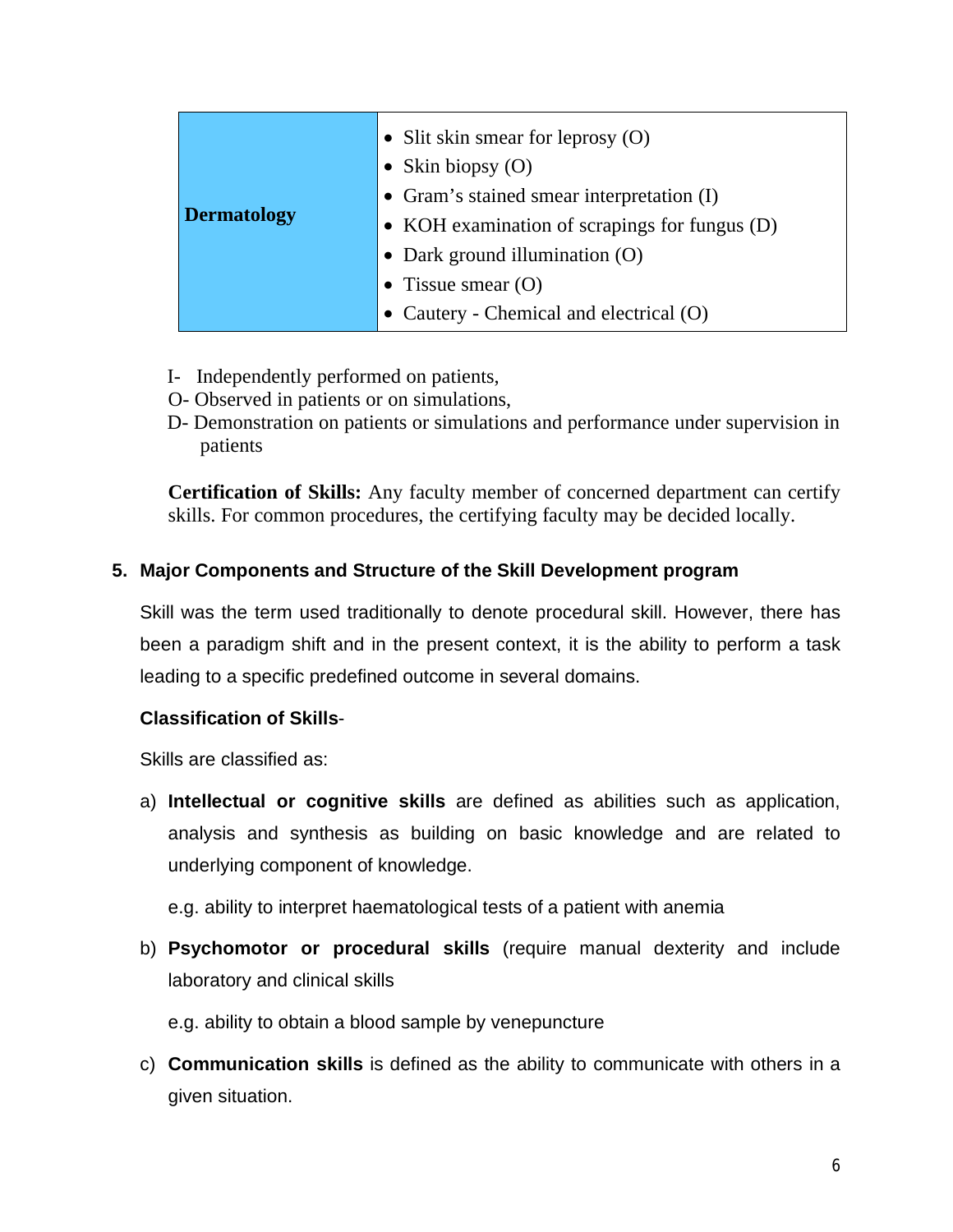e.g. ability to motivate volunteers for blood donation

d) **Team Skill** is defined as the ability to work together in a team.

e.g. Ability to work towards implementing a project/operating on a patient with the team.

#### **Link between competency and skills**

Competency based medical education is outcome oriented. The learner is expected to be able to demonstrate achievement of predefined outcomes including skills. The competency based curriculum document on skills defines levels of competence for different skills from mere awareness to successful performance (K/KH/SH/P). It is necessary therefore to create learning experiences that will allow the learner to attain the predefined level of outcome. For competencies that require an 'SH', or 'P' level of competence, provision of a learning experience that will allow performance of the skill repeatedly under supervision is critical. It should be also noted that the acquisition of the skill and its correct performance must be documented and assessed.

#### **The general principles of skill acquisition and its application are:**

- a) Outcome is predefined for the phase and level of training,
- b) Standard approved process of acquisition including required steps are clearly outlined,
- c) Learners are provided opportunity to progressively acquire and practice repeatedly under supervision, in a structured format and in a safe, nonthreatening environment, and
- d) Opportunities are made available for self-assessment and improvement, feedback and assessment of performance.

### **Developing a skill session from a competency, methods of skill teaching and steps of skill acquisition**

It is important to determine the criticality and feasibility of the skill being taught, as given in Figure 1.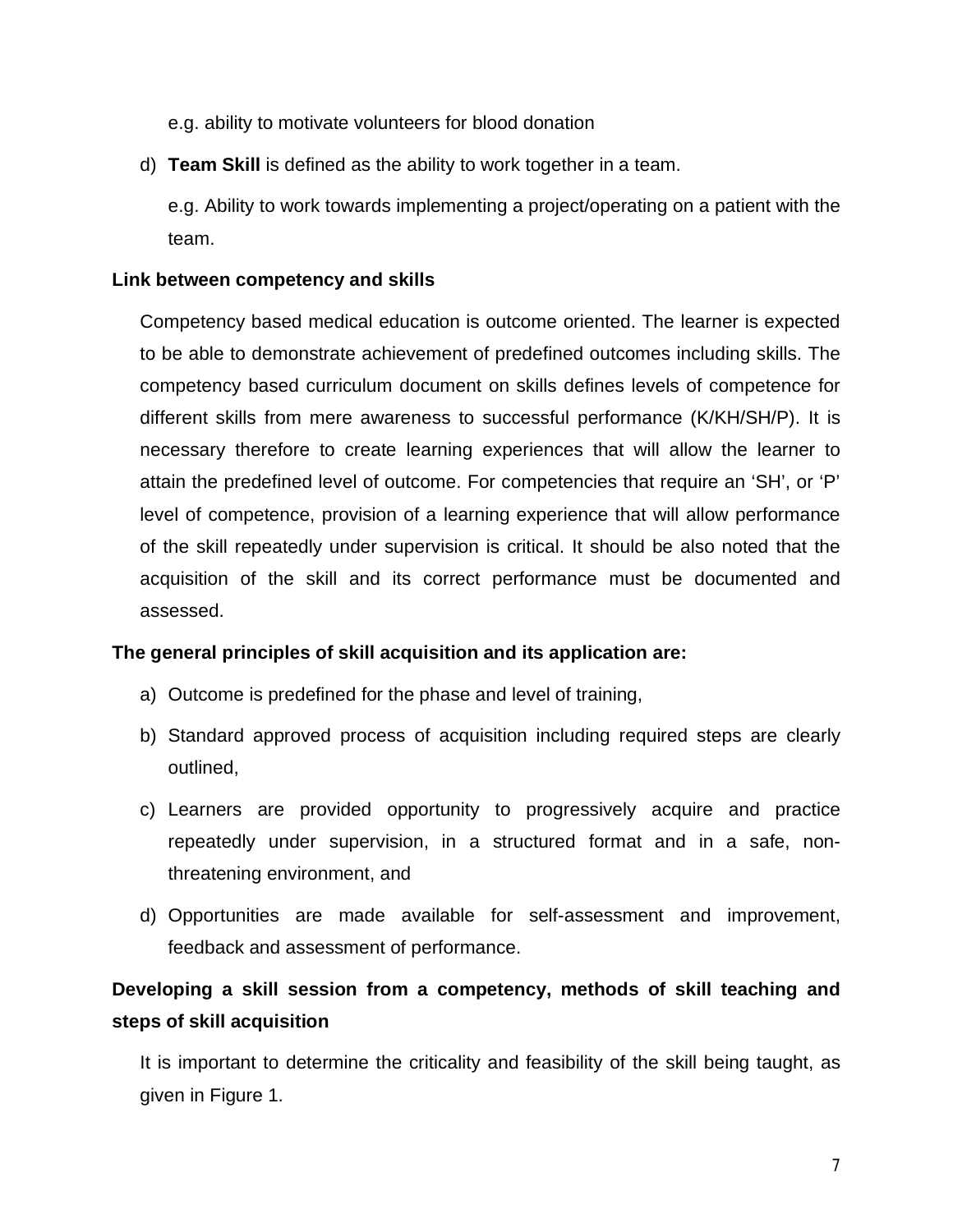Relevance/ Criticality to Practice Low High Feasibility of independent certification in institution **(GS 2018** Certification of independent Learning pathway should performance not lead to certification for High essential independent Consider opportunities to performance observe or assist **Build Capacity** Consider collaborations Awareness of skill with institutions where Low sufficient feasible Use Skills Lab/ Simulation

#### **Figure I: Criticality vs feasibility matrix in context to Skills training**

**Explanation of the criticality vs feasibility matrix with examples from the new undergraduate curriculum:**

**Example1:** Competency of Phase I - PY11.14 -Demonstrate Basic Life Support in a simulated environment.

Domain of 'Skill' at the level of Shows How (SH). Suggested method is DOAP sessions and assessment using OSCE. Now in a real situation, the feasibility of independent performance by a learner may be low, but since the criticality is high, it is a must, to use a Skills lab for training using simulation.

**Example 2:** Competency of Phase III- EN3.2 - Observe and describe the indications for and steps involved in the performance of diagnostic nasal endoscopy.

Domain of 'Skill' is at the level of Knows How (KH). Suggested method being Lecture, Small group discussion, demonstration and assessment using Written/ Viva voce. Both the feasibility and criticality are low and hence awareness of this skill is sufficient and there is no need for skills training in this competency.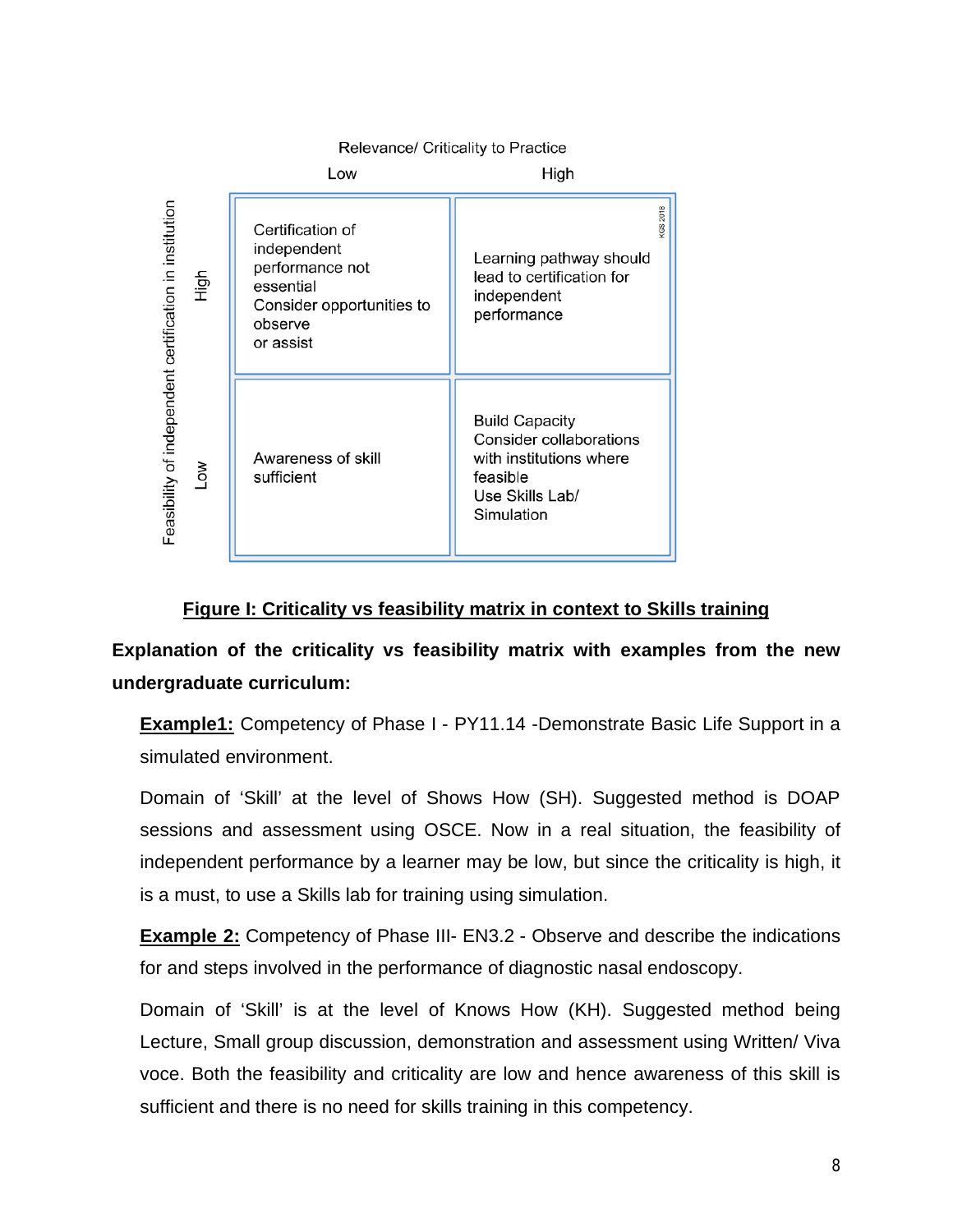If the competency lends itself to skill acquisition across phases, the phase-wise objectives must be first enumerated. It must be remembered that the ultimate achievement of the competency may be in a later phase but several steps to achieving it phase-wise may be developed.

**Example 3:** 'performing and interpreting ECG':

In phase 1, the competencies related to this skill acquisition are:

PY 5.13: Record and interpret normal ECG in a volunteer or simulated environment- 'SH'

PY 5.6: Describe abnormal ECG, arrhythmias, heart block and myocardial Infarction- 'KH'

This skill is also addressed in the competencies of General Medicine and Pediatrics. If we take an example of acquiring this skill in adults, the following competencies in General Medicine are related to performing and interpreting ECG for various disorders:

- IM 1.17: Order and interpret diagnostic testing based on the clinical diagnosis including 12 lead ECG, Chest radiograph, blood cultures - 'SH'.
- IM 1.18: Perform and interpret a 12 lead ECG 'P'.
- IM 2.10: Order, perform and interpret an ECG 'P'.
- IM 8.13 Enumerate the indications for and interpret the results of: CBC, Urine routine, BUN, Cr, Electrolytes, Uric acid, ECG - 'KH'.
- IM 10.18: Identify the ECG findings in hyperkalemia 'SH'.
- IM11.11: Order and interpret laboratory tests to diagnose diabetes and its complications including: glucose, glucose tolerance test, glycosylated hemoglobin, urinary micro albumin, ECG, electrolytes, ABG, ketones, renal function tests and lipid profile- 'SH'.
- IM 12.9: Order and interpret diagnostic testing based on the clinical diagnosis including CBC, thyroid function tests and ECG and radio-iodine uptake and scan - 'SH'.
- IM12.10: Identify atrial fibrillation, pericardial effusion and bradycardia on ECG 'SH'.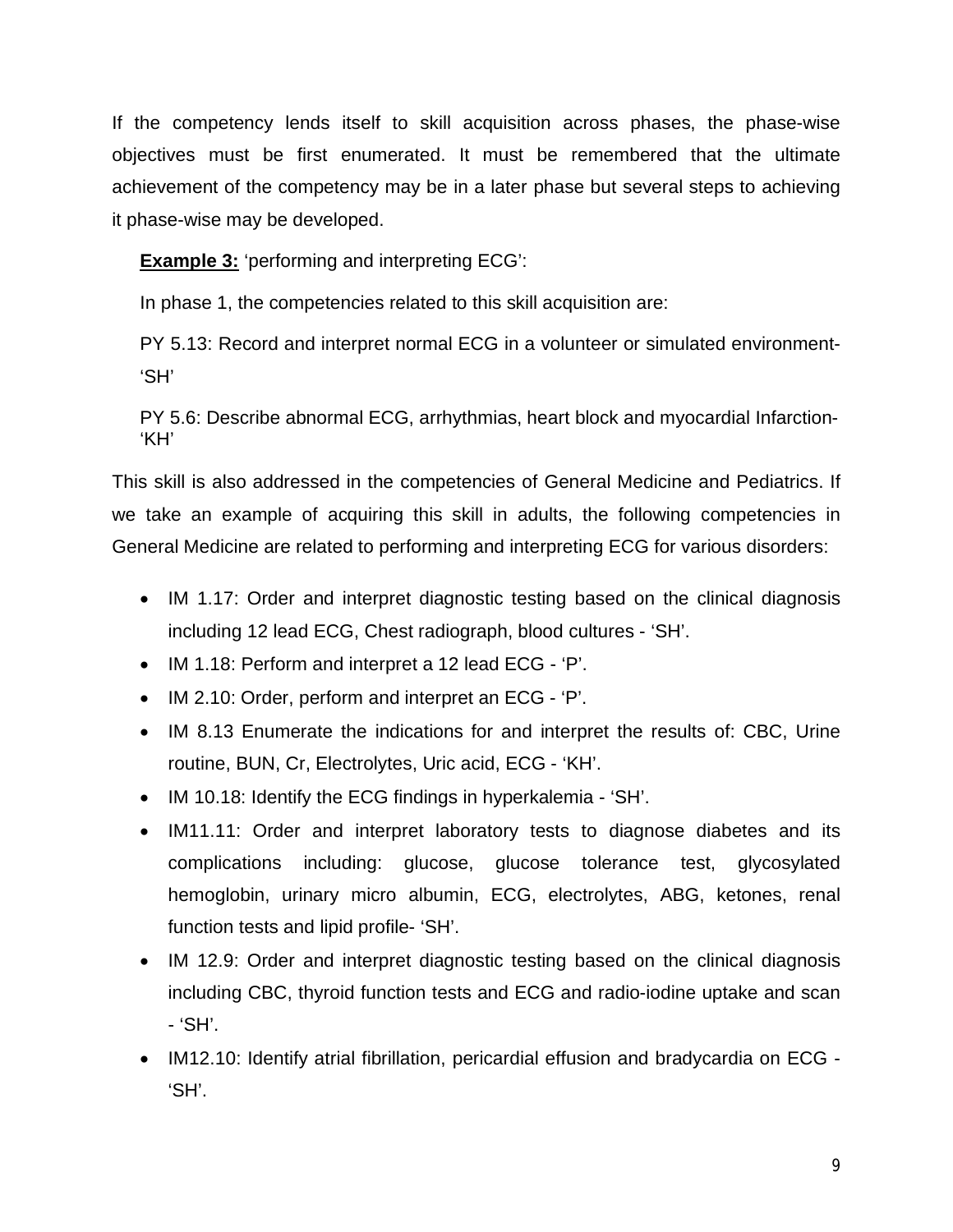**In phase 1**, while the student acquires the skill of recording and interpreting normal ECG in a volunteer/ simulated environment - to a level of *Shows How* 'SH', he will also gain knowledge of the various abnormal ECGs in arrhythmias, heart block, MI etc. Sensitization of the ECG findings in hyperkalemia, MI, heart failure, thyroid function, diabetes and its complications can also occur at *knows* - 'K' level. This may be achieved during the integration session while conducting teaching learning sessions of PY 5.6,& PY 5.13. It is important to remember that, since the completion of teaching of Phase 1 competency is the priority at this time, the students will be only sensitized to ECG findings in these conditions.

**In phase 2,** the General Medicine competencies will be dealt in bedside clinics after the students have received preliminary knowledge on these disorders integrated with knowledge in Pathology, Pharmacology, etc. During this phase, phase 2 subjects are primary, but at the same time, the General Medicine competencies are slowly developed towards the requirement of phase 3.

**In phase 3**, the teaching learning sessions are planned in such a way that each of the competencies mentioned earlier can be slowly progressed to *Shows How / Perform*, as the need may be. Also those competencies requiring a mandatory minimum number of times the skill is to be performed is also required to be documented for each student.

In each phase, learning sessions are derived based on the level of the phase-wise objectives. To ensure a progressive buildup of the competencies to phase 3 at the required level, it is important to have the objectives of phase 3 competencies in place, right at the beginning.

A lesson plan should be made for the learning session that includes objectives, resources, setting (clinical/ laboratory, need for skills lab), learning steps, supervision required, methods of assessment and documentation of the process of the skill acquisition using log/portfolios. These are summarized in Figures II & III.

10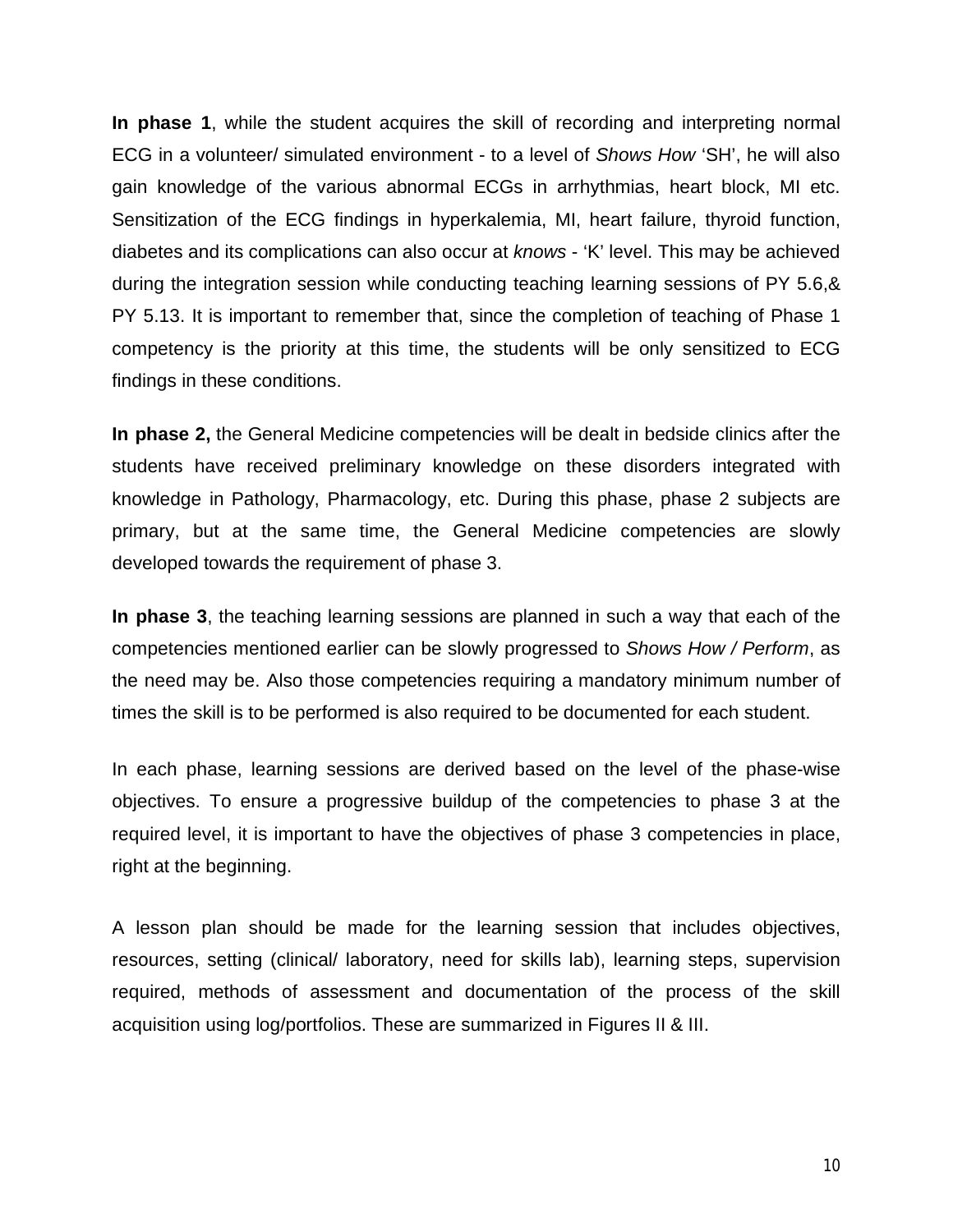#### **Figure II: Approach to competency based skill development**



#### **Figure III: Planning a skill session**

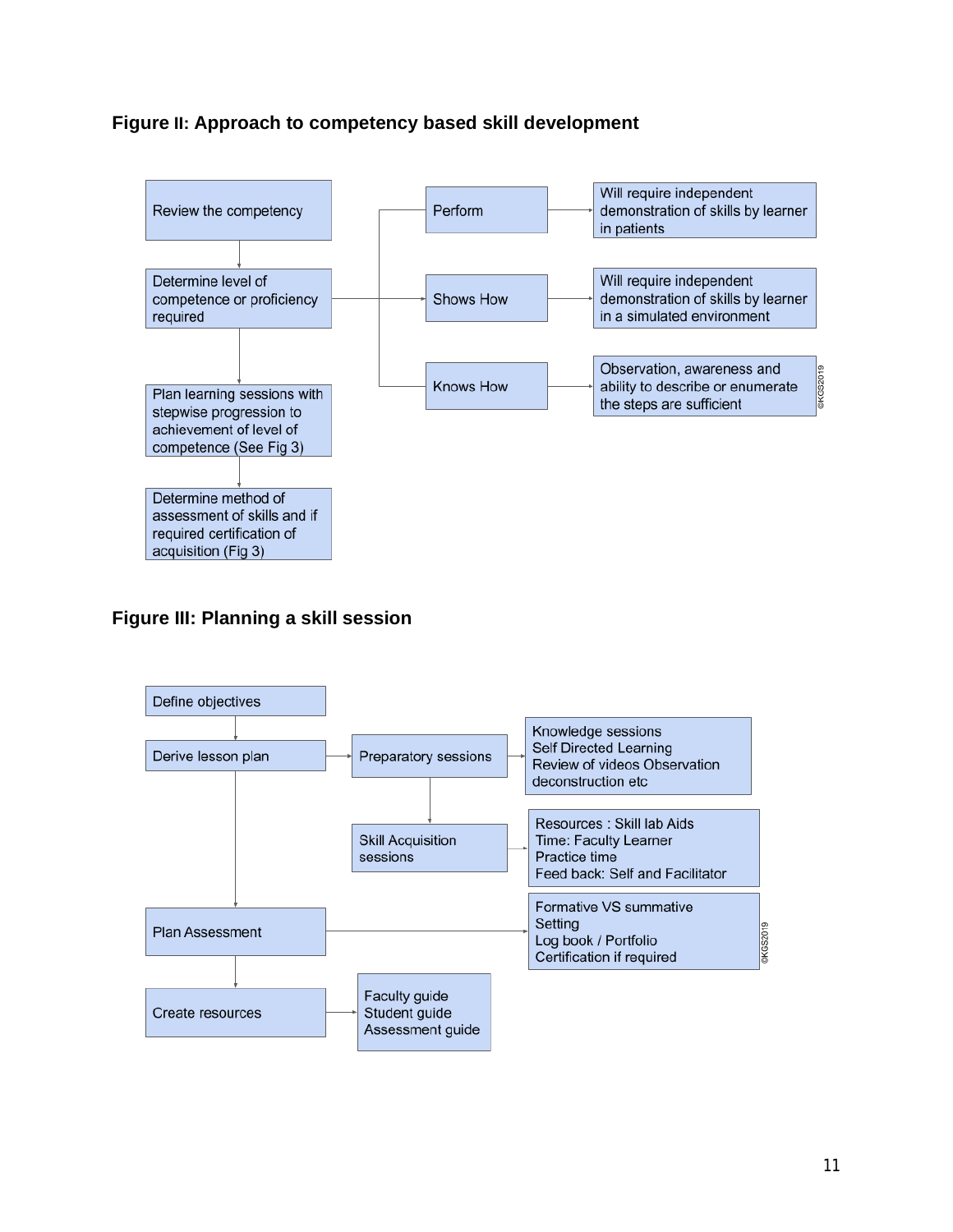A template of developing a competency which is skill based is enclosed as **Annexure A (Sample lesson Plan) which can be used as a guide to various subjects. Annexure B shows example of task training modules. This can be used by faculty members to develop specific task modules.**

#### *Methods for teaching intellectual skills*

Clinical reasoning is best taught during the course of a clinical encounter either conducted by the physician-teacher (for demonstration), or preferably by the student observing a clinical encounter. Clinical case presentations, case based discussions/ chart stimulated recall, clinical problem solving exercises and structured case presentation models like SNAPPS (Summarising, Narrowing the differential, Analyzing the differential, Probing the preceptor, Planning the management & Self-directed learning) and One Minute Preceptor are good settings for teaching clinical reasoning skills.

SNAPPS model can help learners build illness scripts essentially by way of comparing differential diagnoses and clarifications of uncertainties. This method encourages expression of intuitive as well as analytical thinking and promotes self-reflection by the student.

The One Minute Preceptor (OMP) model is another useful model of structured clinical case discussion. In this five-step micro-skills model, the student presents a case, he/she is then asked to commit to a diagnosis, and is probed for reasoning for the same. The preceptor (teacher), now aware of patient as well as student's diagnosis, appreciates what was done well, points out omissions and teaches general rules (e.g. key features, principles of management, effective communication). Usually, it takes about 10 minutes (arbitrary division of time could be: 6 minutes for case presentation, 3 minutes for questioning and 1 minute for teaching the general rule and feedback). Despite being a teacher initiated model, it drives the student to propose and justify the diagnosis, employing appropriate clinical reasoning skills by the learner (Jyoti Nath Modi et al., 2015).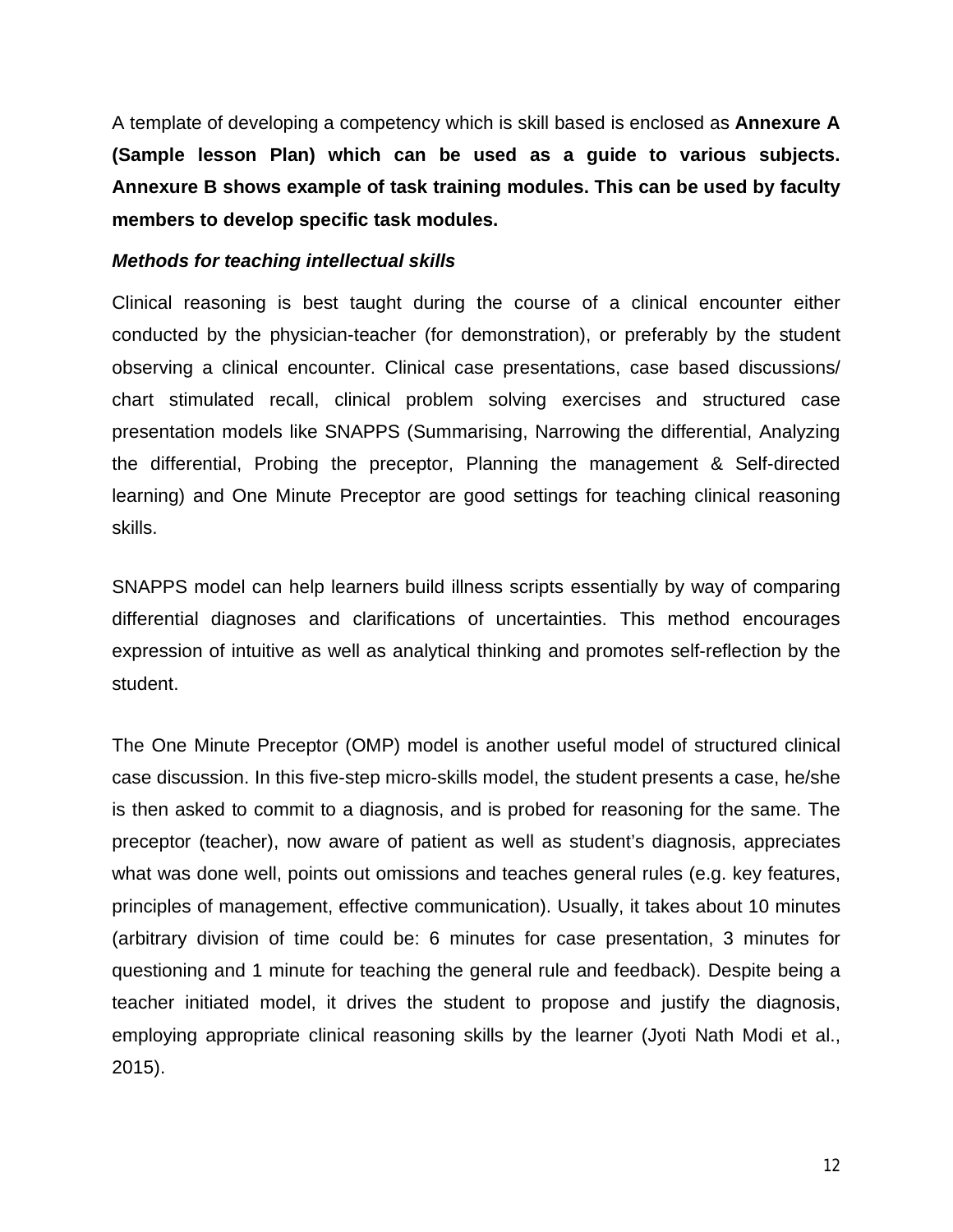**Reflection and metacognition:** Students must be encouraged and provided an opportunity to reflect on their diagnostic approach, and think about what they could be missing.

In addition to these methods, there are alternative ways of acquiring intellectual skills such as case discussions, seminars, small group discussions, critical incidence reporting, grand rounds, bed side teaching, assignments, symposia etc. which can be utilized.

#### **Methods for teaching psychomotor skill:**

There are various theories and methods of acquiring a psychomotor skill - Few of these methods are described below:

Peyton's Four-Step Approach has proven to be most helpful. Peyton's approach combines multiple aspects of learning theory.

The Four-Step Approach consists of the following four clearly defined steps:

- 1. The trainer demonstrates the skill in real time without giving instructions or explanatory words **("Demonstration").**
- 2. The trainer repeats the procedure, this time describing all necessary sub-steps **("Deconstruction").**
- 3. The trainer performs the skill for a third time, this time following the sub-steps only as described to him by the trainee **("Comprehension")**. This step has been identified as the most important step of the Four-Step Approach in the past as deeper processing mechanisms reflecting what was observed in the first two steps are necessary for the trainees' to be able to give instructions.
- 4. The trainee performs the skill on his/her own **("Performance")**.

The learning in **Steps 1 and 2** is based on a social-cognitive approach to learning theory, whereas Step 4, the actual implementation and training of the procedure up to its successful application, is associated with the behaviorist learning theory.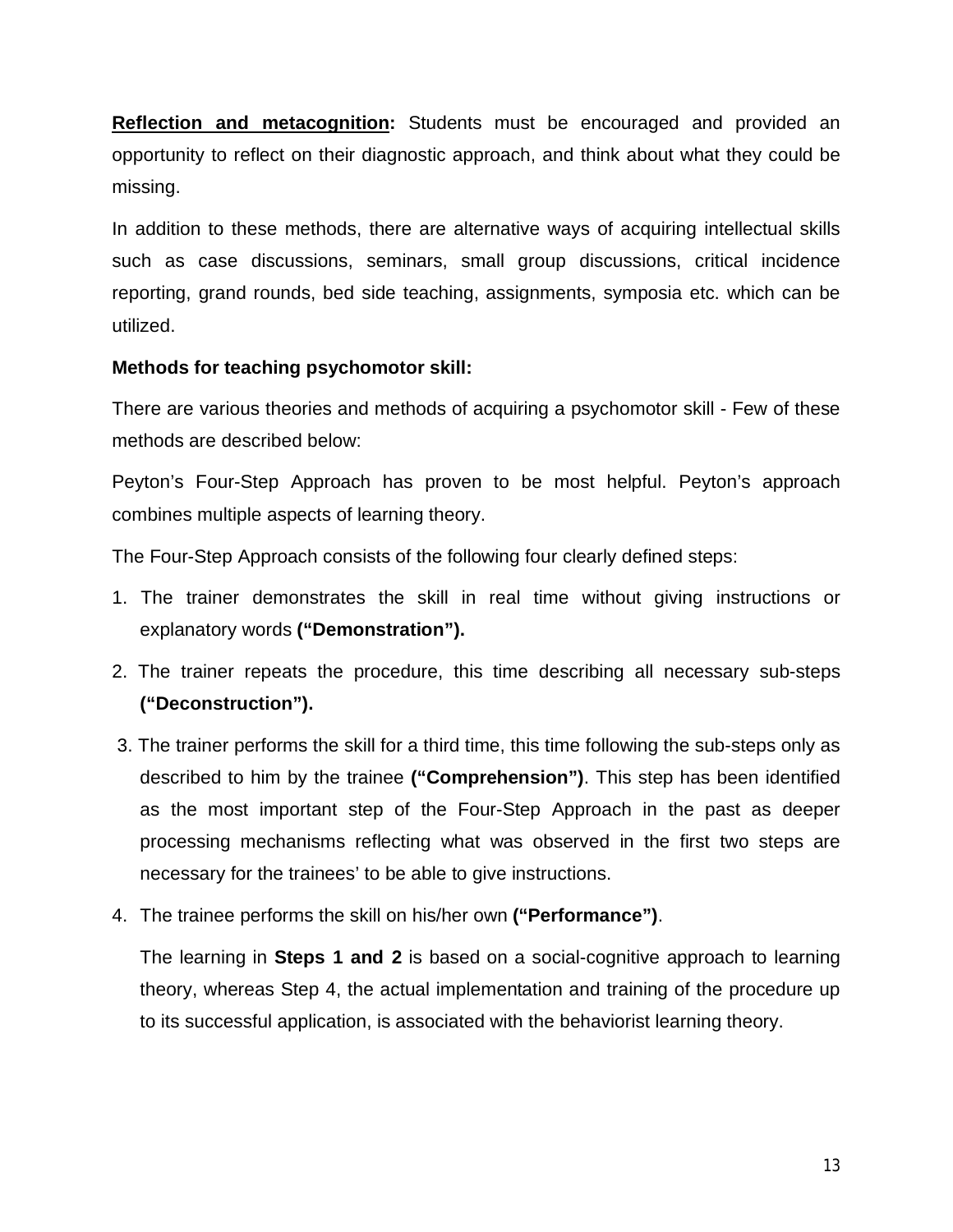The **third step** of Peyton's approach is crucial: The perceptually processed information (Step 1 & Step 2) must be actively manipulated in the working memory in Step 3 to be transferred into the long-term memory (Tobias Münster et al., 2016).

In addition to this method, there are alternative ways of acquiring psychomotor skills such as using demonstration, simulation, skills lab, use of models/ mannequins, performance under supervision, cadaveric labs, animal tissue labs, virtual reality, standardized patients, etc. which can be utilized.

Deliberate practice as elucidated by Ericsson (2004) includes finding opportunities for repeated practice, requesting honest feedback on performance at frequent intervals, maximizing learning from each case, reflecting on feedback and errors to improve performance and using mental practice to support clinical experiences. Deliberate practice involves (a) repetitive practice of the intended skill, combined with (b) the thorough assessment of the skill so that the learner (c) can receive specific, informative feedback, which results in an increasingly (d) better performance of skill. The provision of a safe environment for the learner to be observed while performing skills and providing constructive feedback is the critical component of skill acquisition.

**When psychomotor skills training require/ necessitate exposure to body fluids or biological hazardous materials, students must be trained on the infection control / biosafety requirements beforehand. Procedures involving dangerous steps like mouth pipetting should be avoided or replaced with suitable other technologies / methods like bulb suction or vacuum aspiration etc. Use of non-hazardous materials must be encouraged.**

#### **Method and theory for communication skills**

There are several theories involved in communication skills. A consensus statement from experts called the Kalamazoo declaration provides a simple framework that addresses the essential elements that form healthcare communication. These include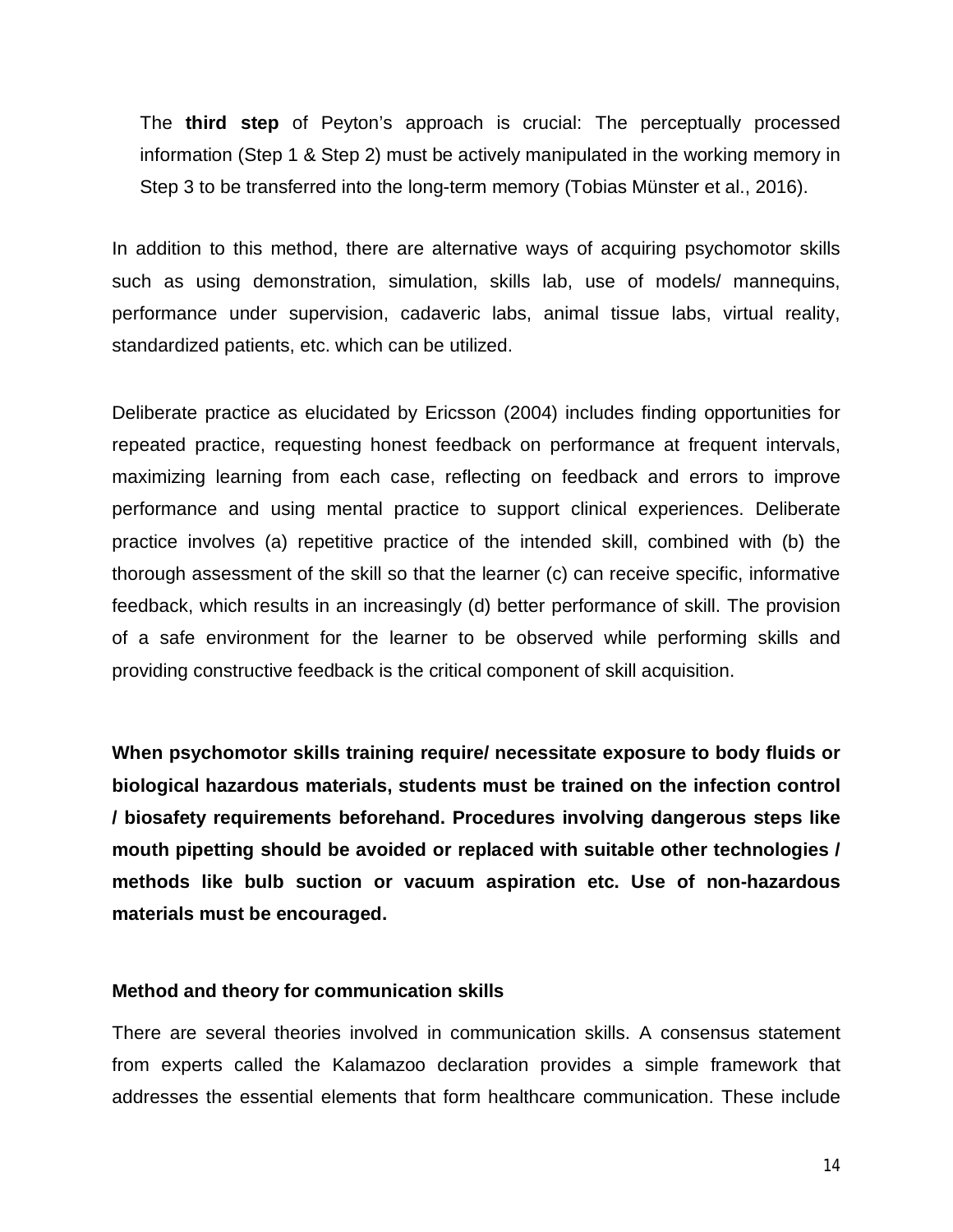build a relationship; open the discussion; gather information; understand the patient's perspective; share information; reach agreement on problems and plans; and provide closure (Makoul, 2001).

#### **The AETCOM module**

The AETCOM module describes the competencies phase-wise and also mentions the suggested teaching learning methods with assessment(from AETCOM module (availableat: https://www.mciindia.org/CMS/wp-content/uploads/2019/01/ AETCOM\_book.pdf), is reproduced below:

#### *AETCOM Module 2.1: The foundations of communication - 2*

Background Communication is a fundamental prerequisite of the medical profession and beside skills is crucial in ensuring professional success for doctors. This module continues to provide an emphasis on effective communication skills. During professional year II, the emphasis is on active listening and data gathering.

#### **Competency addressed:**

**The student should be able to:** Demonstrate ability to communicate to patients in a patient, respectful, non-threatening, non- judgmental and empathetic manner.

**Level:** SH

#### **Learning Experience:**

**Year of study:** Professional year 2

**Hours:**  $5(1 + 2 + 1 + 1)$ 

- *i.* Introductory small group session 1 hour
- *ii.* Focused small group session 2 hours
- *iii.* Skills lab session 1 hour
- *iv.* Discussion and closure 1 hour

**Contents**: This module includes 3 interdependent learning sessions: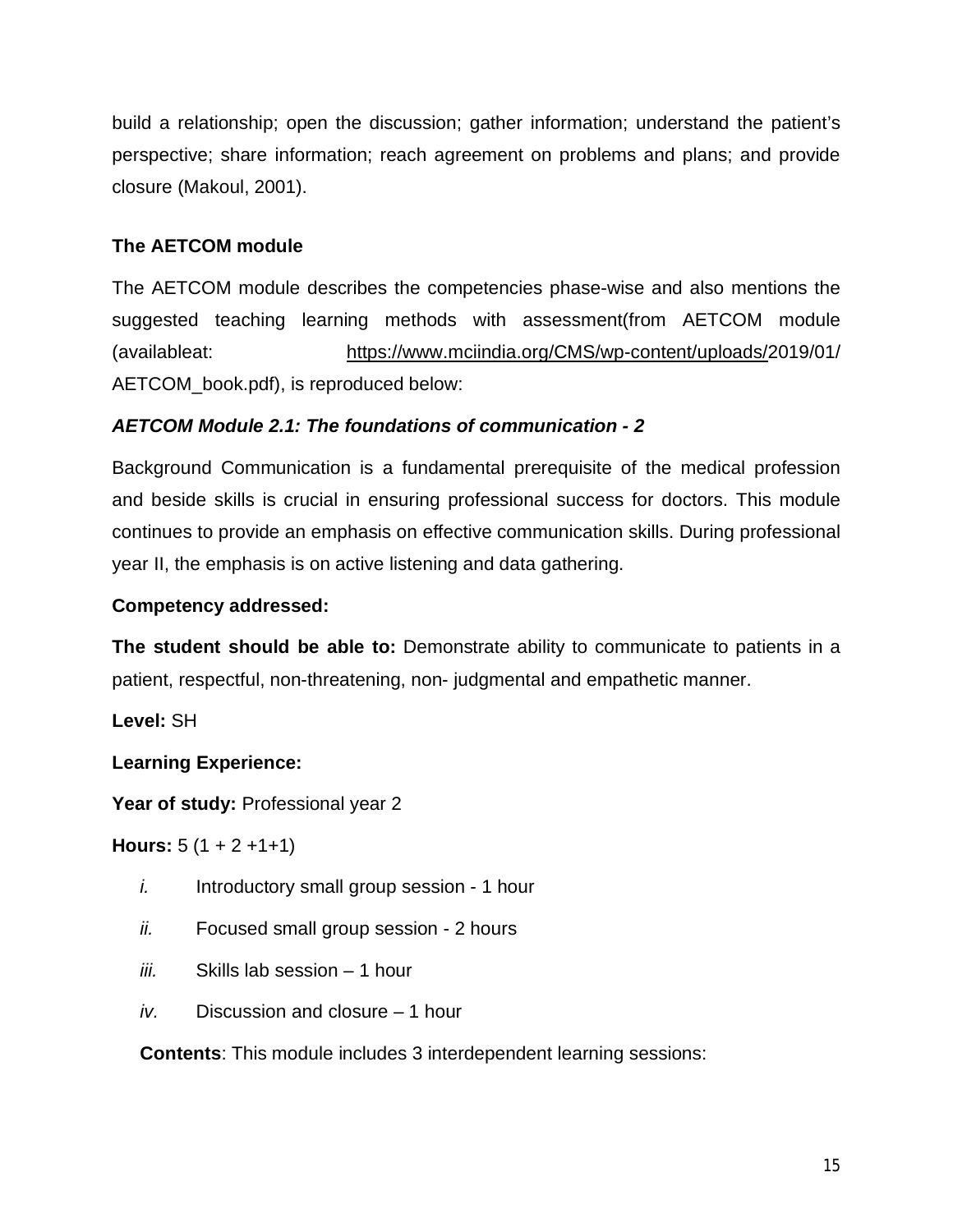- 1. Introductory small group session on the principles of communication with focus on opening the discussion, listening and gathering data.
- 2. Focused small group session with role play or videos where the students have an opportunity to observe, criticise and discuss common mistakes in opening the discussion, listening and data gathering.
- 3. Skills lab sessions where students can perform tasks on standardised or regular patients with opportunity for self critique, critique by patient and by the facilitator.

#### **Methods for teaching team Skills**

Team skills are enhanced by Immersive Learning. A learner is placed in a situation as a part of a team in an immersive simulated learning environment. His performance is monitored and multilevel feedback is provided, leading to the acquisition and enhancement of skills. For e.g. training students to work in an emergency situation can be taught by simulating an offsite emergency scenario where tasks are allotted to students as a team. The students are allowed to perform. This is observed by experts and following a debrief during which the students are allowed to reflect, they can also be assessed by the experts as a team and such a scenario is used for learning to act as an effective team.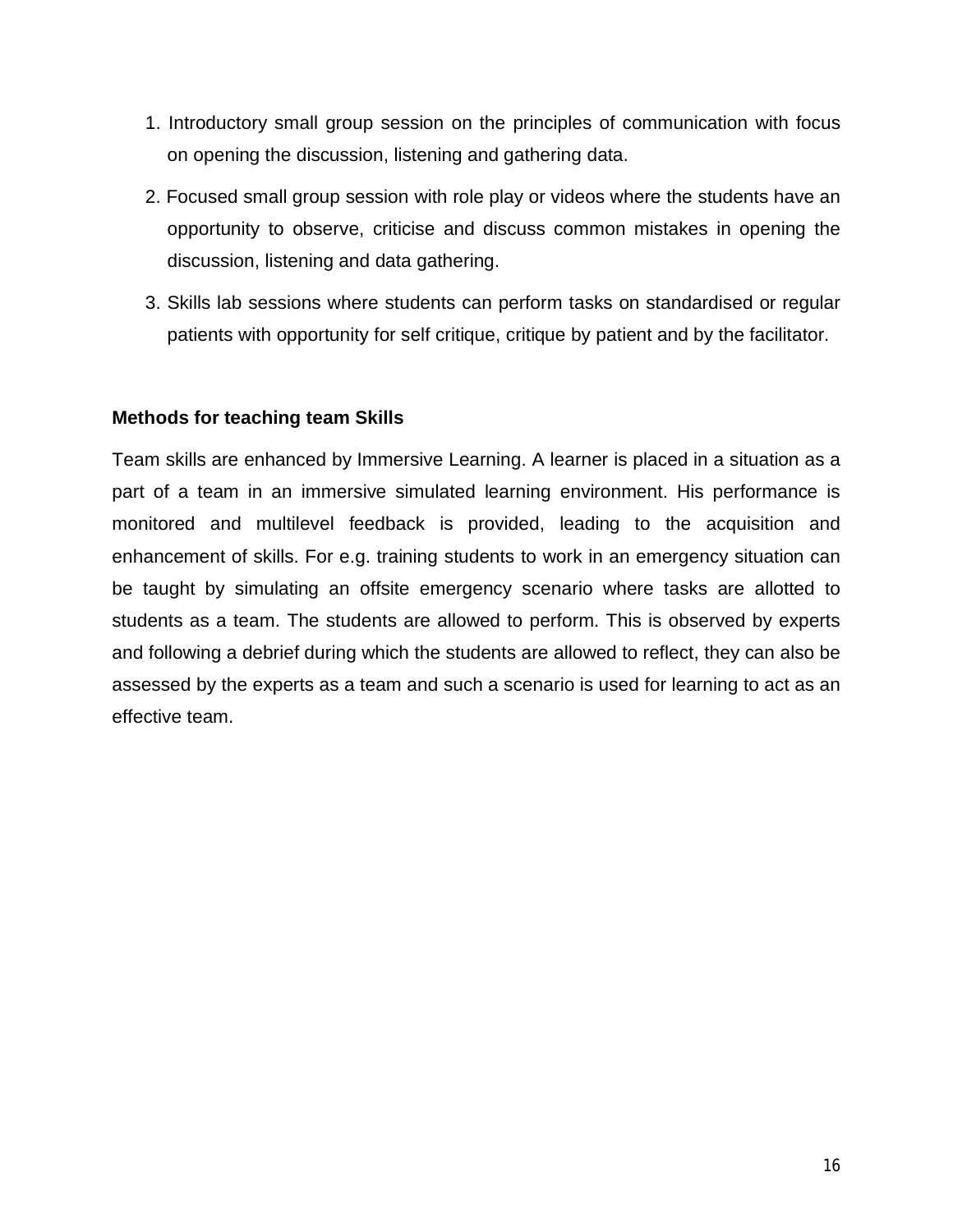#### **6. Organizational set up**

**6.1 Guidelines for development of skills lab at medical colleges and training institutions have been detailed in Annexure C.**

**The basic requirements for a skills lab at a medical college are given below:** Please refer to the Competency Based Undergraduate Curriculum for the IMG, Volumes I-III (2018) for an exhaustive list of subject based competencies which require skill training (accessible at: https://www.mciindia.org/CMS/wp-content/uploads/2019/01/UG-Curriculum-Vol-I.pdf)

- 1. Institutions are encouraged to build capacity over and above these minimum requirements.
- 2. Institutions within a geographical area or governance can create more advanced shared facilities and resources to reduce cost.

Communication skills training using AETCOM module should be conducted. Resuscitation skills of Basic Life Support (BLS), Advanced Cardiac Life support (ACLS), Pediatric Advanced Life Support (PALS), Neonatal Advanced Life Support (NALS), Advanced trauma Life Support (ATLS), prescription writing and communication skills along with being an effective team member and leader can be taught/trained using offsite simulation of simulated environments in an integrated manner.

**Evaluation and Reporting:** Program effectiveness questionnaire from faculty and students should be developed. Acquisition and certification of skills shall be through experiences in patient care, diagnostic and skill laboratories. A proper phase-wise logbook is recommended to ensure completion of competencies requiring skills training. Assessment of skills must be planned according to the level of competence desired. Details can be accessed at

https://mciindia.org/CMS/wp-content/uploads/2019/10/Module\_Competence\_based\_02.09.2019.pdf

#### **6.2 Skill assessment:**

Skill assessment is ongoing, formative and summative. Please refer to the module 3 of Medical Council of India on Assessment.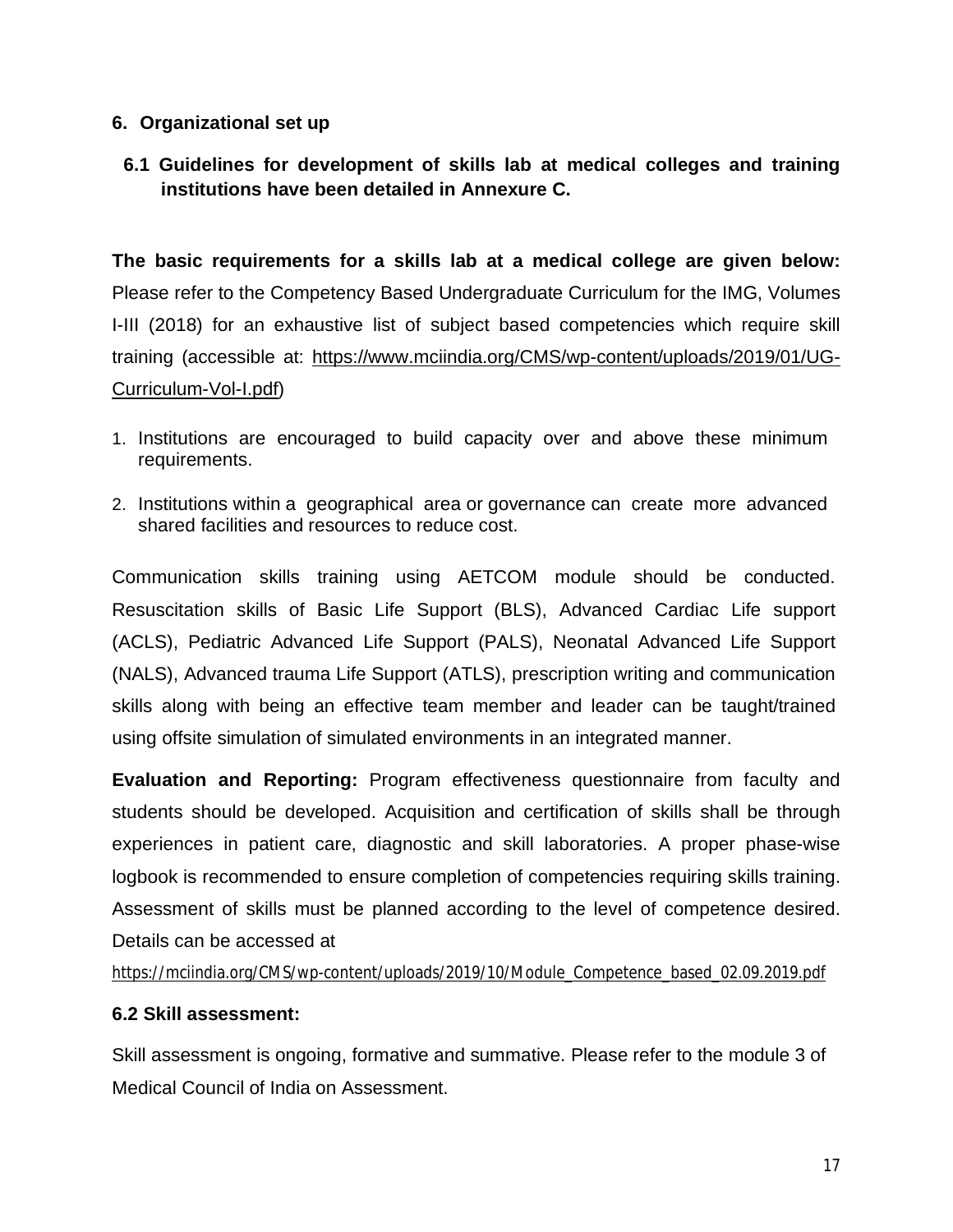#### **Recommended Reading:**

- 1. Abdulmohsen H and Al-Elq (2007). Medicine and clinical skills laboratories. J Family Community Medicine, 14(2): 59–63. Available at *https://www.ncbi.nlm.nih.gov/pmc/articles/PMC3410147/* accessed on 19.11.2019.
- 2. Accreditation Council for Graduate Medical Education (ACGME) and American Board of Medical Specialties (ABMS). Version 1.1. Toolbox of Assessment Methods (2000). Available at *https://www.partners.org/Assets/Documents/ Graduate-Medical-Education/ToolTable.pdf* accessed on 19.11.2019*.*
- 3. Bugaj TJ and Nikendei, C (2016). Practical Clinical Training in Skills Labs: Theory and Practice. GMS Journal for Medical Education, 33(4). Available at *https://www.ncbi.nlm.nih.gov/pmc/articles/PMC5003146/pdf/JME-33-63.pdf* accessed on 19.11.2019.
- *4.* Dhaliwal Upreet, Piyush Gupta and Tejinder Singh (2015). Entrustable professional activities: teaching and assessing clinical competence, Indian Pediatrics, 52. Available at *https://indianpediatrics.net/july2015/591.pdf accessed on 19.11.2019.*
- 5. Epstein RM (2007). Assessment in medical education. *NEJM* 356: 387-96.
- 6. Ericson, K Anders (2004). Deliberate practice and acquisition and maintenance of expert performance in Medicine and related domain. Academic Medicine; 7: October Suppl. S70.
- 7. Furney SL, Orsini AL, Orsetti KE, et al. (2001). Teaching the one minute preceptor. A randomized controlled trial. J Gen Intern Med 16: 620-624. Available at https://www.ncbi.nlm.nih.gov/pmc/articles/PMC1495264/pdf/jgi\_00924.pdf accessed on 19.11.2019.
- 8. Makoul G. (2001). Essential elements of communication in medical encounters: the Kalamazoo consensus statement. Acad Med. 76(4): 390–393).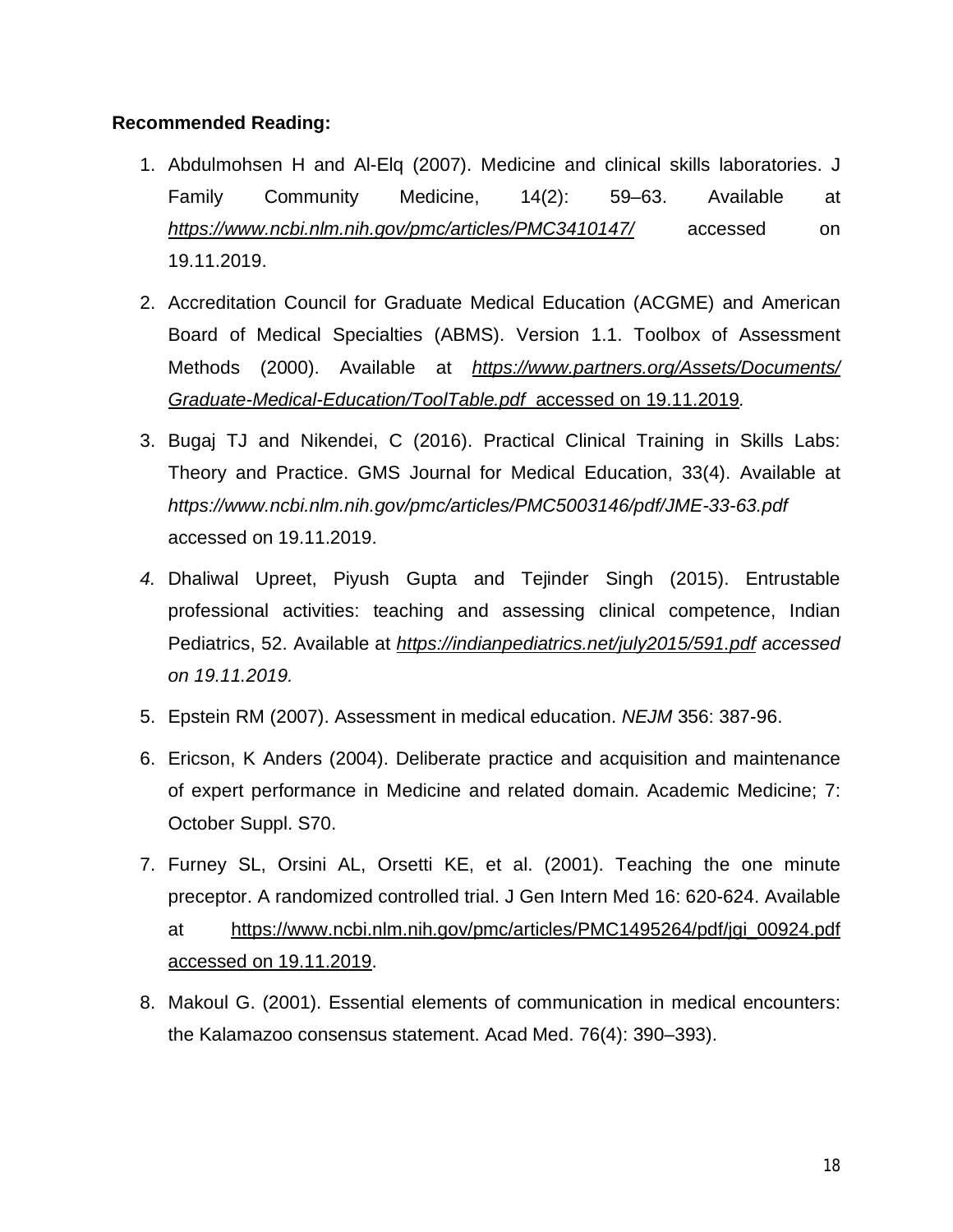- 9. Miller GE (1990). The assessment of clinical skills/competence/performance. *Academic Medicine,* 65(9) (Suppl), S63-S67. Available at *http://winbev.pbworks.com/f/Assessment.pdf,* accessed on19.11.2019.
- 10.Modi Jyoti Nath, Anshu, Piyush Gupta and Tejinder Singh (2015). Teaching and assessing clinical reasoning skills. Indian Pediatrics, 52. Available at *https://indianpediatrics.net/sep2015/787.pdf* accessed on 19.11.2019.
- 11.Nackman GB, Bermann M and Hammond J (2003). Effective use of human simulators in surgical education. J Surg Res. Dec; 115 (2): 214-8. Available at *https://www.journalofsurgicalresearch.com/article/S0022-4804(03)00359-7/pdf* accessed on19.11.2019.
- 12.Reznick RK and MacRae H (2006). Teaching surgical skills- changes in the wind. N Eng J Med 355, 2664-69.
- 13.Rider EA and Keefer CH (2006).Communication skills competencies: definitions and a teaching toolbox. Medical Education; 40: 624–629.
- 14.Rita Sood and Tejinder Singh (2012). Assessment in medical education: Evolving perspectives and contemporary trends. National Medical Journal of India, 25: 357-364. Available at *http://archive.nmji.in/archives/Volume-25/Issue-6/Medical-Education-I.pdf* accessed on19.11.2019.
- 15.Syndney Smee (2003). ABC of Skill Learning. BMJ, 326: 703-6. Available at *https://www.bmj.com/content/326/7391/703* accessed on 19.11.2019
- 16. Tobias Münster, Christoph Stosch, Nina Hindrichs, Jeremy Franklin, and Jan Matthes (2016). Peyton's 4-Steps-Approach in comparison: Medium-term effects on learning external chest compression – a pilot study. GMS J Med Educ. 33(4).
- 17.Vogel Daniela and Harendza Sigrid (2016). Basic practical skills teaching and learning in undergraduate medical education – a review on methodological evidence. GMS Journal for Medical Education 33 (4), Doc 64. Available at https://www.ncbi.nlm.nih.gov/pmc/articles/PMC5003143/pdf/JME-33-64.pdf accessed on 19.11.2019.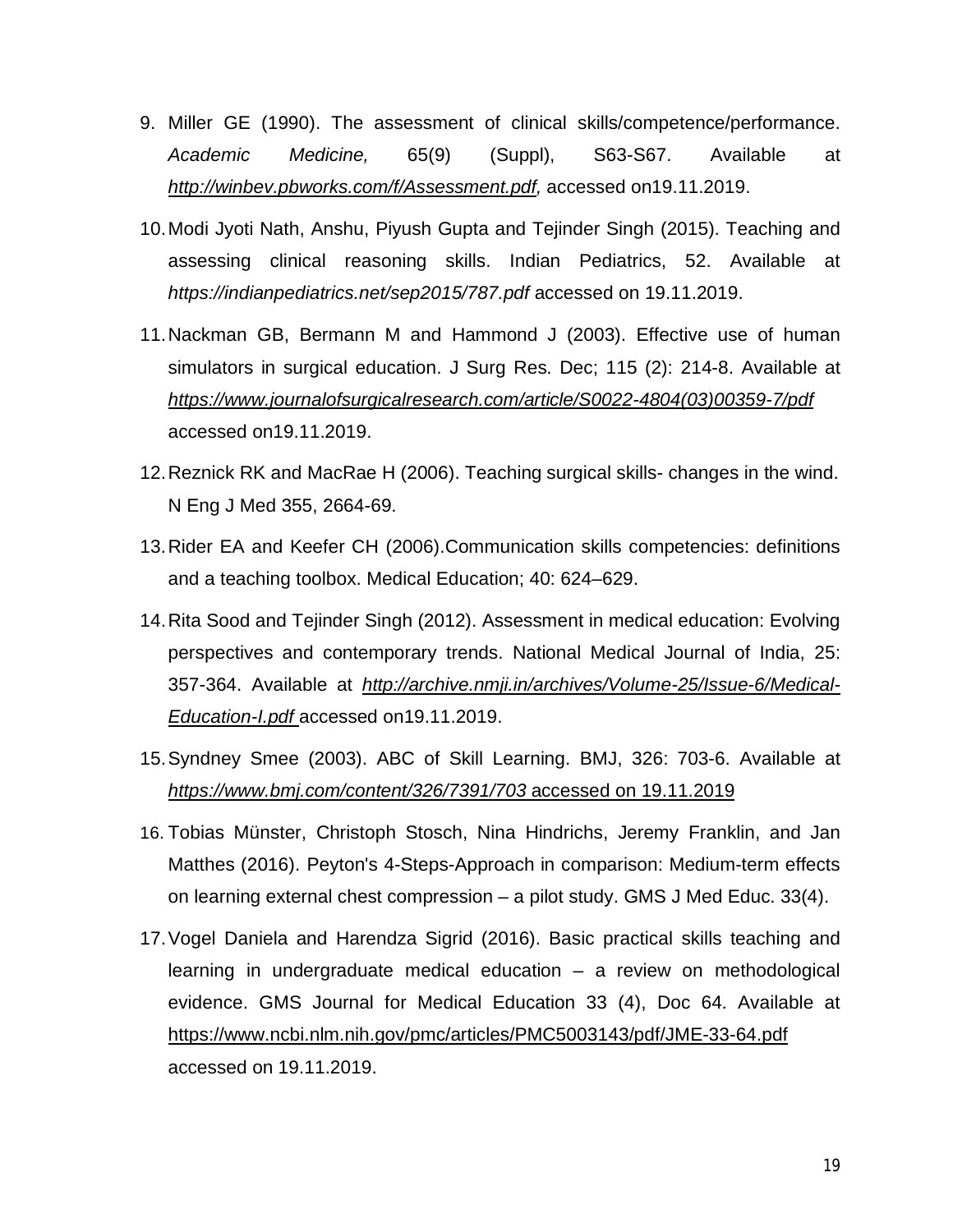18.WHO/WFME accreditation of medical education, Basic Medical Education - WFME Global Standards for Quality Improvement. Available at *https://wfme.org/publications/wfme-global-standards-for-quality-improvementbme* accessed on 19.11.2019.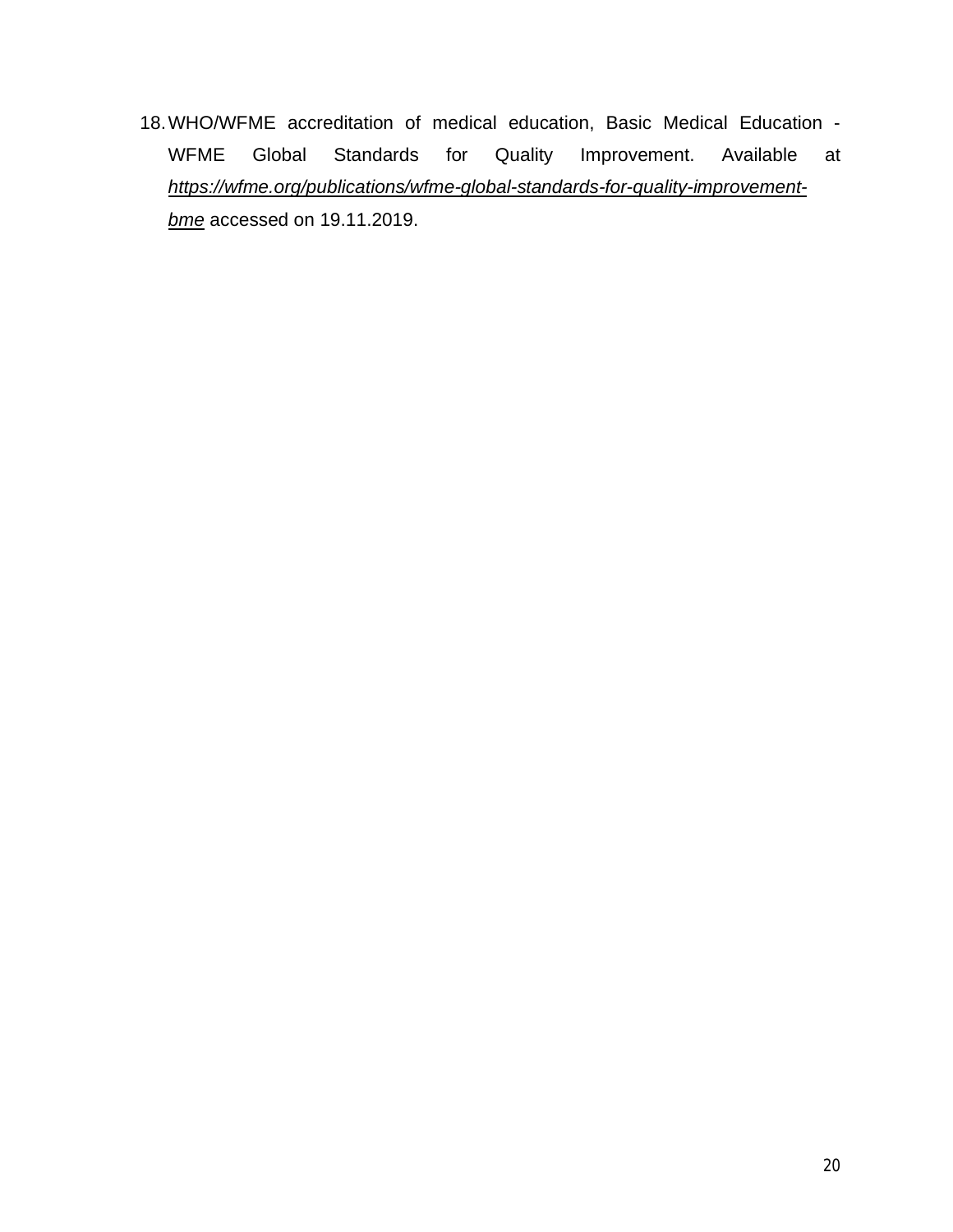# **Annexure A**

# **Outline of a Session Plan**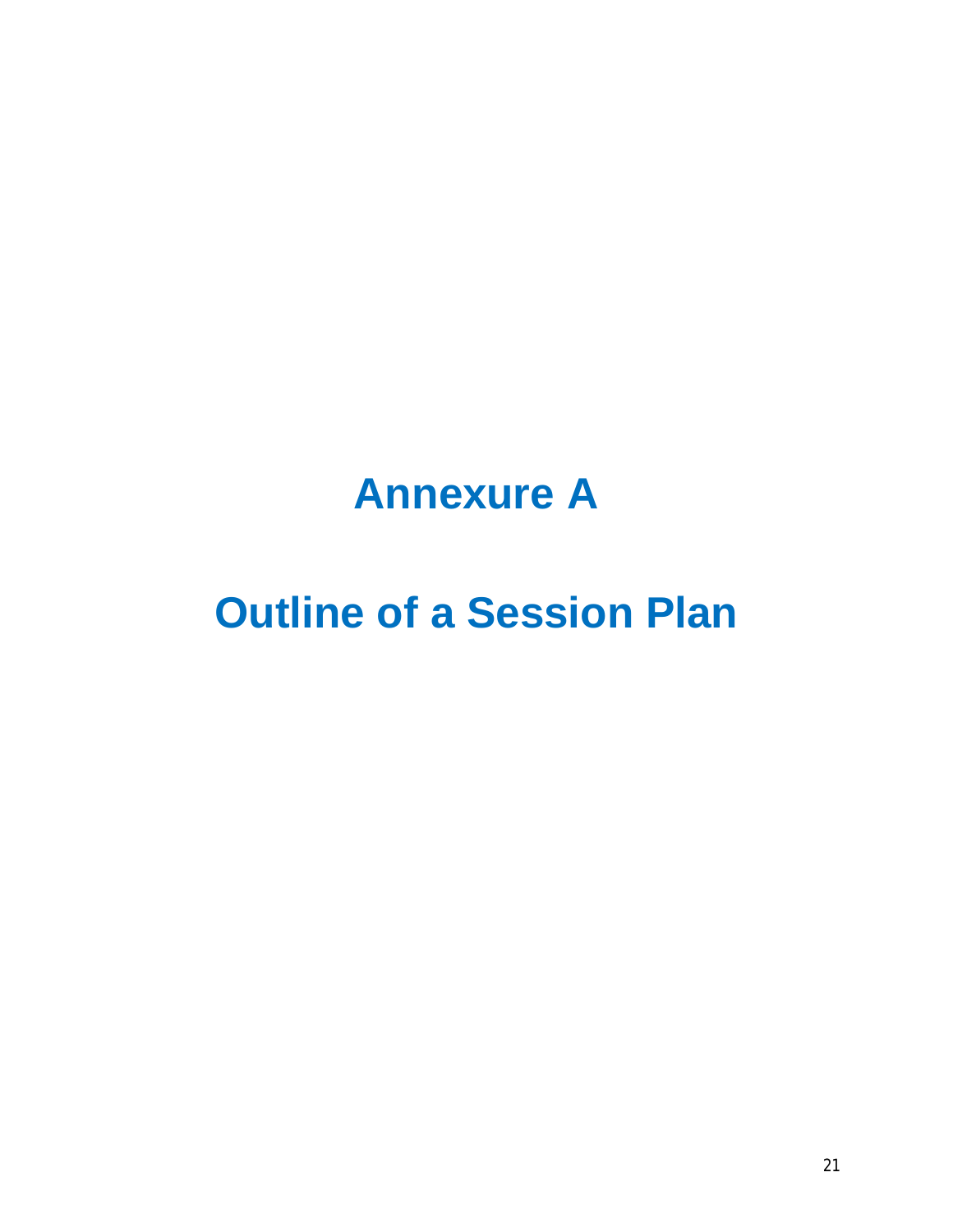## **Annexure A**

#### **Outline of a Session Plan**

Name of the group:

Facilitator/ Supervisor/ Faculty:

| Parameter                                               | Description |
|---------------------------------------------------------|-------------|
| Name of the lesson                                      |             |
| Number of learners                                      |             |
| Objectives of the session                               |             |
| Primary teaching method chosen                          |             |
| Break up of the session                                 | Step 1      |
|                                                         | Step 2      |
|                                                         | Step 3      |
|                                                         | Step 4      |
|                                                         | Step 5      |
| Teaching aids required                                  |             |
| Infrastructure required                                 |             |
| Student preparation required/ prior<br>reading required |             |
| Assessment method chosen                                |             |
| Other comments                                          |             |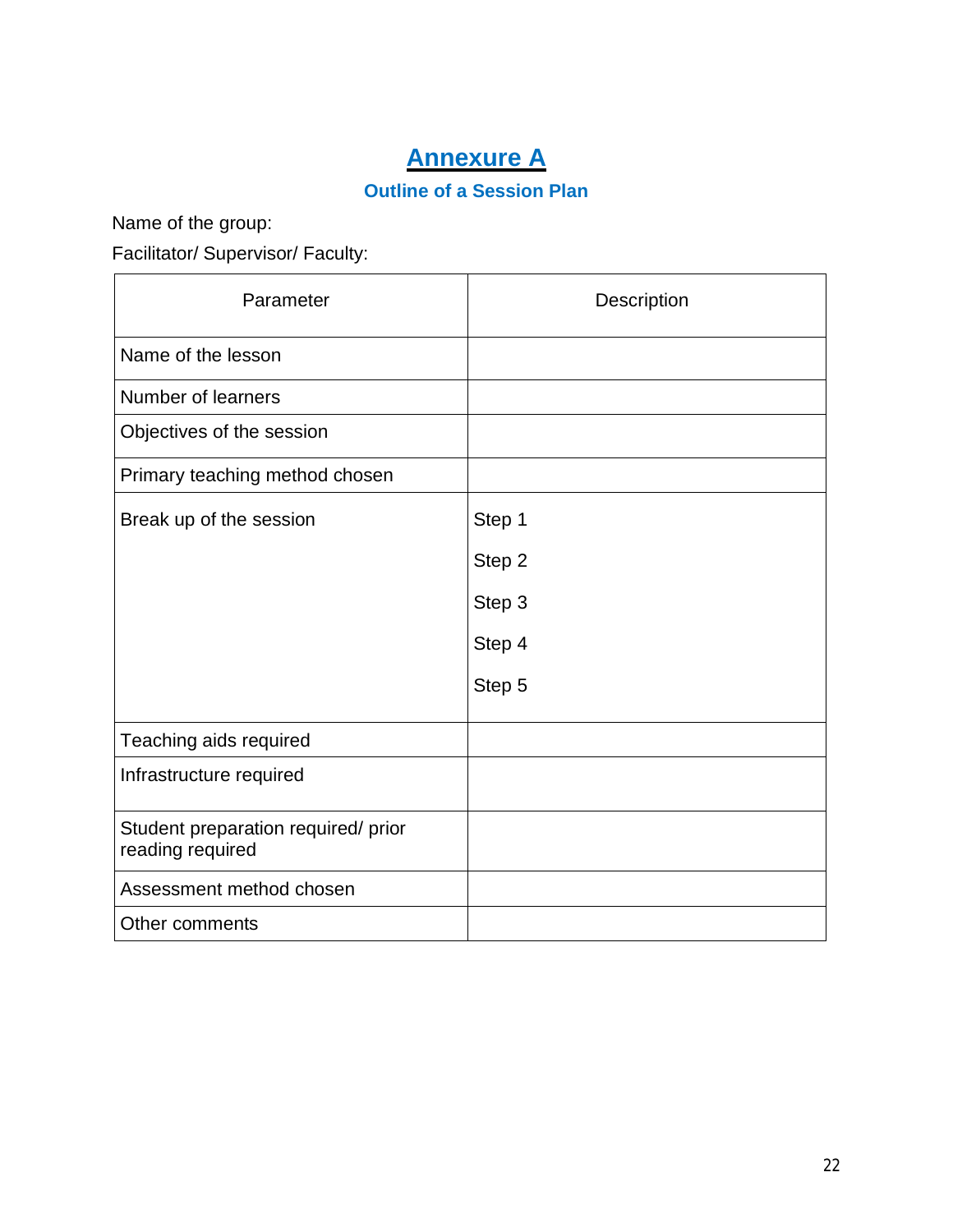# **Annexure B Examples of Task Training Modules**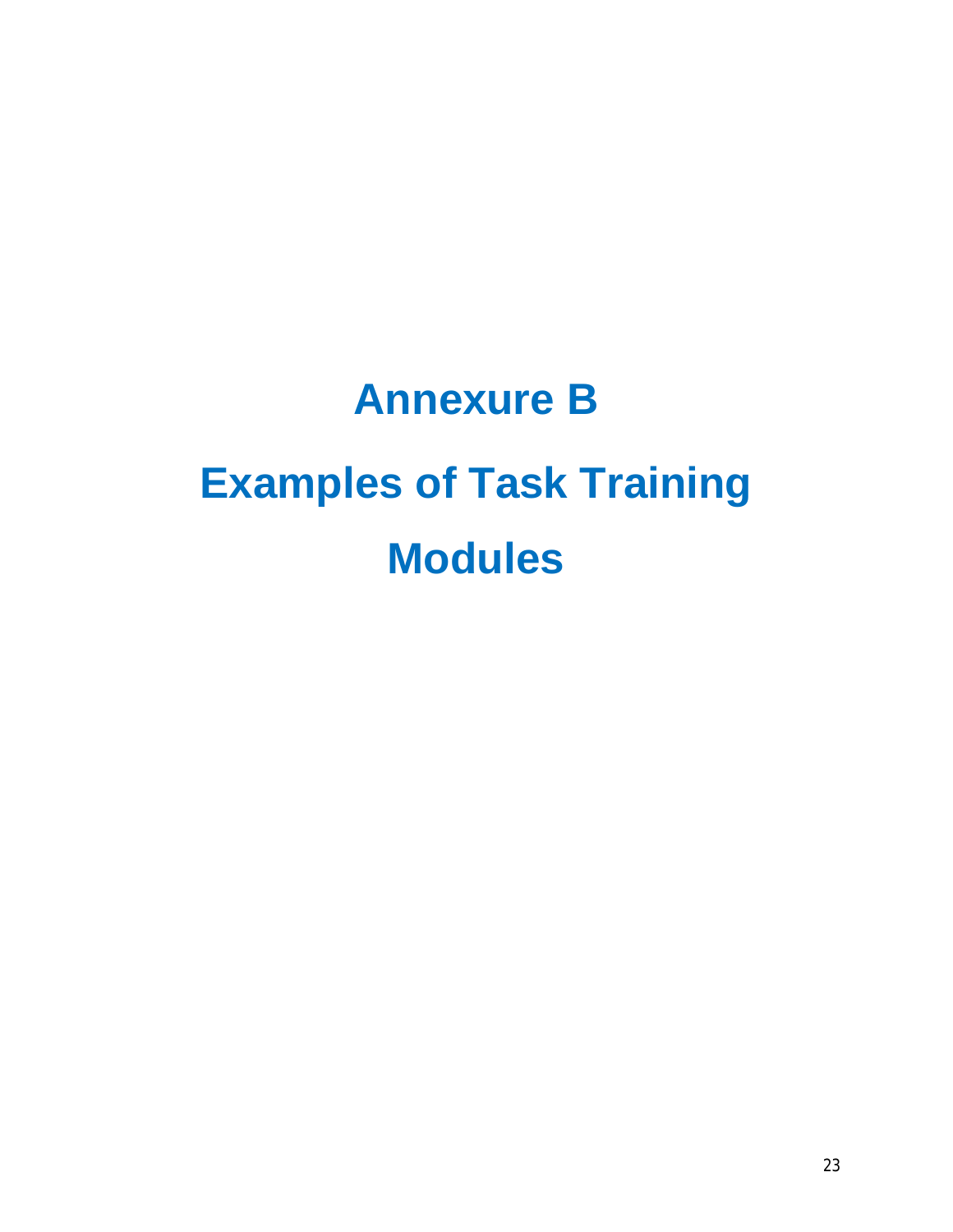## **Annexure B**

## **Examples of Task Training Modules**

#### **Example 1: Module for Recording Blood Pressure**

#### **Competency in Phase-I:**

PY5.12: Record blood pressure & pulse at rest and in different grades of exercise and postures in a volunteer or simulated environment.

**Skill training:** Recording of blood pressure.

#### **Objectives:**

By the completion of this module, the student will be able to:

- Record blood pressure of volunteer by palpatory and Auscultatory method, with sphygmomanometer in right / left upper limb, step wise in sitting / lying down / standing position at rest.
- Suggested Teaching Learning Method: DOAP sessions

#### **Background Knowledge:**

PY5.3 Discuss the events occurring during the cardiac cycle

PY5.7 Describe and discuss hemodynamics of circulatory system

PY5.8 Describe and discuss local and systemic cardiovascular regulatory mechanisms

PY5.9 Describe the factors affecting heart rate, regulation of cardiac output & blood pressure

Knowledge about the equipment  $=$  Sphygmomanometer, its parts, appropriate size selection and placement.

#### **Equipment/ Instrument/ Other requirement:**

- Sphygmomanometer
- Stethoscope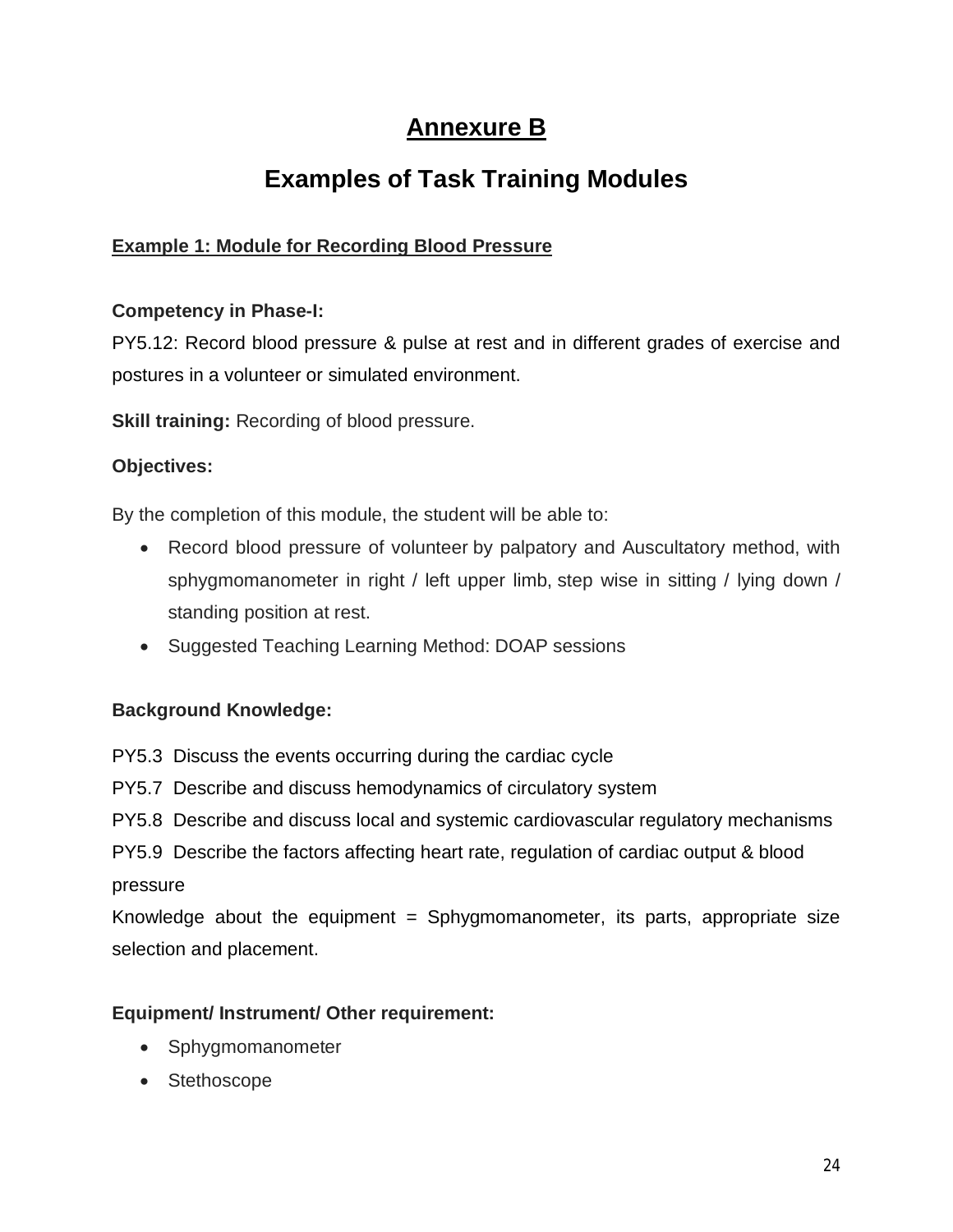- Volunteer / mannequin
- Hand-outs / check list
- Bed/Couch

#### **Steps in Blood Pressure Recording:**

- Patient counselling and consent. Explain to the patient the need for Blood Pressure recording and the procedure. Assess patient's understanding and answer any questions they may have. Respond to the patient's concerns throughout the procedure.
- Check the sphygmomanometer and stethoscope.
- Ensure the equipment mercury column is at zero mark.
- Ensure appropriate position of the patient (sitting on a chair with back supported, feet on the floor, legs uncrossed or lying supine).
- Record Blood Pressure after 5 mins. of inactivity.
- Expose the arm and support it at the level of the heart.
- Palpate the brachial artery in cubital fossa.
- Choose appropriately sized cuff & position the center of cuff's bladder over the brachial artery.
- Wrap the cuff smoothly and snugly around the arm. Cuff should be wrapped in a circular manner one-inch above the level of elbow.
- Correctly palpate the radial artery of the volunteer / or the mannequin with 3 fingers.
- Close the sphygmomanometer valve and inflate the cuff to determine mm Hg at which arterial pulsation can no longer be felt.
- Slowly deflate the cuff by opening the sphygmomanometer valve and note the point where arterial pulsation can be felt again (this is estimated systolic BP).
- Inflate the cuff again to a level  $20 30$  mm Hg more than estimated systolic BP.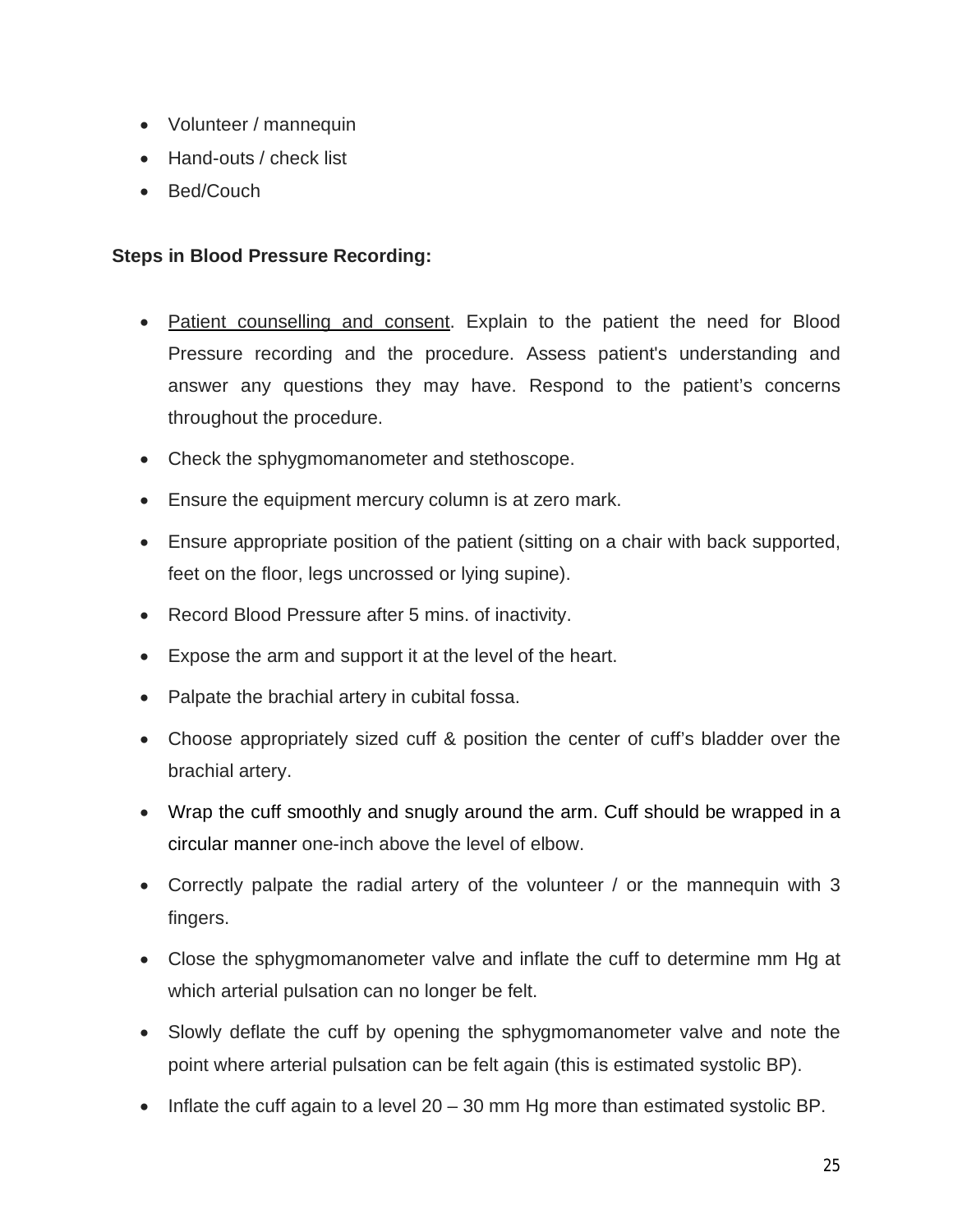- Place diaphragm head of the stethoscope lightly over the brachial artery.
- Deflate the cuff slowly by opening the sphygmomanometer valve so that the pressure falls at 2–3 mm Hg / second.
- Note the mm of Hg pressure at which arterial pulsation / beats can be heard (this is systolic BP).
- Continue deflation and note the mm of Hg pressure at which the last arterial beat is heard (this is diastolic BP).
- Continue deflation for another  $10 20$  mm of Hg past the last heard beat to ensure that the absence of sound is not due to skipped beat.
- Deflate the cuff rapidly and completely.
- If necessary to re-record, wait at least 2 minutes.
- Document the recording in terms of patient position, arm used, cuff size, blood pressure recording.
- Inform the patient of your findings and conclude.

#### **Skill assessment:**

OSCE type stations, where observer can observe and assess communication skill (counseling), psychomotor skill and attitude (respond to the patient's concerns, inform the patient of the findings and conclude). This can be done either with check lists or using global ratings.

#### **Suggested Reading:**

Books Recommended (latest edition)

- 1. AC Guyton Text book of Medical Physiology
- 2. WF Ganong Review of Medical Physiology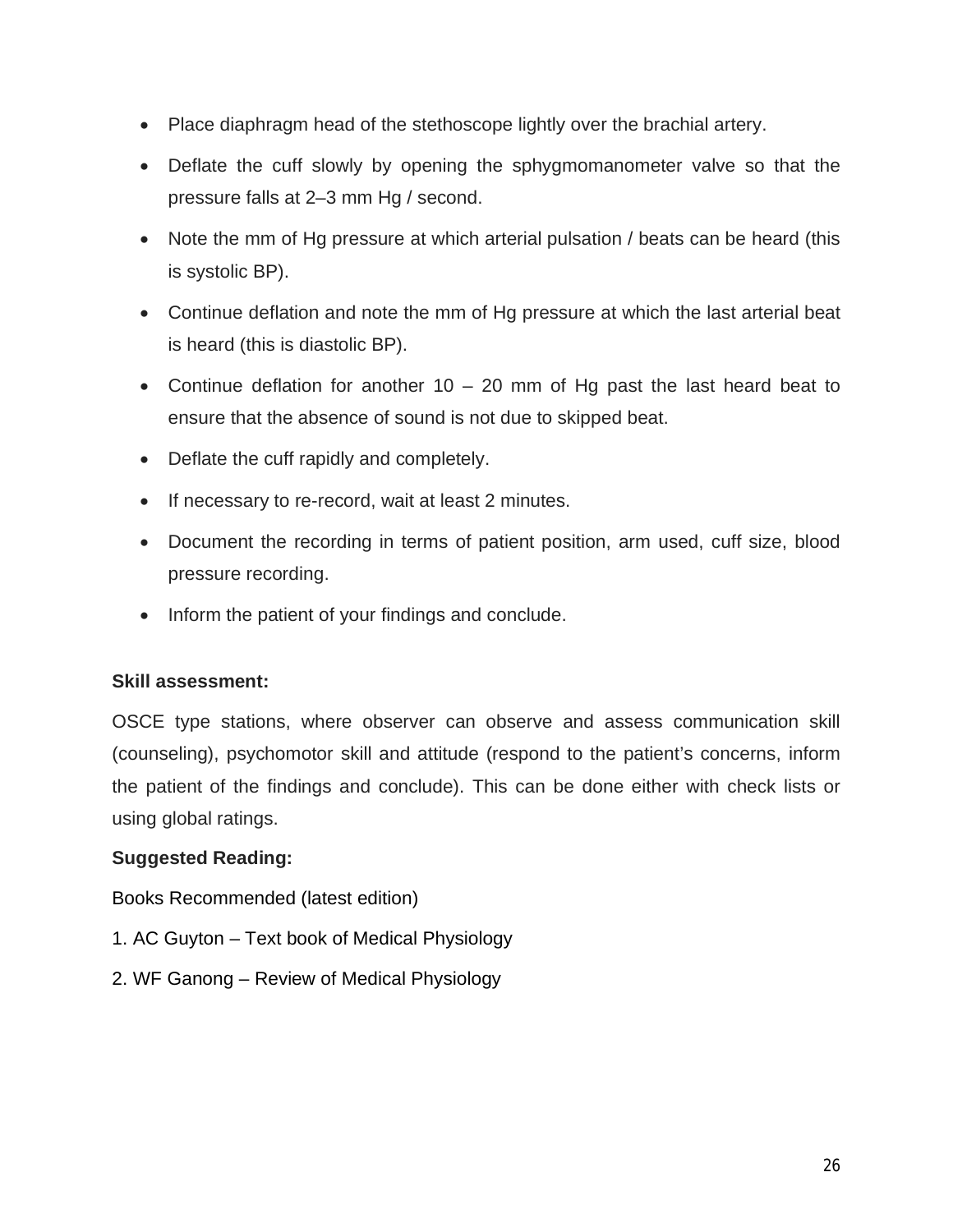#### **Example 2: Module for Prescription writing**

#### **Competency in Phase-II:**

**PH3.1:** Write a rational, correct and legible generic prescription for a given condition and communicate the same to the patient.

Vertically integrated with General Medicine.

#### **Related Competency in Phase-III:**

**IM12.14**: Write and communicate to the patient appropriately a prescription for thyroxine based on age, sex, and clinical and biochemical status.

Vertically integrated with Pharmacology.

**Skill training:** Write a prescription taking into consideration appropriate drug/s, appropriate doses, contraindications, drug-drug interactions, side effects and cost.

#### **Objectives:**

By the completion of this module, the student will be able to:

- Establish therapeutic goal/s, based on a diagnosis,
- Choose the medicine/s,
- Choose the dose, route and frequency,
- Choose the duration of therapy,
- Write the prescription,
- Inform the patient,
- Monitor drug effects and compliance,
- Review/alter prescription in the light of further investigation.

**Suggested Teaching Learning Method:** Skill station using case-based scenarios; communication skills can be taught using role play or videos for cases in Indian context.

#### **Background knowledge**

Prescribing constitutes a significant component of the job, especially for newly qualified IMG. Prescribing involves a complex chain of competencies (as mentioned above),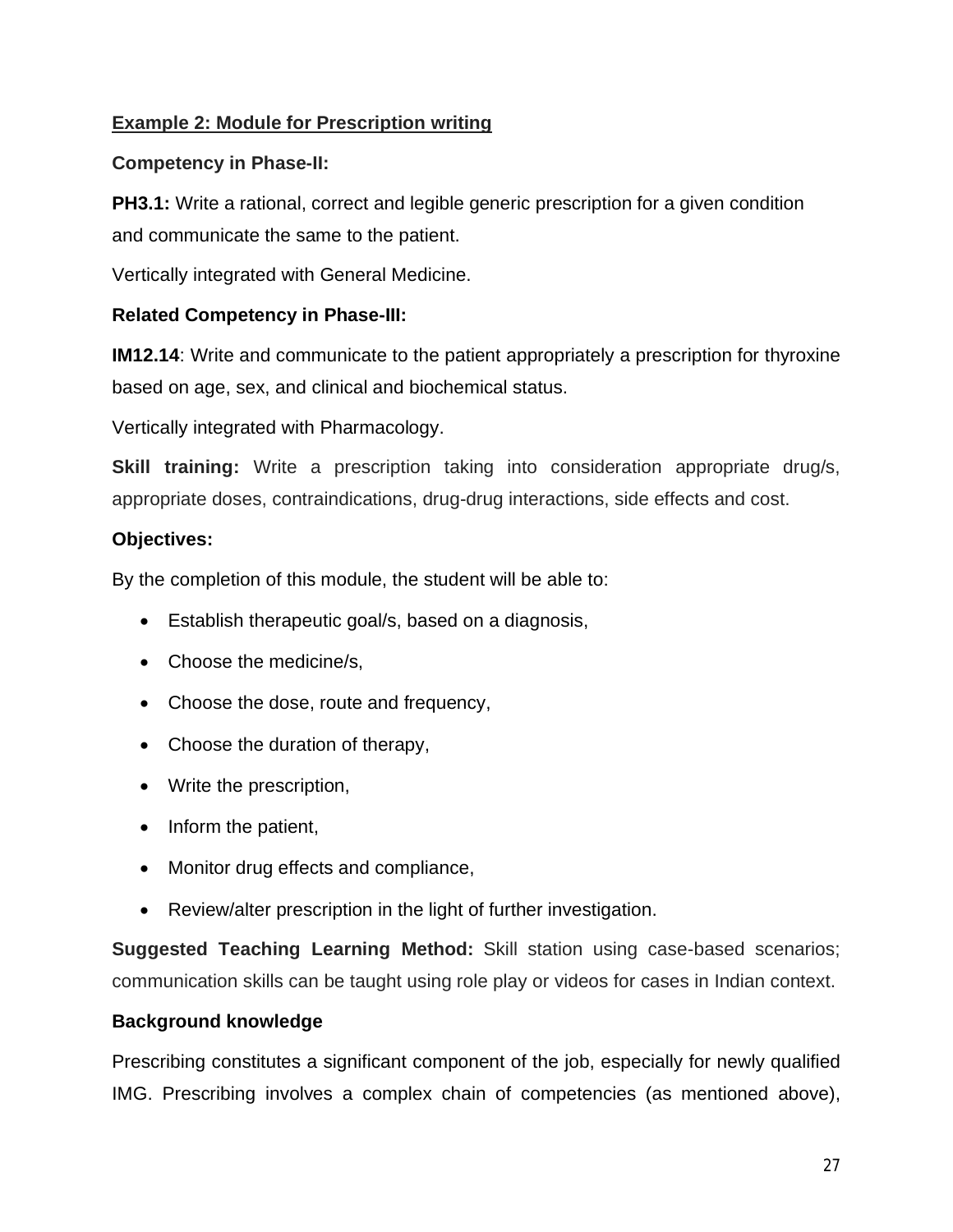each of which demands a combination of knowledge and skill. It also represents the most challenging task for which they have to be prepared. Moreover, the clinical situation in which an IMG has to make a prescription is eternally challenging as more and more medicines with complex pharmacology are available or withdrawn, patient population becoming older and more vulnerable, chances of litigation and a greater need for considering cost-effectiveness as well as the use of generics.

#### **Steps of good prescribing:**

The following steps are essential before a prescription is made:

- To have clarity about the reasons for prescribing,
- To obtain patient's medication history (including drugs of alternative systems of Medicine),
- To consider other factors that might alter the benefits and harms of treatment,
- To consider the patient's financial status and expectations (generic prescription),
- To know about efficacy, safety and cost-effectiveness of medicines,
- To know National Guidelines on use of drugs, National List of Essential Medicines (NLEM) and local formularies,
- To be clear about the legality of prescriptions involving narcotics etc. using the correct documentation,
- To monitor the outcome of treatment, both beneficial and adverse,
- To communicate and document prescribing decisions, reasons for them and importance of medication adherence.
- To work within the limitations of one's knowledge, skills, and experience.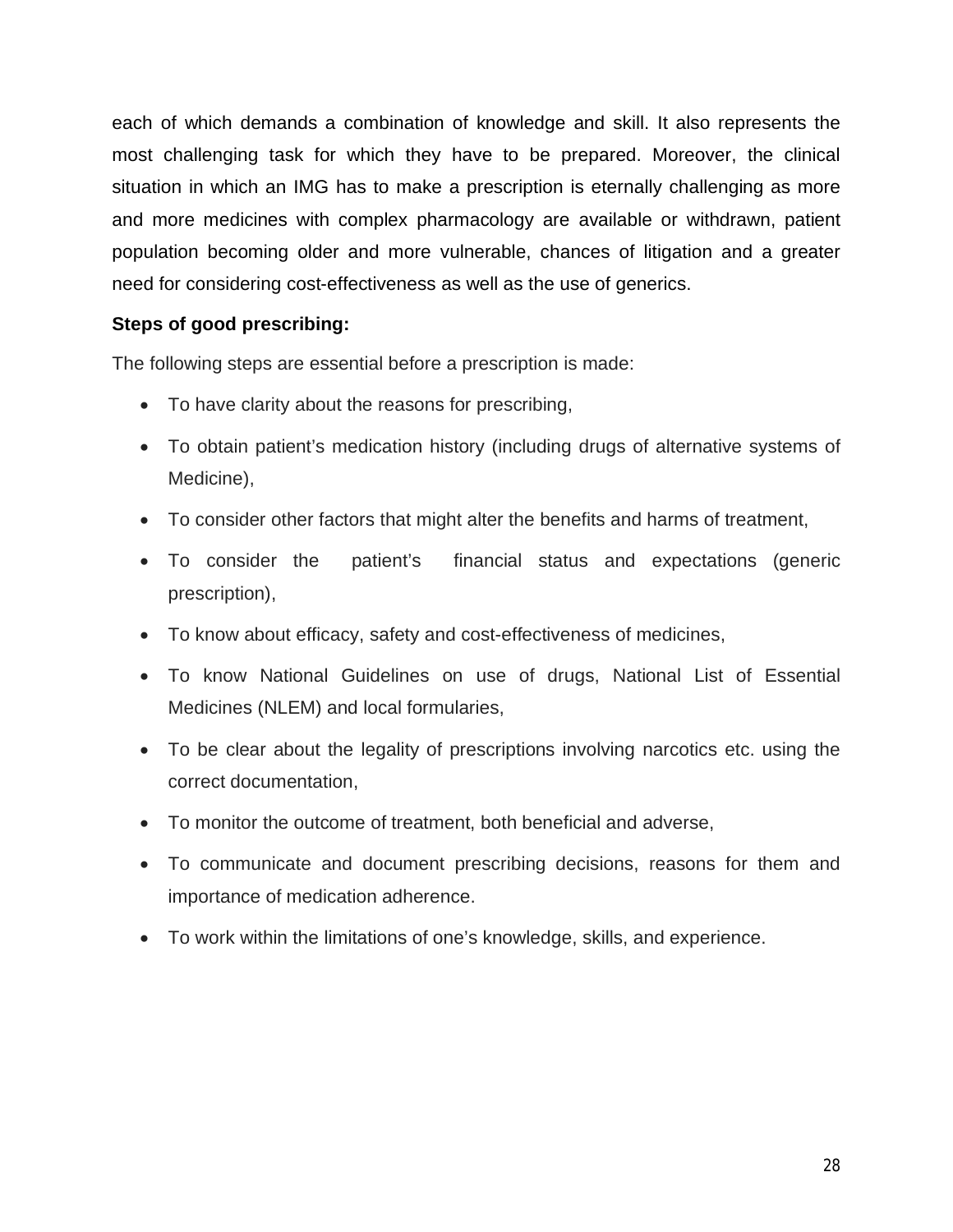**Skill assessment:** In phase II, this skill requires certification and the required number is also given. Skill assessment using OSCE, log books or portfolios is recommended.

#### **Suggested Reading:**

Books Recommended (latest edition)

- 1. Goodman & Gilman's The Pharmacological Basis of Therapeutics, ed. Laurence Brunton, Bruce A. Chabner, BjornKnollman.
- 2. Essentials of Medical Pharmacology, by KD Tripathi
- 3. Davidson's Principles and Practice of Medicine
- 4. Kumar & Clark: Book of Clinical Medicine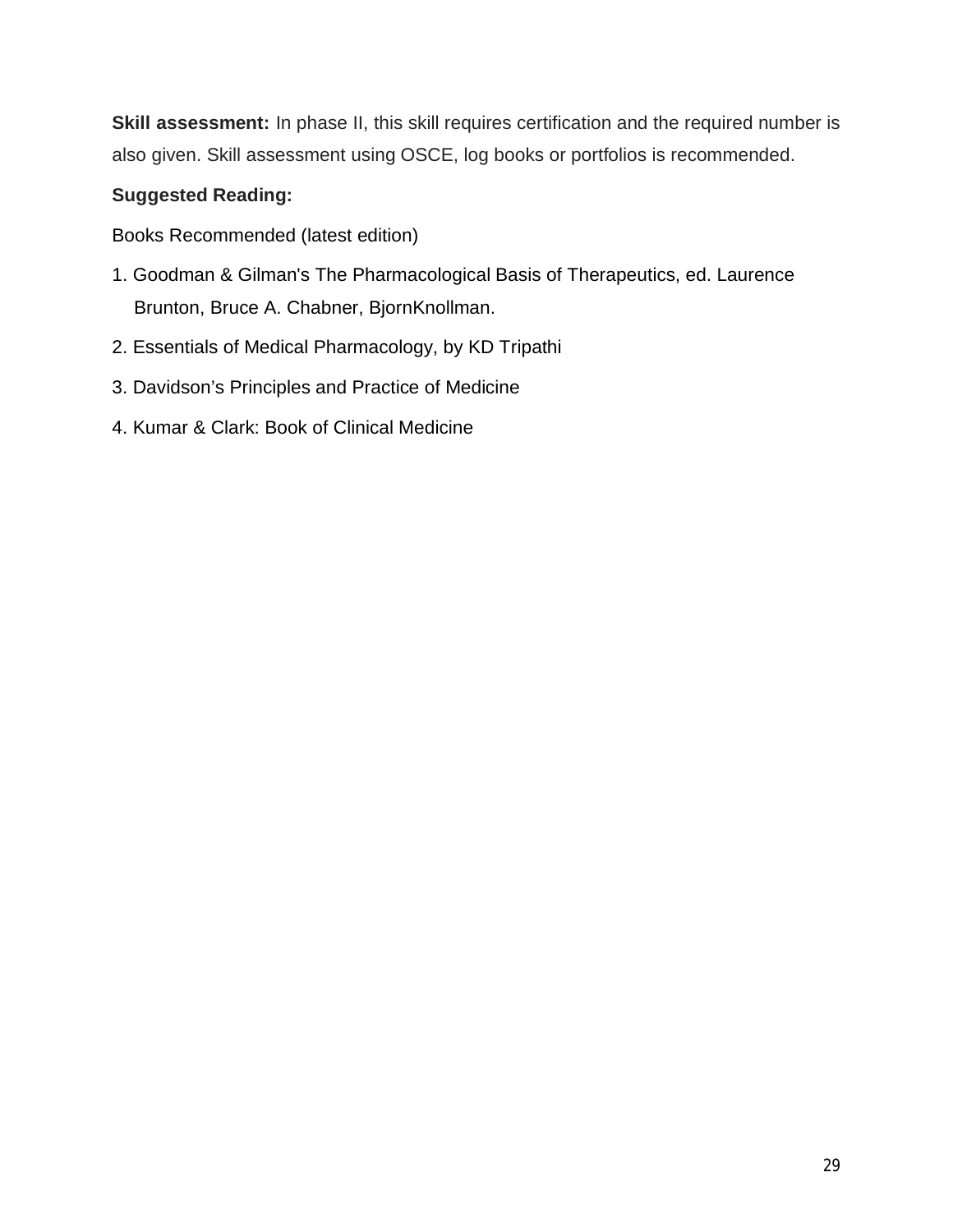#### **Example 3: Module for Pediatric Intravenous Cannulation**

#### **Competency in Phase-III:**

**PE 15.6:** Demonstrate the steps of inserting an IV cannula in a model

#### **Background Information**

- **PE 15.1:** Discuss the fluid and electrolyte requirement in health and disease
- **PE 15.2:** Discuss the clinical features and complications of fluid and electrolyte imbalance and outline the management
- **PE 15.3:** Calculate the fluid and electrolyte requirement in health
- **PE 15.4:** Interpret electrolyte report
- **PE 15.5:** Calculate fluid and electrolyte imbalance
- **PE 24.10:** Assess for signs of dehydration, document and present
- **PE 24.14:** Plan fluid management as per WHO criteria
- **PE 27.5:** Describe the etio-pathogenesis, clinical approach and management of shock in children
- **PE 27.19:** Check for signs of shock i.e. pulse, Blood Pressure, CRT
- **PE 27.21:** Choose the type of fluid and calculate the fluid requirement in shock
- **PE 27.23:** Assess for signs of severe dehydration

#### **Introduction**

Intravenous access is used when therapies cannot be used or are less effective by alternative routes. Peripheral access is safer, easier to obtain, and less painful than central access. An IMG is required to independently perform pediatric IV cannulation, before being certified.

#### **Suggested Teaching Learning method:** Mannequin in a Skills lab

#### **Pre-requisites**

Knowledge of superficial veins on the limbs,

Knowledge of indications/ contraindications of IV access,

At least 5 successful supervised practice sessions on arm of rubber mannequin. Should have independently performed at least 02 insertions on an adult patient.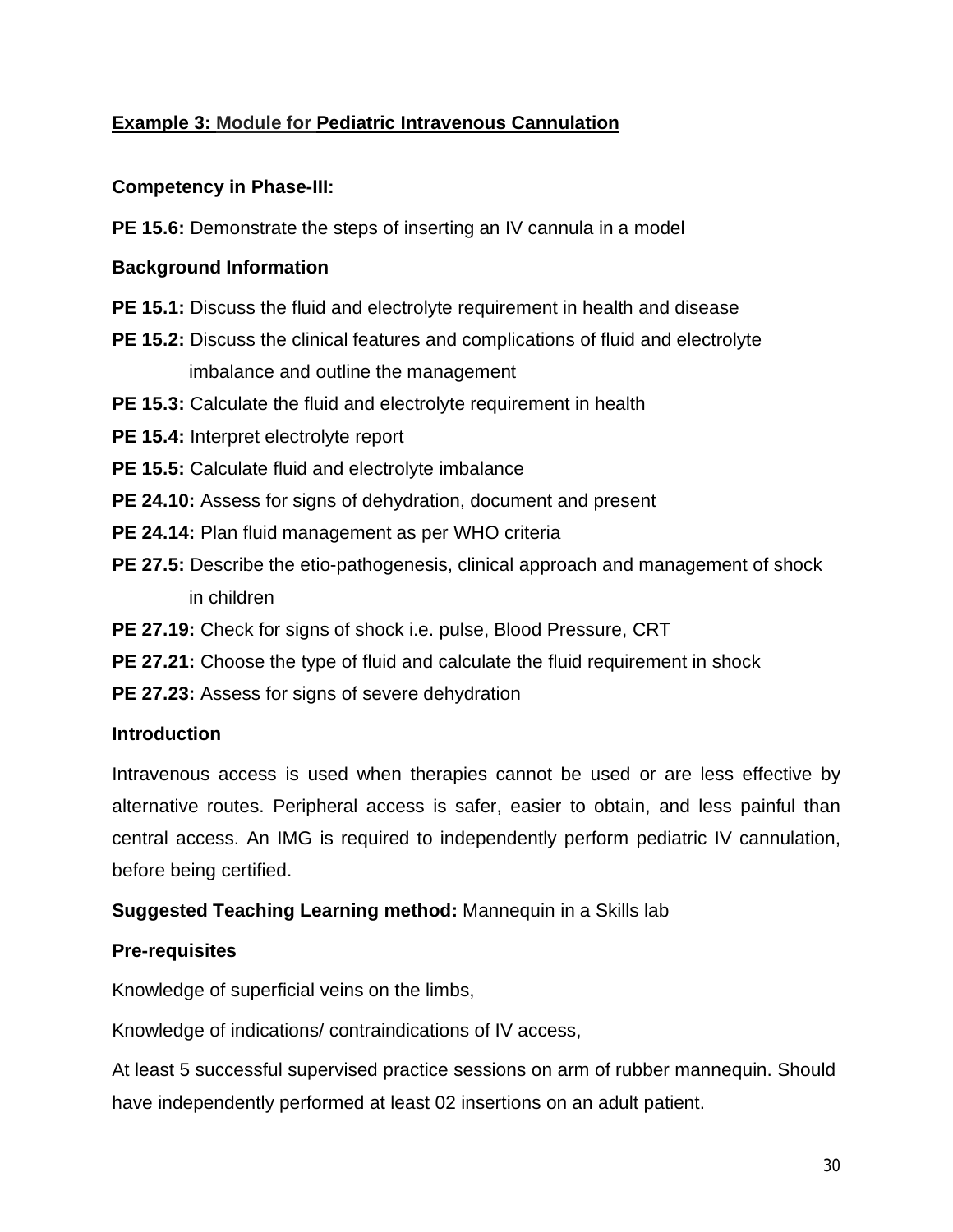#### **Indications**

Replacement of fluids and electrolytes

Blood transfusion

Administration of IV medications

Collection of blood samples

#### **Contraindications**

Anatomic disparities

Massive edema

**Burns** 

**Cellulitis** 

Injuries at or proximal to insertion site.

#### **Equipments required:**

Gloves, which fit comfortably but are tight, especially at finger tips,

Skin disinfectant (Alcohol Swabs),

22-26 gauge IV catheter / butterfly needle,

Adhesive tape,

Syringe (2to 10 cc, depending on the age of the child),

Normal saline

Sample collection bottles

Infusion set, elastic tourniquet

Clinical waste dustbin.

#### **Steps in Pediatric intravenous cannulation**

#### **Preparation**

 Explain the procedure to the child and the family without using technical jargon. Tell about the indication for cannulation.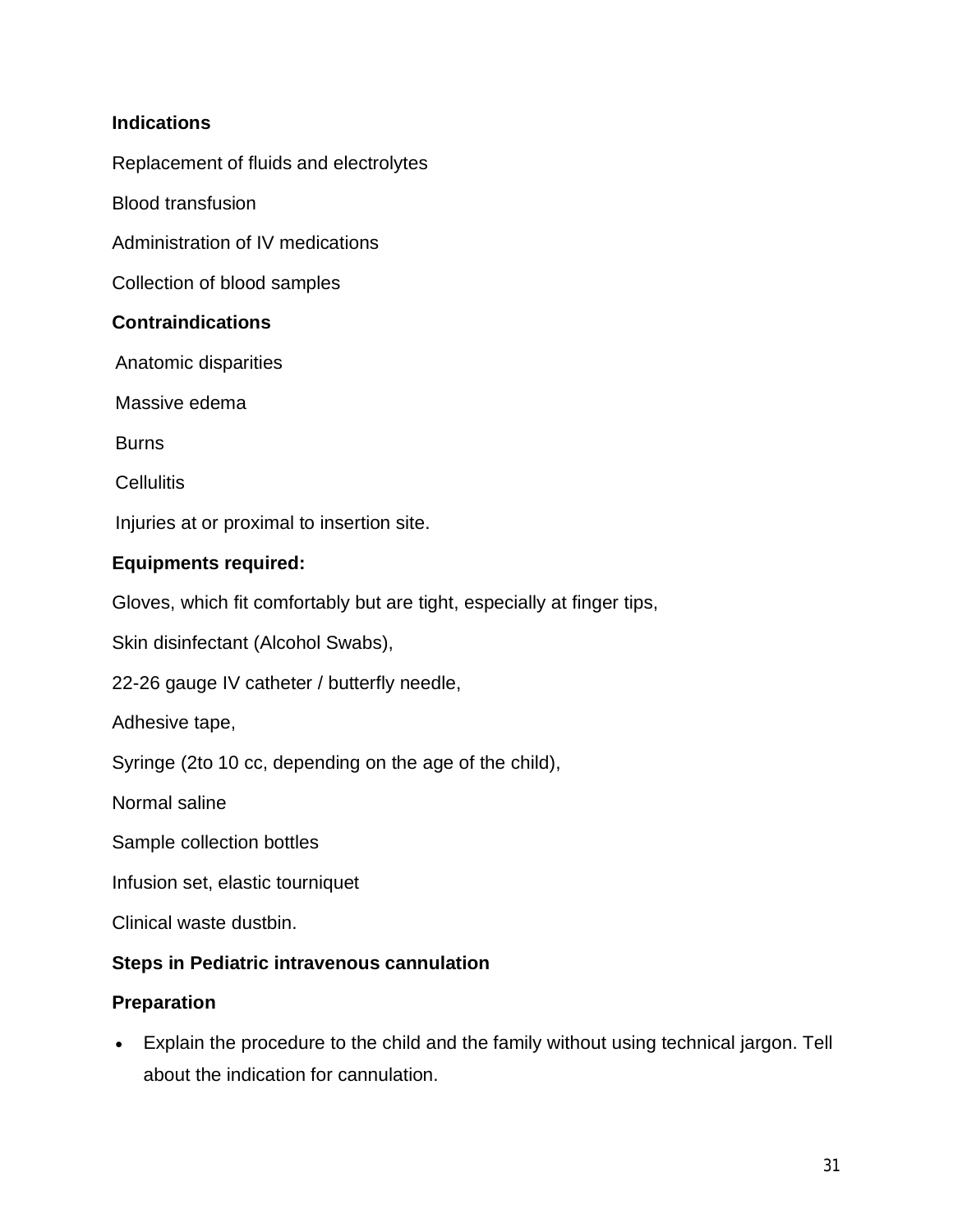- Obtain informed or implied consent, following procedure discussion, risks, and benefits. Consider the age and competence of the child for consent or assent to the procedure.
- Select the vein to be cannulated. The vein should be wide, straight, palpable, nontortuous and non-sclerosed. Avoid veins close to the joints or bony prominences. Avoid using dominant hand or paralyzed limb.
- Always apply universal precautions.
- Both visualize and palpate the vein to be cannulated. There is a slight 'give' over the vessel compared to other tissues.
- Disinfect overlying skin.
- Use appropriate procedures (toys, music, stories etc.) to distract the child during procedure. For a very irritable child, use of oral sedatives may be considered in consultation with the consultant I/C.
- Avoid using the bed for performing the procedure. A procedure room is better. The room should be adequately lighted and have provision for a spot light.
- Select the correct type and size of the cannula, depending on the indication for cannulation. Should be able to identify the size of the cannula by its color coding.
- Have all the equipments on an autoclaved tray.

#### **Procedure**

- Seek the assistance of a colleague or a nurse to hold the child's limb.
- Position yourself comfortably. Wear the appropriate size gloves using all antiseptic precautions.
- Apply a tourniquet 2-3inches above the intended site. Check for signs of arterial occlusion like blanching or absence of pulse.
- Instruct the child to clench the fist which will improve venous filling.
- Disinfect the site with appropriate antiseptic swab and allow it to dry naturally.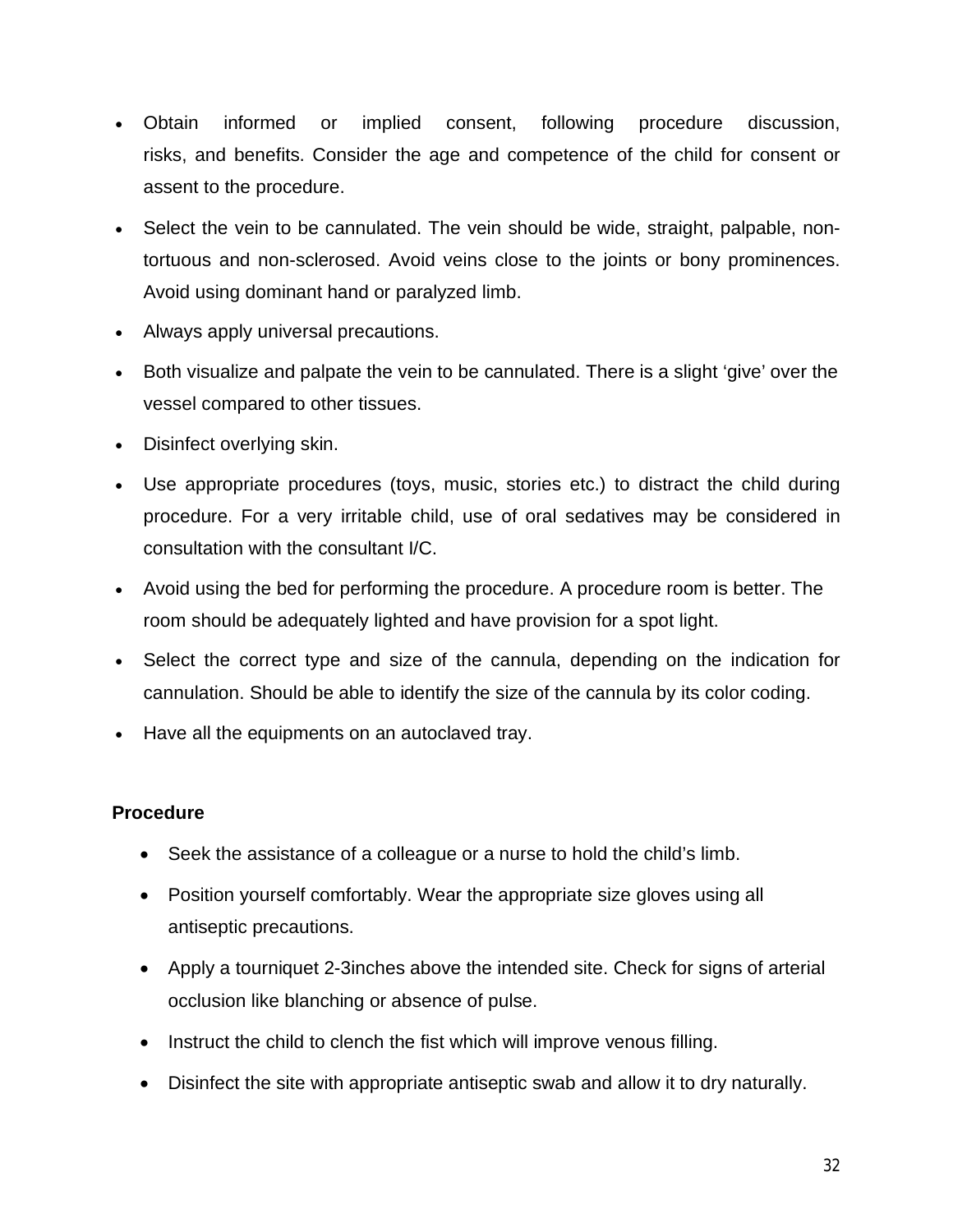- Take out the cannula and hold it firmly, bevel side up. Look for any signs of breakage.
- Stabilize the vein by stretching the skin over it.
- Using a 'no-touch' technique, insert the cannula distal to and along the line of the vein keeping it 10-45 degrees to the skin. This will prevent the cannula piercing the opposite wall.

After insertion, check flashback of blood into hub. If blood is seen, advance cannula slightly further without stylet and stabilize. Apply pressure to tip of cannula to stabilize it and remove stylet.

- Release the tourniquet.
- Flush the cannula with normal saline to see the free flow.
- Once in place, lower the cannula so that it is now resting on the skin. Request your colleague to help with securing the cannula using a hypo-allergenic tape. Avoid elastic tapes.
- Connect a 3 way connector/ IV set depending on the indication.
- Start the flow of fluid. Watch for any extravasation of fluid. If it happens, stop the flow. Re-attempt the cannulation at a site proximal to the previous one. Do not make more than 02 attempts. Request a senior colleague if you are not successful even after 02 attempts.
- Apply a clean splint to stabilize the limb. Dress with a sterile dressing.
- Fingers/toes should not be covered and remain visible.
- Write the date and time of insertion on a sticker and place over the dressing.

#### **Complications**

- Thrombosis
- Hemorrhage
- Phlebitis
- Local site infection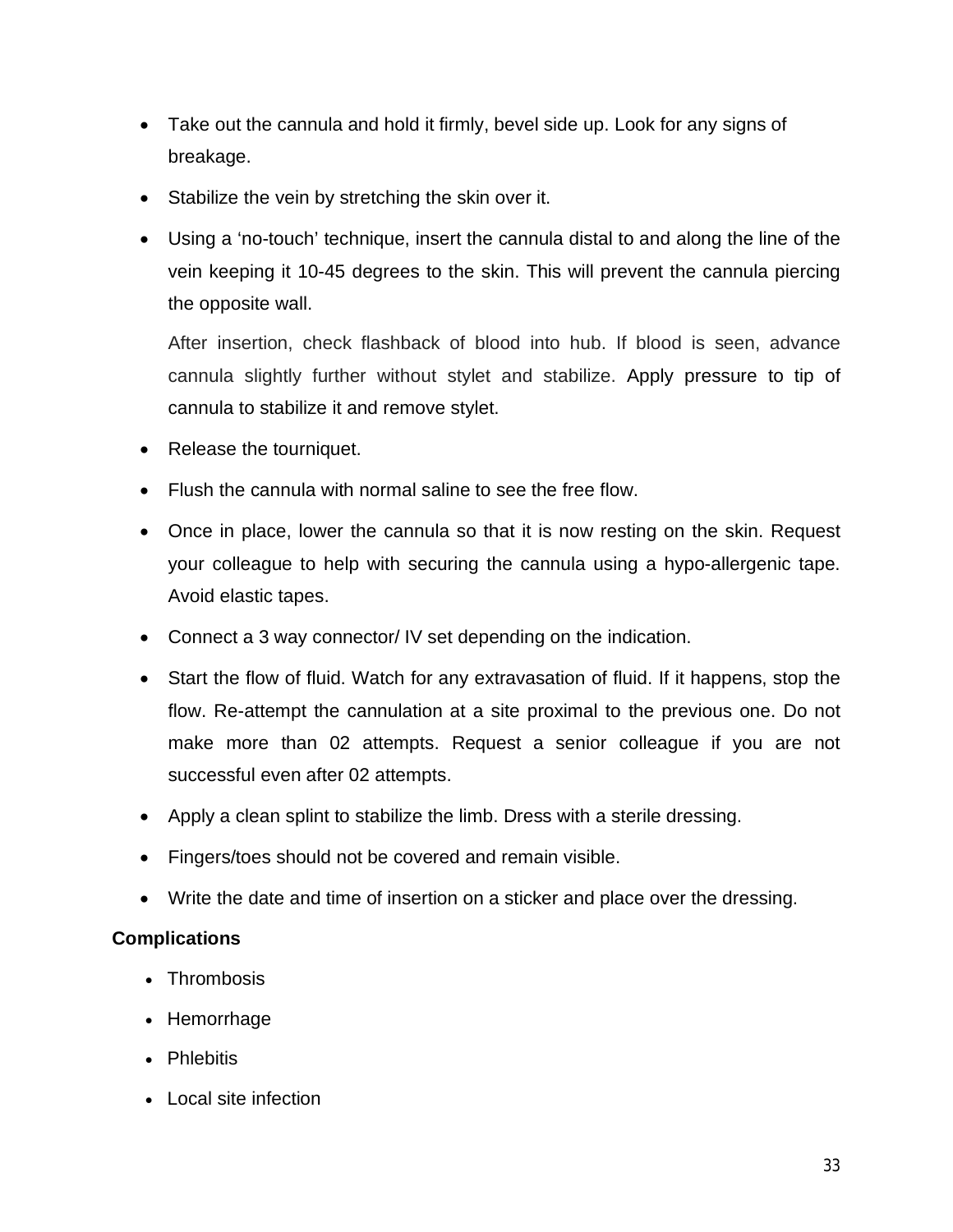- Extravasation of fluids/medications
- Counter puncture of the vessel wall
- Gangrene of fingers/toes

#### **Assessment:**

The procedure is to be assessed by a faculty member using DOPS format and feedback provided.

#### **Suggested Reading:**

Books Recommended (latest edition)

- 1. PG Textbook of Pediatrics, IAP P Gupta et al (Editors)
- 2. Clinical Methods in Pediatrics, P Gupta
- 4. Davidson's Principles and Practice of Medicine
- 5. Kumar & Clark: Book of Clinical Medicine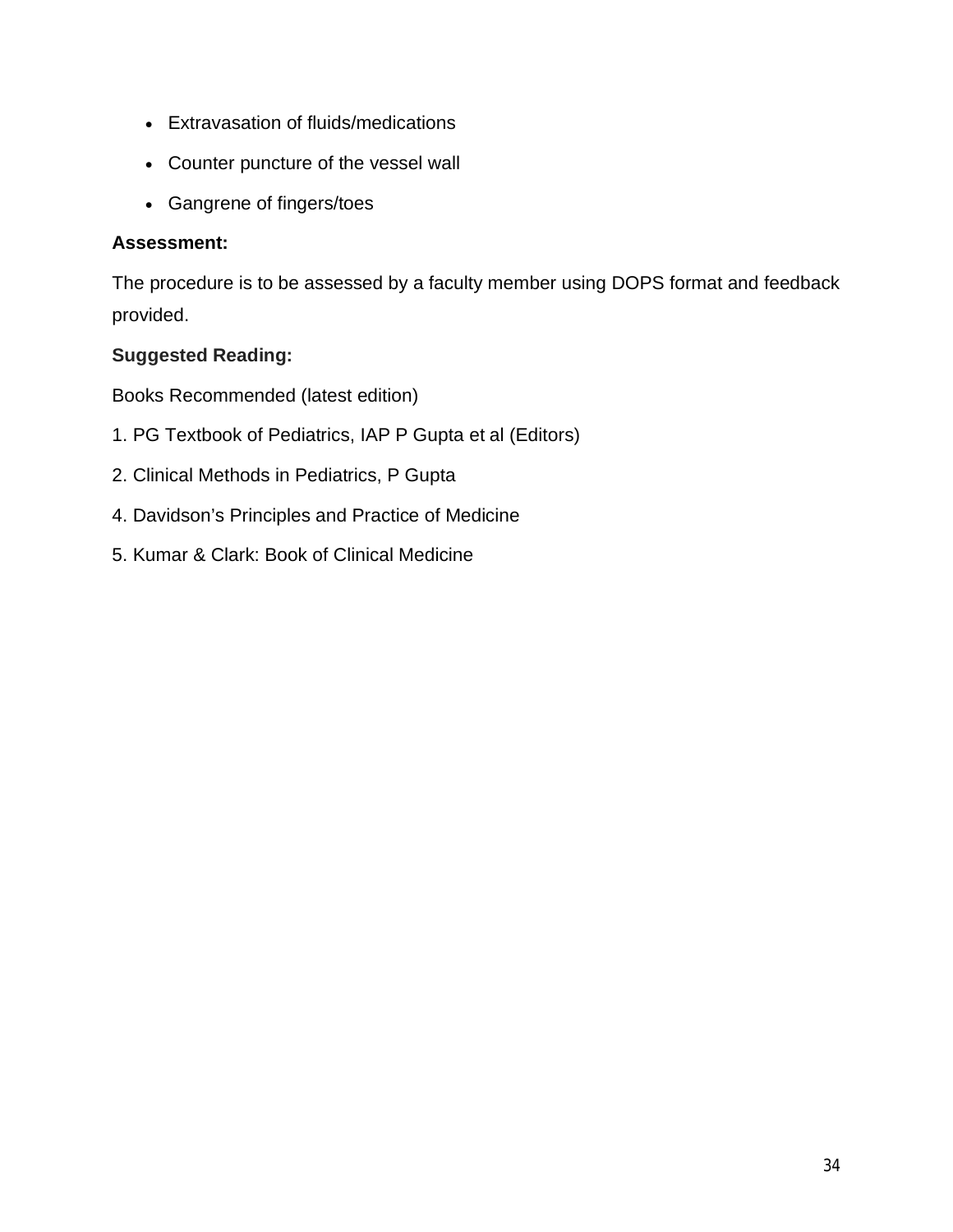#### **Example 4: TRAINING MODULE FOR URINARY BLADDER CATHETERISATION (Male & Female)**

#### **Competency in Phase III Part 1 and 2**

#### **1. Competency No:**

| OG35.17       | Demonstrate the correct technique of urinary<br>catheterisation in a simulated/ supervised environment                                                                                                                                               | S   | <b>SH</b>        |
|---------------|------------------------------------------------------------------------------------------------------------------------------------------------------------------------------------------------------------------------------------------------------|-----|------------------|
| <b>SU29.7</b> | Describe the principles of management of acute and<br>chronic retention of urine.                                                                                                                                                                    | Κ   | KH               |
| OR13.2        | Participate as a member in team for resuscitation of<br>Polytrauma victim by doing all of the following:<br>(a) I.V. access central - peripheral<br><b>Bladder catheterization</b><br>(b`<br><b>Endotracheal intubation</b><br>C)<br>Splintage<br>d) | S/A | KH/<br><b>SH</b> |

#### 2. **Objectives:**

By the completion of this module, the student will be able to:

- a. List the indications for urinary catheterisation (K)
- b. Select the equipment for female/male urinary catheterization and choose appropriate catheter type/size (SH)
- c. Enumerate the risks associated with catheterization (K)
- d. Communicate to the patient about the procedure and care of catheter, including the need for aseptic care (SH)
- e. Demonstrate correct method of urinary catheterization with strict aseptic technique in mannequin as well as in patients (male & female) (SH).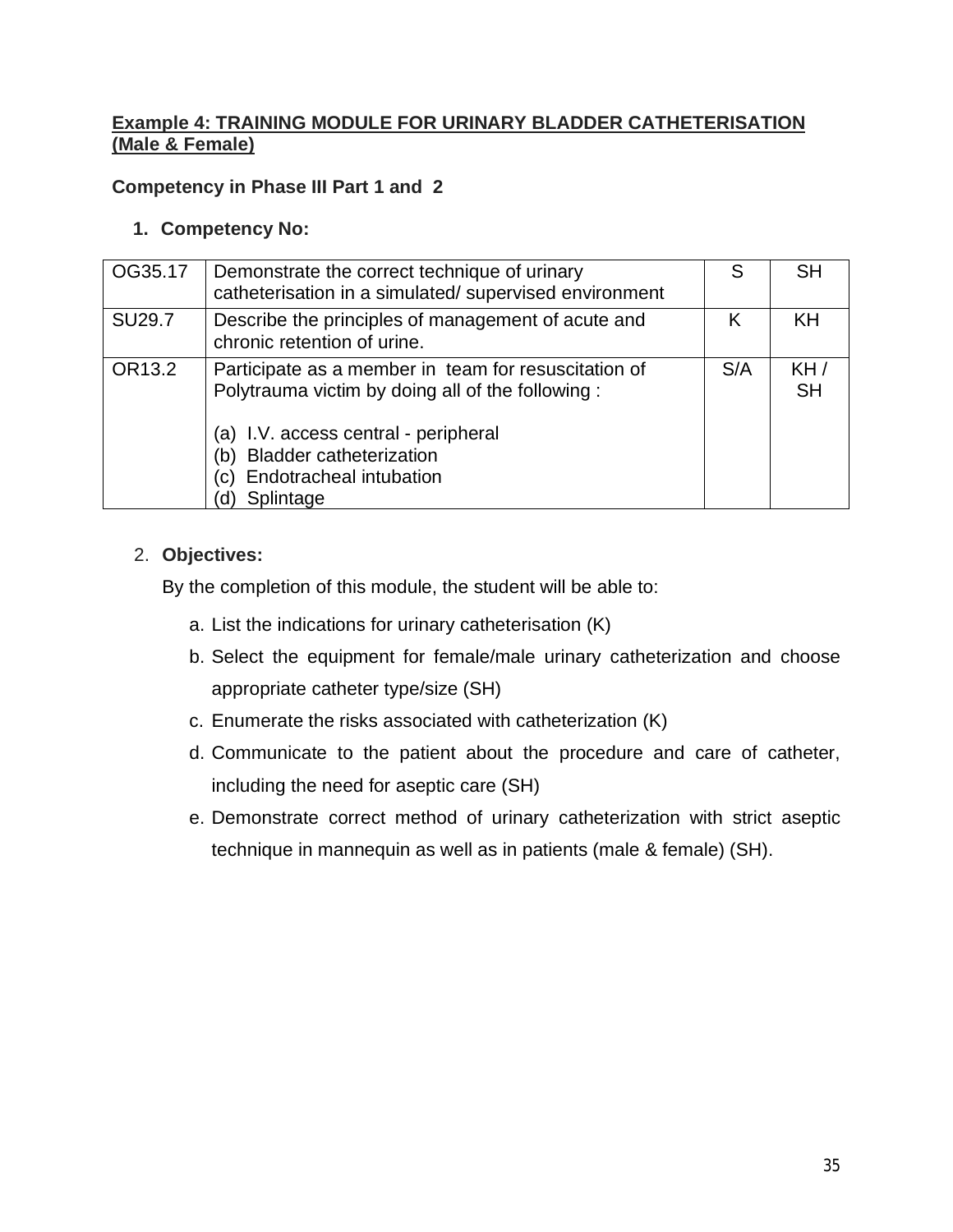#### **3. Background Knowledge:**

| AN52.2        | Describe & identify the micro-anatomical features of:                   | K/S | <b>SH</b> |
|---------------|-------------------------------------------------------------------------|-----|-----------|
|               | Urinary system: Kidney, Ureter & Urinary bladder                        |     |           |
|               | <b>Male Reproductive System</b>                                         |     |           |
|               |                                                                         |     |           |
|               | Testis, Epididymis, Vas deferens, Prostate & penis                      |     |           |
|               | <b>Female Reproductive system</b>                                       |     |           |
|               | Ovary, Uterus, Uterine tube, Cervix, Placenta & Umbilical cord          |     |           |
| AN48.6        | Describe neurological basis of Automatic bladder                        | K.  | <b>KH</b> |
| <b>PY7.6</b>  | Describe the innervations of urinary bladder, physiology of micturition | K   | <b>KH</b> |
|               | and its abnormalities                                                   |     |           |
|               |                                                                         |     |           |
| <b>IM18.8</b> | Describe and distinguish based on the clinical presentation, the types  | K   | <b>KH</b> |
|               | of bladder dysfunction seen in CNS disease                              |     |           |
|               |                                                                         |     |           |
| <b>SU29.7</b> | Describe the principles of management of acute and chronic retention    | K   | <b>SH</b> |
|               | of urine.                                                               |     |           |
|               |                                                                         |     |           |
| <b>SU29.9</b> | Describe the clinical features, investigations and principles           | K   | <b>KH</b> |
|               | of management of disorders of prostate.                                 |     |           |
|               |                                                                         |     |           |
| SU29.11       | Describe clinical features, investigations and management of Urethral   | K   | <b>KH</b> |
|               | strictures                                                              |     |           |
| <b>PM7.6</b>  | Enumerate the indications and describe the pharmacology and side        | K.  | <b>KH</b> |
|               | effects of commonly used drugs in neuropathic bladder                   |     |           |
|               |                                                                         |     |           |

#### **4. Setting/Equipment/ Instrument/ other requirements:**

Catheterization tray consists of disposable sterile gloves, one fenestrated drape, lubricant, cotton balls with container, artery forceps (2), prefilled 10cc syringe with sterile water to inflate the balloon, sterile specimen container for urine sample collection; sterile catheter, latex (rubber) or silicone: 2 way or 3 way (where possible, select the non-latex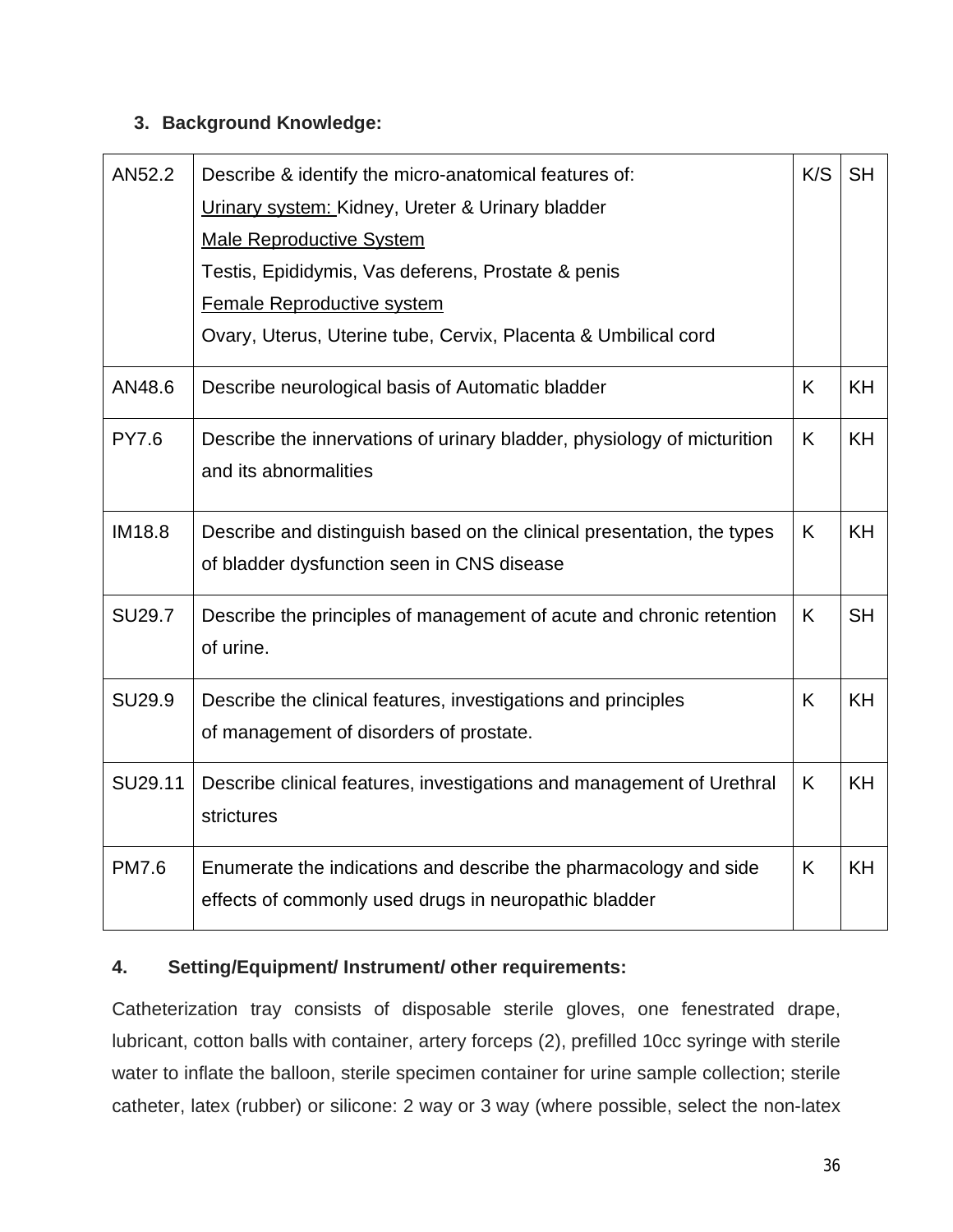catheter), chlorhexidine 2% aqueous solution, Sterile water, catheter-secure device or adhesive tape, urinary drainage bag.

Choosing the appropriate catheter depends on

- i. The size of the patient's urethral canal
- ii. The expected duration of catheterization (e.g. intermittent or indwelling)
- iii. Knowledge of any allergies to latex or plastic and cleansing solutions

**Catheter diameters:** 5Fr, 6Fr, 8Fr 10Fr, 12Fr, 14Fr, 16Fr, 18Fr, 20Fr, 22Fr, 24Fr, 26Fr.

Commonly used range is from 12 to 16 Fr

The higher the number the larger the diameter of the catheter.

3Fr. = 1mm (i.e. a 24fr. catheter is 8mm in diameter)

#### **5. Procedure Steps: (can be used to prepare check list)**

#### **Communication:**

Prior to starting, explain to the patient about the need and process of urinary catheterization. Assess patient's understanding and answer any questions they may have. Check consent for procedure. Explain about the care of catheter after insertion also.

#### **Steps in female catheterization**

• Place the patient in the supine position with the knees flexed and separated and feet flat on the bed, about 60 cm apart. If this position is uncomfortable, instruct the patient either to flex only one knee and keep the other leg flat on the bed, or to spread her legs as far apart as possible. A lateral position may also be used for elderly or disabled patients. Drape the patient appropriately using the sterile drapes provided.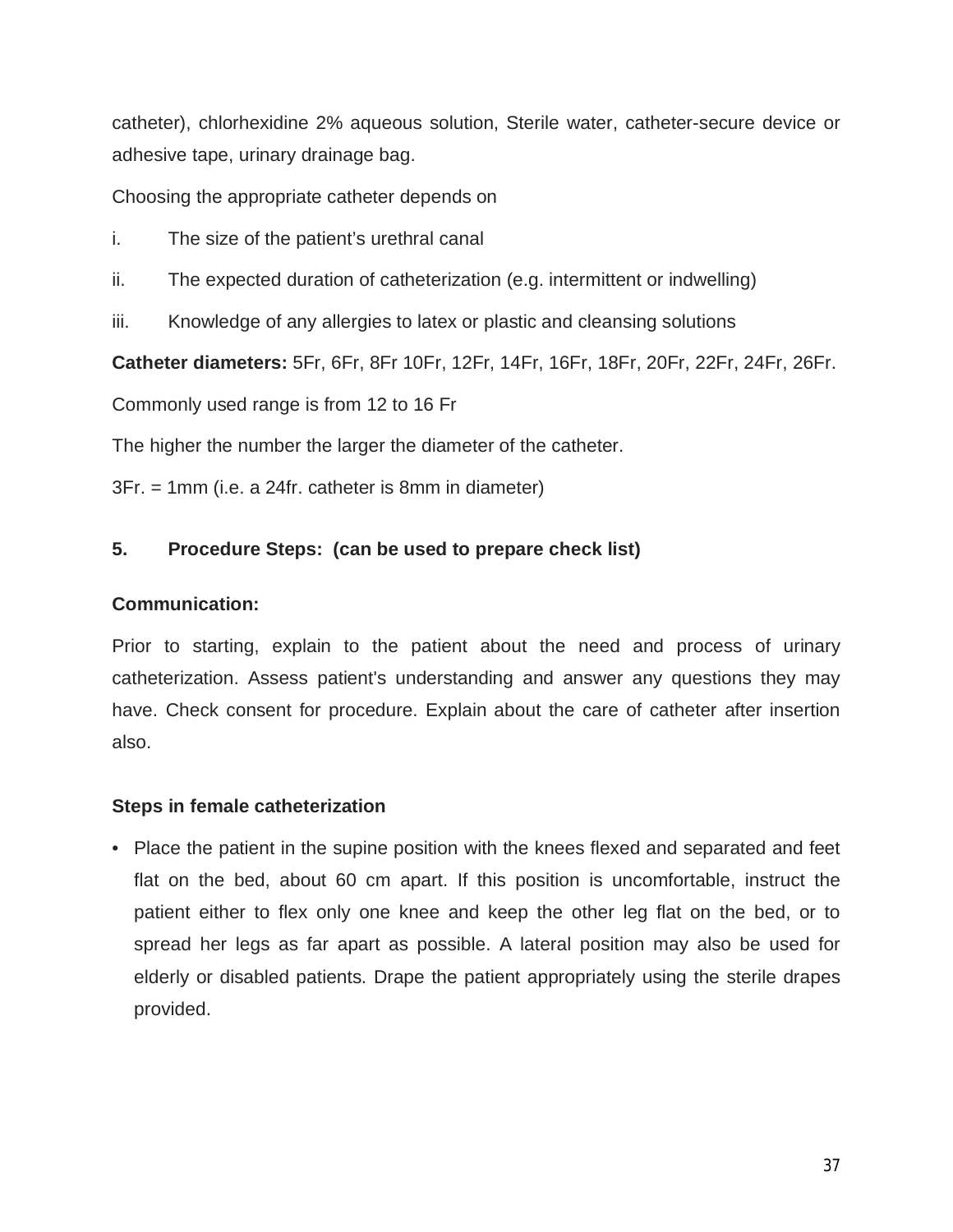- With the thumb, middle and index fingers of the non-dominant hand, separate the labia majora and labia minora. Pull slightly upward to locate the urinary meatus. Maintain this position to avoid contamination during the procedure.
- With your dominant hand, cleanse the urinary meatus, using forceps and chlorhexidine soaked cotton balls. Use each cotton ball for a single downward stroke only.
- Place the drainage basin containing the catheter between the patient's thighs.
- Pick up the catheter with your dominant hand.
- Insert the lubricated tip of the catheter into the urinary meatus.
- Advance the catheter about 5-5.75 cm, until urine begins to flow, then advance the catheter a further 1-2 cm.
- **Note:** If the catheter slips into the vagina, leave it there to assist as a landmark. With another lubricated sterile catheter, insert into the urinary meatus until you get urine back. Remove the catheter left in the vagina at this time.
- Attach the syringe with the sterile water and inflate the balloon. It is recommended to inflate the 5cc balloon with 7-10cc of sterile water, and to inflate the 30cc balloon with 30-35cc of sterile water.
- If resistance is met during advancement of the catheter, pause for 10-20 seconds. Instruct the patient to breathe deeply and evenly. Apply gentle pressure as the patient exhales.
- Improperly inflated balloons can cause drainage and leakage difficulties.
- Gently pull back on the catheter until the balloon engages the bladder neck.
- Attach the urinary drainage bag and position it below the bladder level. Secure the catheter to the thigh. Avoid applying tension to the catheter.
- Remove drapes and cover patient. Ensure drainage bag is attached to bed frame. Remove your gloves and wash hands.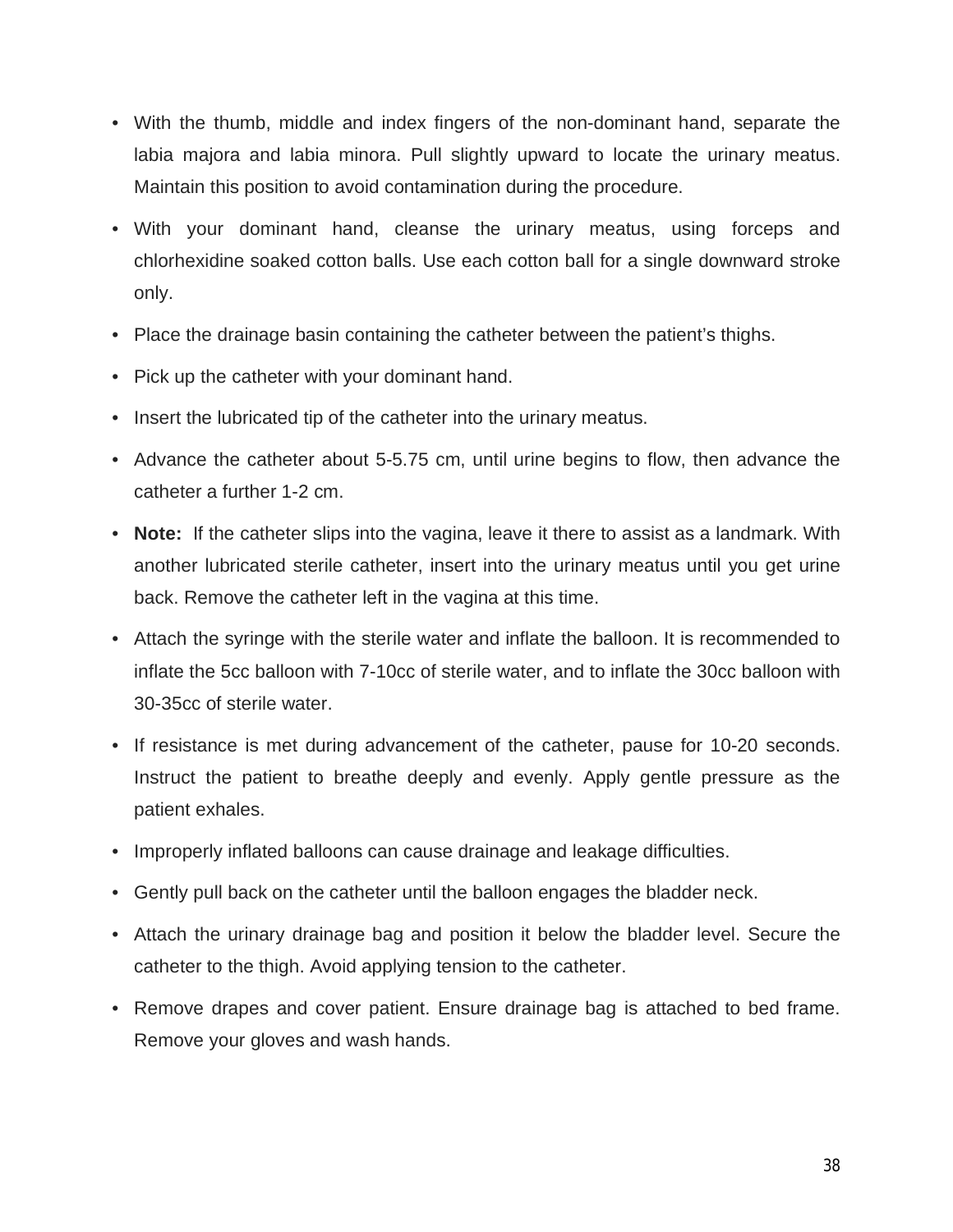#### **Steps in male catheterization**

- Place the patient in the supine position with legs extended and flat on the bed.
- Prepare the catheterization tray and catheter and drape the patient appropriately using the sterile drapes provided. Place the fenestrated (drape with hole) drape over the penis.
- Apply water-soluble lubricant to the catheter tip.
- With your non-dominant hand, grasp the penis just below the glans and hold upright.
- If the patient is uncircumcised, retract the foreskin. Replace the foreskin at the end of the procedure.
- With your dominant hand, cleanse the glans using chlorhexidine soaked cotton balls. Use each cotton ball for a single circular motion.
- Place the drainage basin containing the catheter on or next to the thighs.
- With your non-dominant hand, gently straighten and stretch the penis. Lift it to an angle of 60-90 degrees. At this time, you may use the gel to anesthetize the urinary canal, which will minimize the discomfort.
- With your dominant hand, insert the lubricated tip of the catheter into the urinary meatus.
- Continue to advance the catheter completely to the bifurcation i.e. until only the inflation and drainage ports are exposed and urine flows (this is to ensure proper placement of the catheter in the bladder and prevent urethral injuries and hematuria that result when the Foley catheter balloon is inflated in the urethra).
- **Note:** If resistance is met during advancement of the catheter, pause for 10-20 seconds. Instruct the patient to breathe deeply and evenly. Apply gentle pressure as the patient exhales.
- If you still meet resistance, stop the procedure and repeat above steps with a smaller size.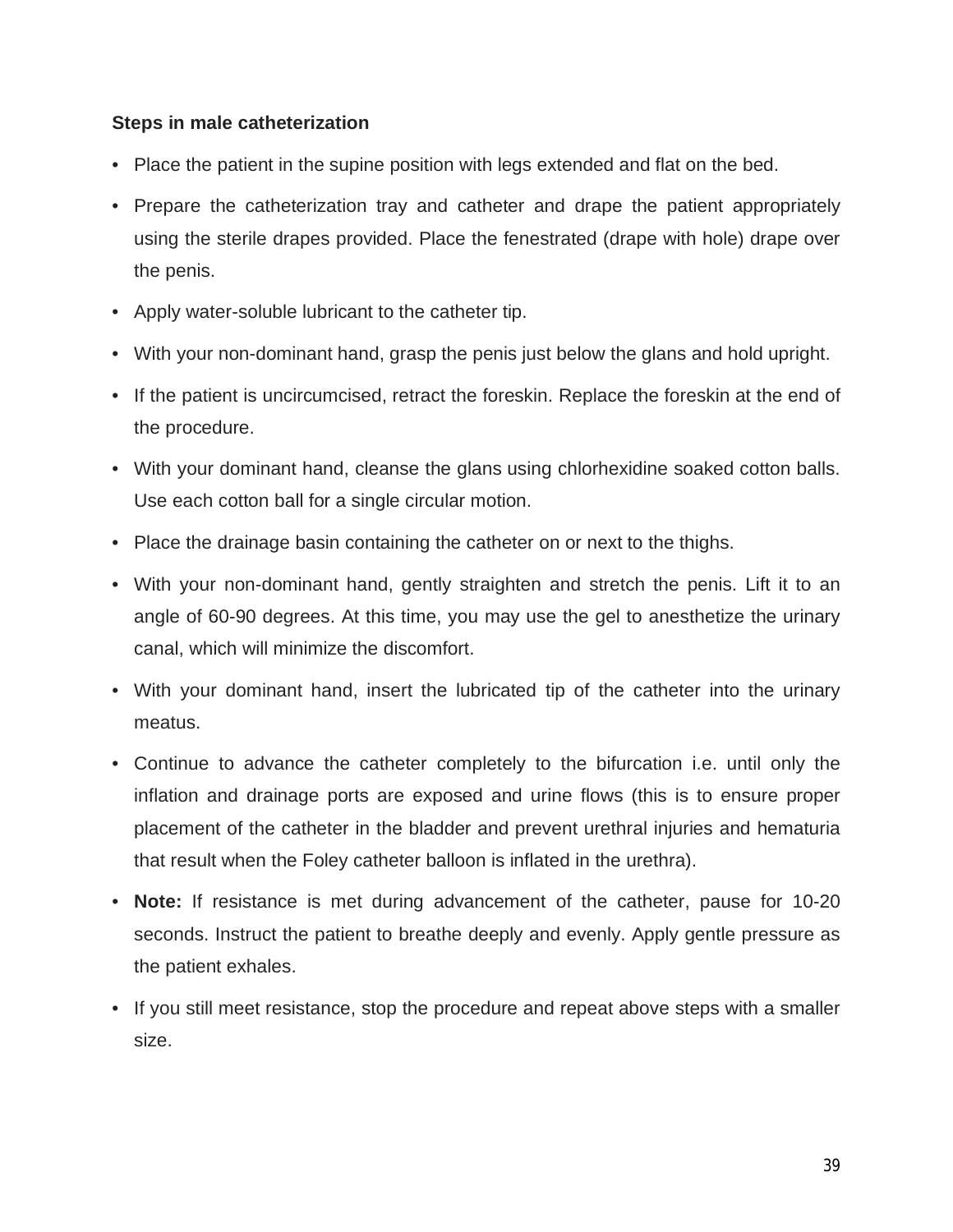- Attach the syringe with the sterile water and inflate the balloon. It is recommended to inflate the 5cc balloon with 7-10cc of sterile water, and to inflate the 30cc balloon with 35cc of sterile water. Improperly inflated balloons can cause drainage and leakage difficulties.
- Gently pull back on the catheter until the balloon engages the bladder neck.
- Attach the urinary drainage bag and position it below the bladder level. Secure the catheter to the thigh. Avoid applying tension to the catheter.
- Remove drapes and cover patient. Ensure drainage bag is attached to bed frame. Remove your gloves and wash hands.
- **Note:** Never inflate a balloon before establishing that the catheter is in the bladder and not just in the urethra. If the patient reports discomfort, withdraw the fluid from the balloon and advance the catheter a little further, then re-inflate the balloon.

#### **Risks associated with catheterization include:**

- a. Urethral trauma and bleeding from inappropriate catheter size or use of force.
- b. Urinary tract infections related to poor sterile technique or long-term catheterization.
- c. Bladder spasms and pain.

#### **Skill assessment:**

- i. **Formative:** Demonstration of successful urinary bladder catheterization in a mannequin with demonstration of all aseptic precautions (5 times).
- ii. **Summative:** Demonstration of successful urinary bladder catheterization in male and female patients with demonstration of all aseptic precautions (5 times each) during internship.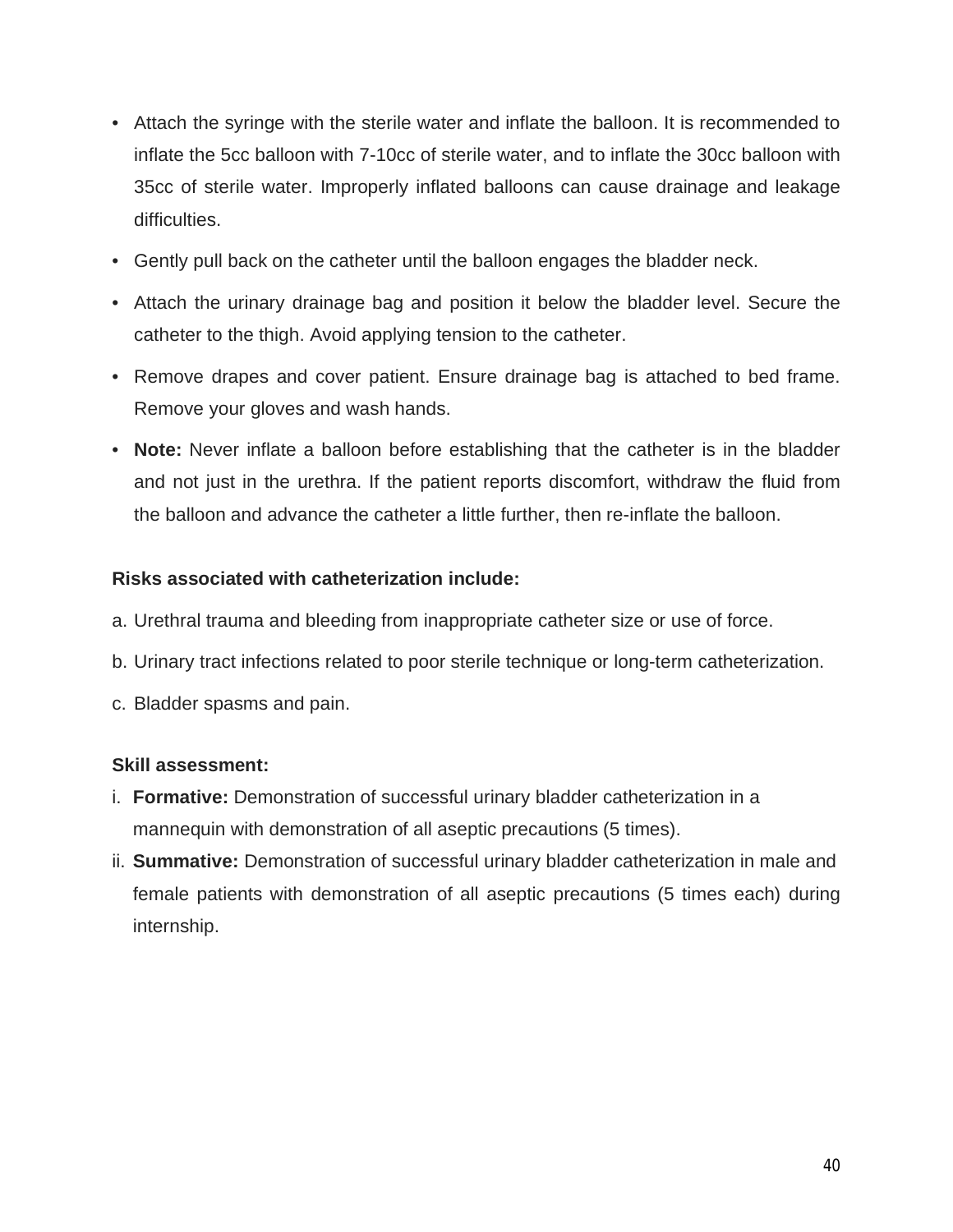#### **Example 5: Module for Consent taking and documentation**

#### **Competency in Phase-III:**

#### **Relevant Competencies:**

| <b>FM</b> | Define Consent. Describe different types of consent and        | $\mathsf{K}$ | <b>KH</b> |
|-----------|----------------------------------------------------------------|--------------|-----------|
| 4.19      | ingredients of informed consent. Describe the rules of consent |              |           |
|           | and importance of consent in relation to age, emergency        |              |           |
|           | situation, mental illness and alcohol intoxication.            |              |           |

| .SL  | Describe the steps and obtain informed consent in a simulated | $\overline{\mathsf{S}}$ S/A |  |
|------|---------------------------------------------------------------|-----------------------------|--|
| 10.2 | environment                                                   |                             |  |

|  | Identify, discuss and defend, medico-legal, socio-cultural and<br>$IM26.15$ ethical issues as they pertain to consent for surgical<br>procedures | K | KH |
|--|--------------------------------------------------------------------------------------------------------------------------------------------------|---|----|
|--|--------------------------------------------------------------------------------------------------------------------------------------------------|---|----|

| ' FN | Counsel and administer informed consent to patients and their S/A/C   SH |  |
|------|--------------------------------------------------------------------------|--|
| 2.12 | families in a simulated environment                                      |  |

#### **Prior competencies**

| FM2.32   Demonstrate ability to exchange information by verbal, or   A |  |
|------------------------------------------------------------------------|--|
| nonverbal communication to the peers, family members, law and          |  |
| enforcing agency and judiciary                                         |  |

|  | IM26.35   Demonstrate empathy in patient encounters |  | <b>SH</b> |
|--|-----------------------------------------------------|--|-----------|
|--|-----------------------------------------------------|--|-----------|

| SU8.2 | Demonstrate Professionalism and empathy to the patient | A/C |  |
|-------|--------------------------------------------------------|-----|--|
|       | undergoing General surgery                             |     |  |

|  | <b>PS1.1</b>   Establish rapport and empathy with patients | $A/C$ SH |  |
|--|------------------------------------------------------------|----------|--|
|--|------------------------------------------------------------|----------|--|

**Skill training:** Counsel and administer informed consent prior to lumbar puncture to a patient and family in a simulated environment.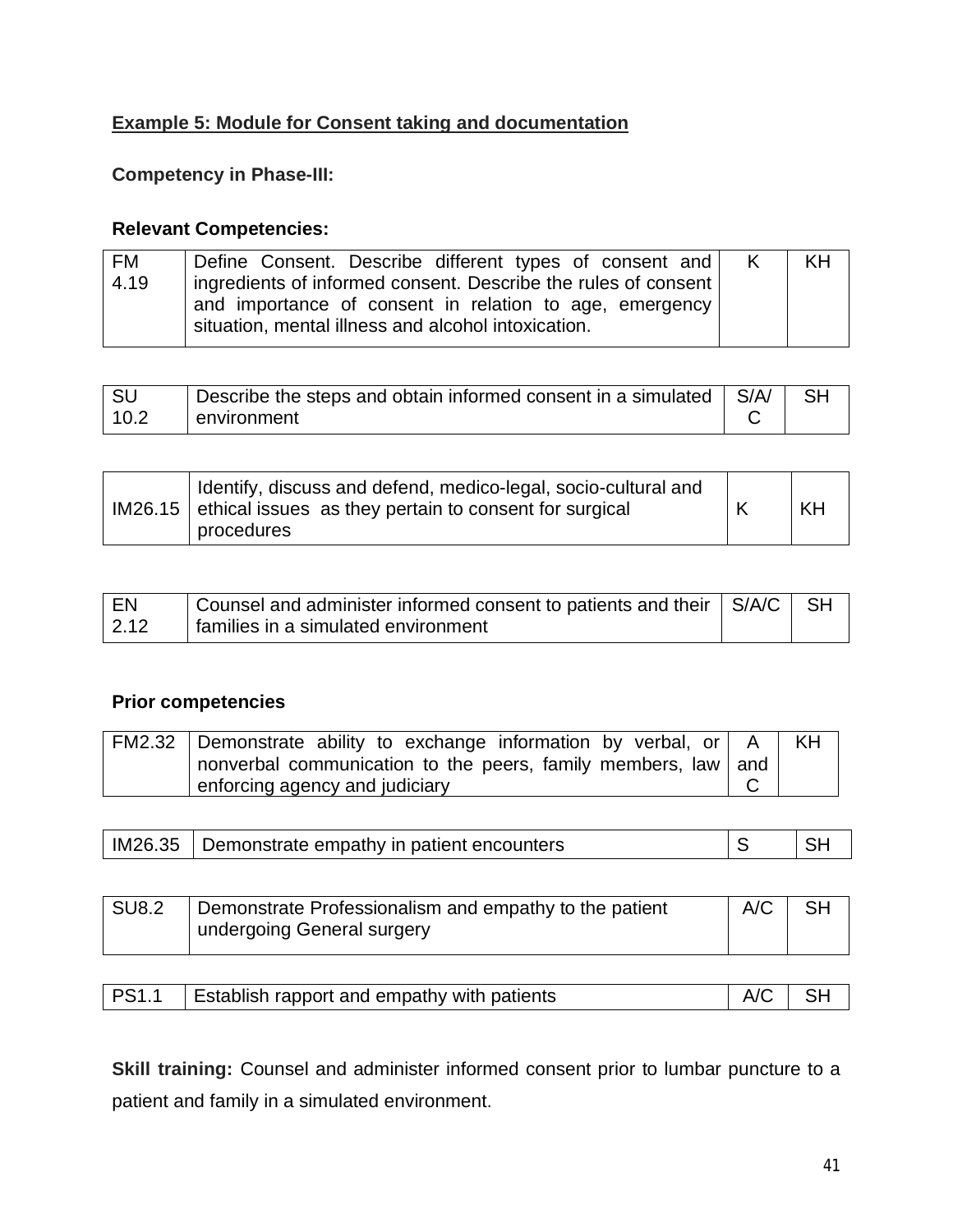#### **Objectives:**

By the completion of this module, the student will be able to:

- i. Demonstrate good communication skills and empathy,
- ii. Counsel a patient regarding the purpose, steps and complications related to lumbar puncture,
- iii. Obtain informed consent,
- iv. Document the informed consent as per legal requirements.

#### **Suggested Teaching Learning Methods:**

- Lecture regarding the definition, importance, legal aspects of the consent taking process;
- Skill station using case based scenarios;
- Communication skills taught using role play or videos for cases in Indian context; documentation using structured exercises and critics.

#### **Background knowledge**

The IMG should be aware of the need and advantages, steps to perform, and consequences of lumbar puncture in a patient suspected to have meningitis or similar illnesses. She / He should know about the rights of the patient to be informed about (a) the procedure, (b) alternatives to the procedure, and (c) right for refusal (autonomy) without treatment being affected. The importance of proper documentation of the informed consent should be emphasized. The communication skills, attitude, ethics and knowledge domains should also be discussed.

#### **Steps for consent taking:**

The following steps are essential:

 The student should have completed communication skills training and counselling exercises and must be capable of demonstrating empathy.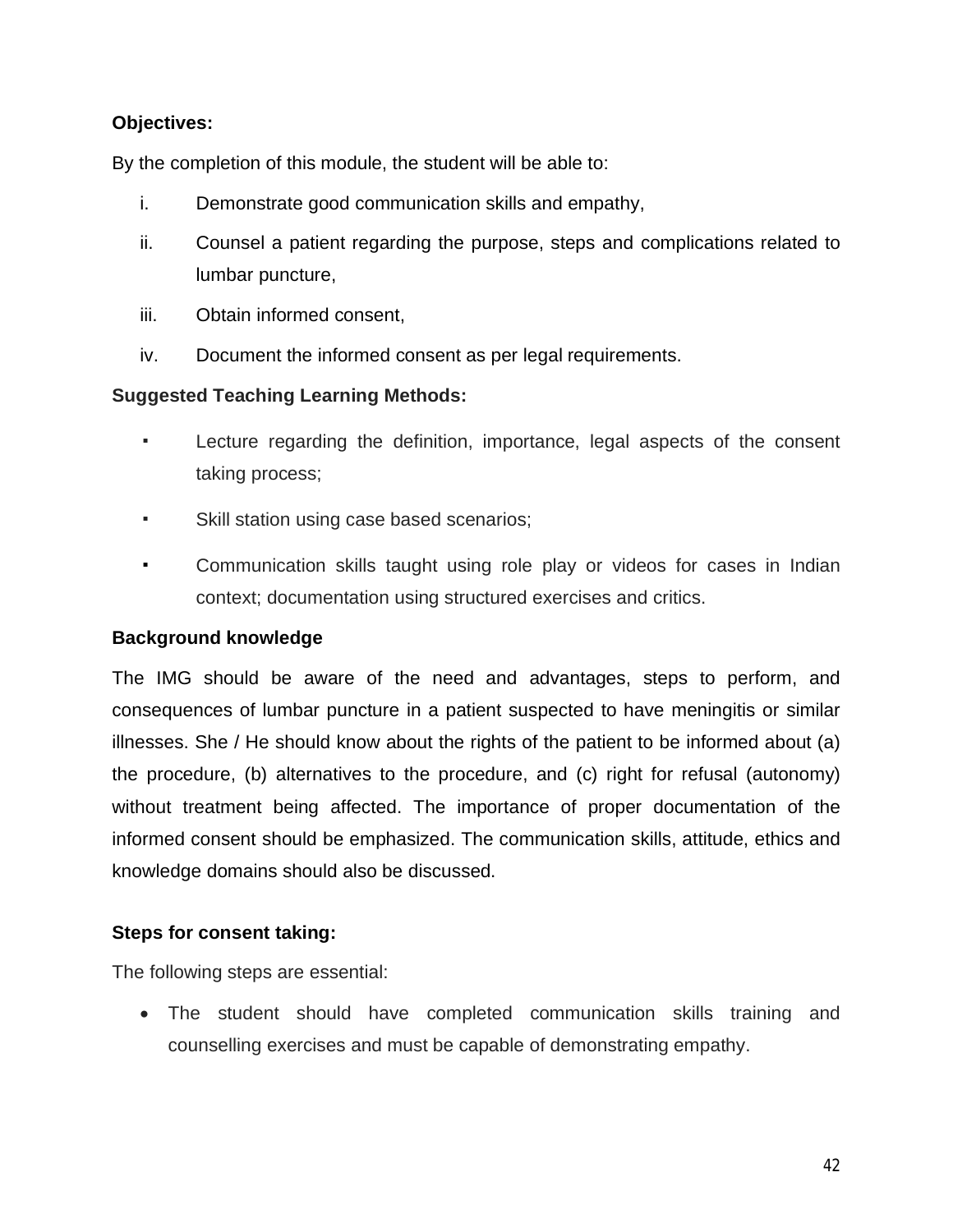- The students should have thorough knowledge of the indications, anatomical and physiologic basis and the consequences of the procedure to be followed.
- The student shall discuss the above information in a language that is understandable to the patient (simulated in skill lab). The student should consider the patient's educational status and expectations and be open to questioning.
- The student shall emphasize the advantages of the procedure to convince the patient and family, but should also make them understand of their right to refusal, without the treatment being affected.
- The student shall describe about the legality of informed consent.
- Perform the correct documentation including writing the consent by hand in vernacular with signatures of patient, legally authorized representative or parent (as the case may be) and countersigned by the witness and the clinician with date, time etc..
- The training can also include critics of few consent documents from various situations and departments (like General Medicine, General Surgery, Pediatrics, Obstetrics & Gynaecology, Radiodiagnosis, Oncology etc.)
- The student can also be introduced to consent taking in relation to recruitment of subjects in research as well (Competency No. IM 26.49 administer informed consent and appropriately address patient queries to a patient being enrolled in a research protocol in a simulated environment)

**Skill assessment:** This skill requires certification. Skill assessment is recommended using affective OSCE (using simulated patients), written exercises, logbooks or portfolios.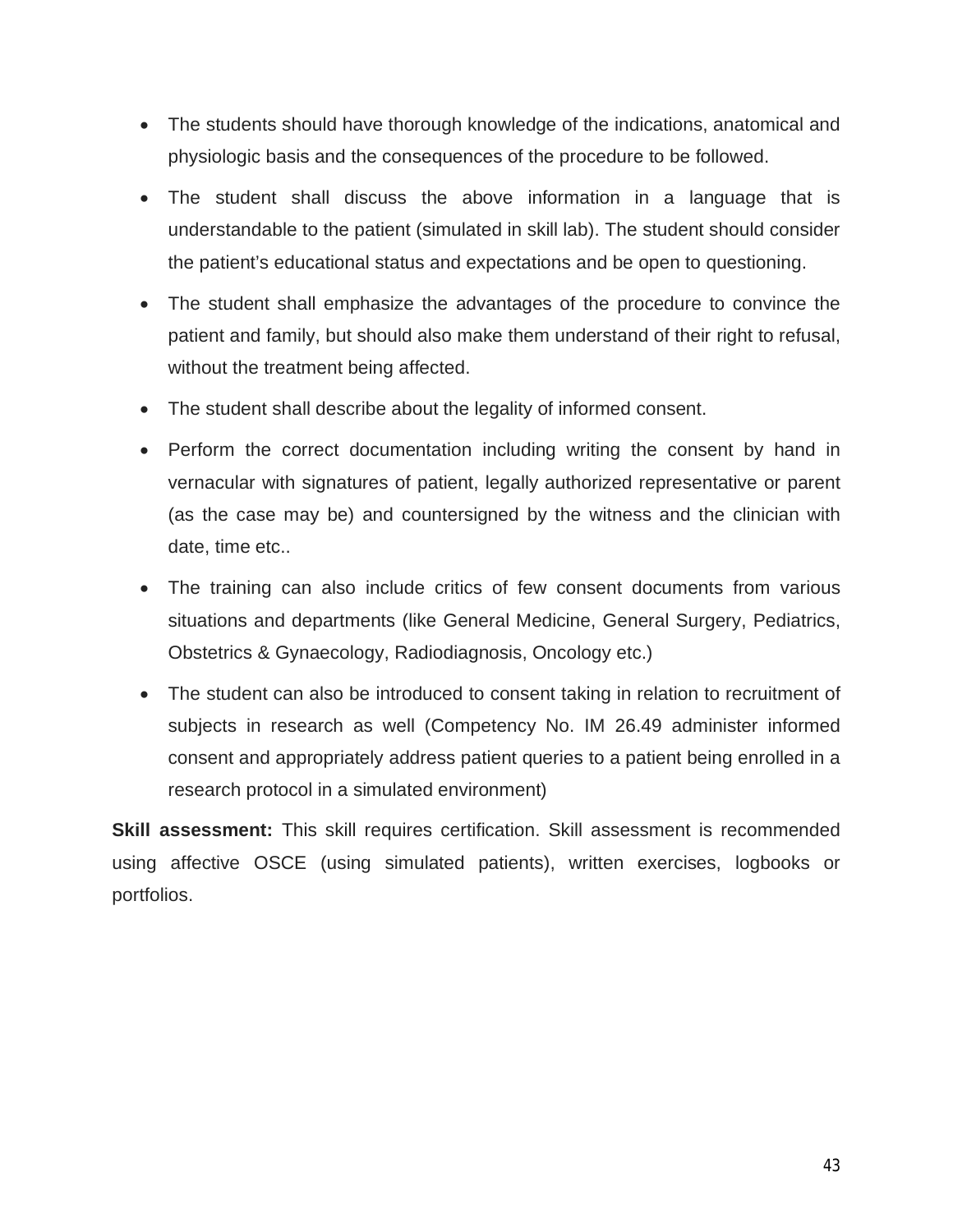#### **Example 6: Module for Suturing a wound– simple sutures**

Relevant competencies:

- SU14.3 Describe the materials and methods used for surgical wound closure and anastomosis (sutures, knots and needles).
- SU14.4 Demonstrate the techniques of asepsis and suturing in a simulated environment
- Regulations on Graduate Medical Education, Part II, 2019 Table 11:

Certifiable Procedural Skills: General Surgery: **Basic suturing**

#### **Objectives:**

By the completion of this module, the student will be able to suture a wound by simple suture in a simulated environment.

• Suggested Teaching Learning Method: DOAP sessions

#### **Background Knowledge:**

- SU5.1 Describe normal wound healing and factors affecting healing.
- SU5.2 Elicit, document and present a history in a patient presenting with wounds.
- SU5.3 Differentiate the various types of wounds, plan and observe management of wounds.
- SU5.4 Discuss medico-legal aspects of wounds.

Knowledge about different suture materials, advantages, disadvantages, selection of appropriate suture material.

Wound cleaning and administration of local anesthesia.

#### **Equipment / Instruments / other requirements:**

Suturing task training models / part mannequins.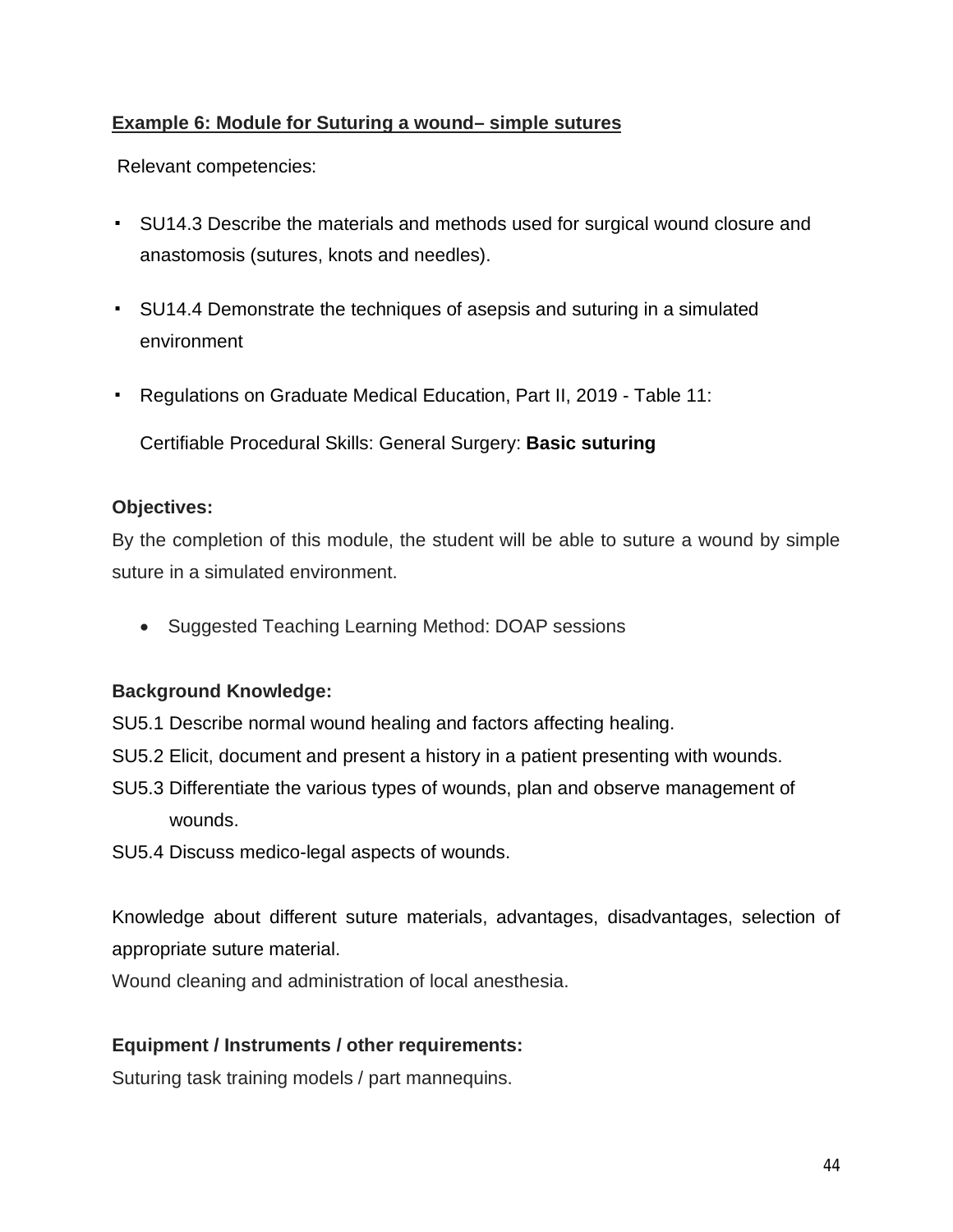Appropriate Suture material like 2-zero nylon/silk with atraumatic reverse cutting needle.

Suturing Instruments – Thumb forceps, Needle holder and scissors.

|                         | <b>Steps for simple suturing</b> - can be used as check list                                                                                                                             | Performed<br>Correct = $\checkmark$<br>Not correct= X | Remarks |
|-------------------------|------------------------------------------------------------------------------------------------------------------------------------------------------------------------------------------|-------------------------------------------------------|---------|
| 1                       | Explain to patient or relatives regarding need of procedure<br>and record informed consent.                                                                                              |                                                       |         |
| $\mathbf{2}$            | Clean the wound and surroundings with appropriate antiseptic<br>solution and maintain asepsis during procedure. Wear well-<br>fitting surgical glove.                                    |                                                       |         |
| $\mathbf{3}$            | Local or general anaesthesia is given / tested/ confirmed                                                                                                                                |                                                       |         |
| $\overline{\mathbf{4}}$ | Hold the toothed forceps with non-dominant hand to grasp the<br>skin edges. If necessary, debride edge                                                                                   |                                                       |         |
| 5                       | Hold a needle holder in dominant hand by partially inserting<br>the thumb and ring fingers into the loops of the handle                                                                  |                                                       |         |
| 6                       | Needle grasped at its centre or $50 - 60$ % back from pointed<br>end.                                                                                                                    |                                                       |         |
| $\overline{7}$          | The needle grasped 1-2 mm from the tip of needle holder.                                                                                                                                 |                                                       |         |
| 8                       | Placement of the 1 <sup>st</sup> suture is begun by grasping the skin<br>edge, slightly everting and needle entering perpendicular from<br>outside-in 1.5 cm from the edge of the wound. |                                                       |         |
| 9                       | The needle is re-grasped with forceps after being driven<br>through the full thickness of the skin from outside in.                                                                      |                                                       |         |
| 10                      | Same technique is followed on the other skin edge exactly<br>opposite to the previous bite from inside out.                                                                              |                                                       |         |
| 11                      | The suture material is drawn through the skin leaving 2-3 cm<br>protruding from the skin surface.                                                                                        |                                                       |         |
| 12                      | The long strand is wrapped around needle holder to form loop<br>for throw.                                                                                                               |                                                       |         |
| 13                      | The short strand is grasped and pulled through the loop to<br>form a square knot, just tight enough to approximate the<br>wound edges.                                                   |                                                       |         |
| 14                      | The second throw of the square knot is initiated with the long<br>strand warped around the needle holder.                                                                                |                                                       |         |
| 15                      | Hold the short end with the needle holder and pull the strand<br>out to make a knot and tightened securely over the first knot.                                                          |                                                       |         |
| 16                      | The suture material is cut with scissor $1 - 2$ cm away from the<br>knot.                                                                                                                |                                                       |         |
| 17                      | The procedure is repeated 1.5 cm away.                                                                                                                                                   |                                                       |         |
| 18                      | Wound is cleaned, local antibiotic ointment/ cream is applied<br>and proper dressing is given.                                                                                           |                                                       |         |
| 19                      | Patient is explained about postoperative care.                                                                                                                                           |                                                       |         |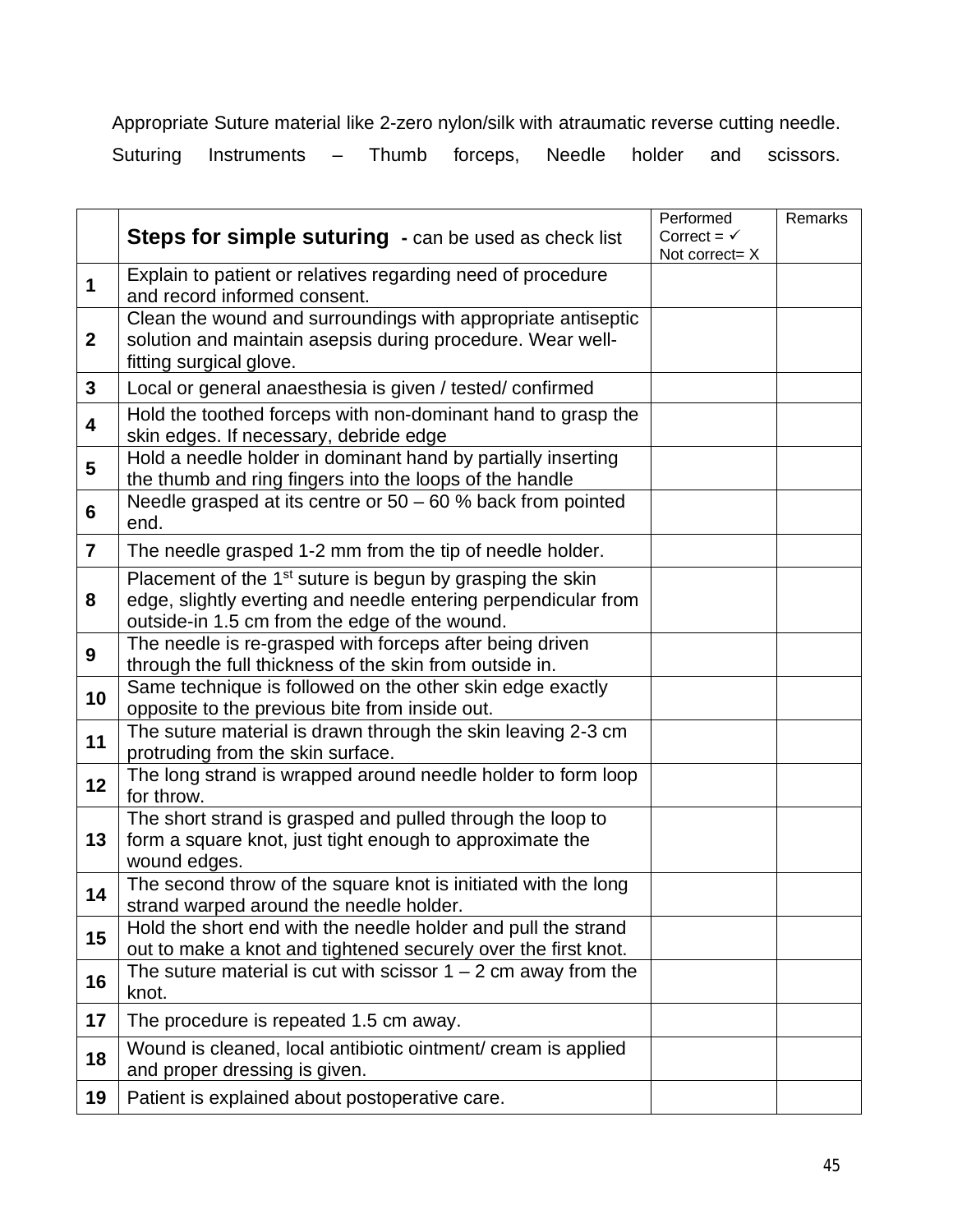#### **Skill assessment:**

### **OSCE type stations, where observer or their group members can observe with a check list.**

**Note:** Apart from the Psychomotor skill, the module can be further expanded to include communication skill (counseling, obtaining consent) and attitude (respond to the patient's concerns, inform the patient of your findings and conclude). This can be done either with check lists or by using global ratings.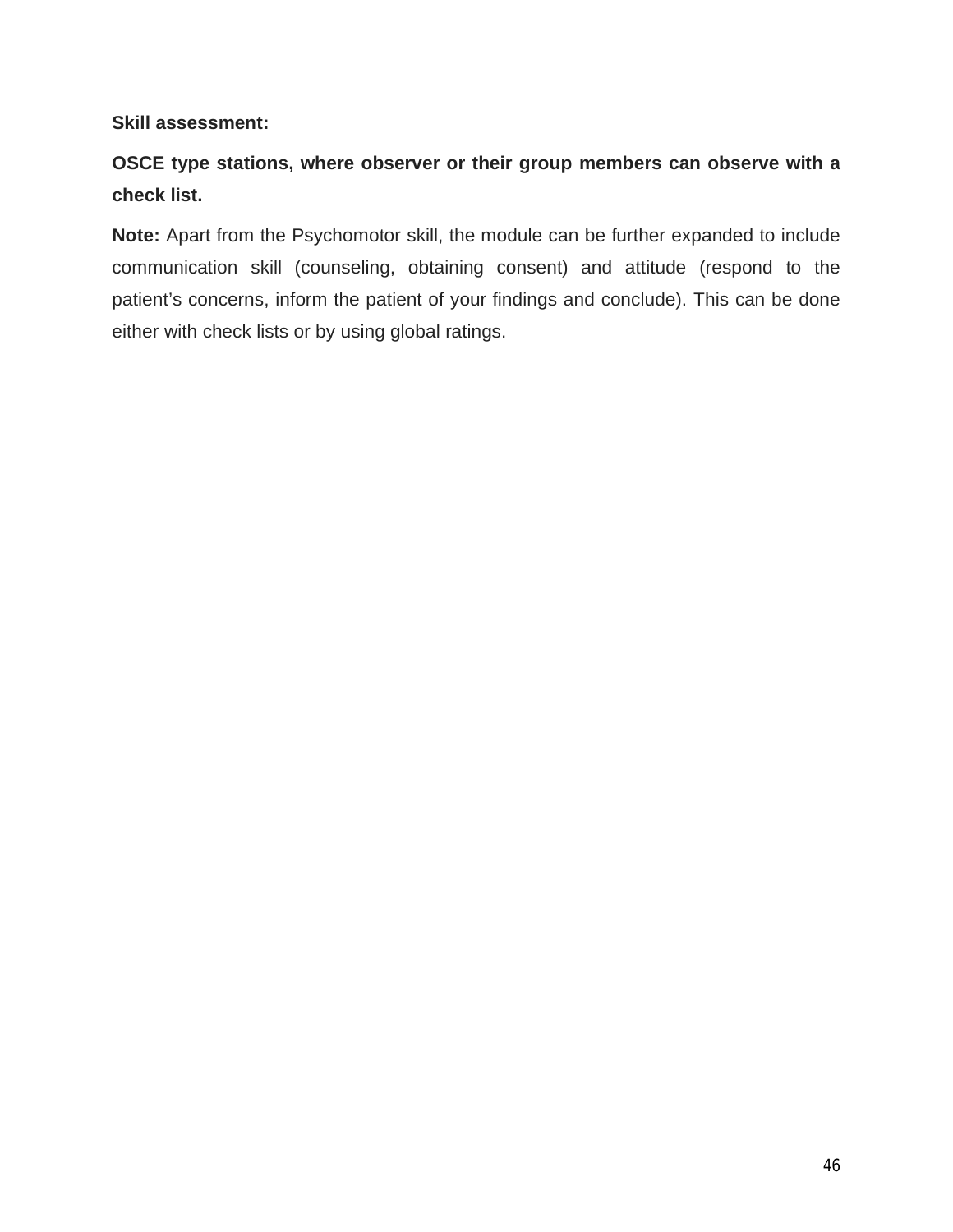# **Annexure C**

# **Guidelines for development of skills lab at medical colleges**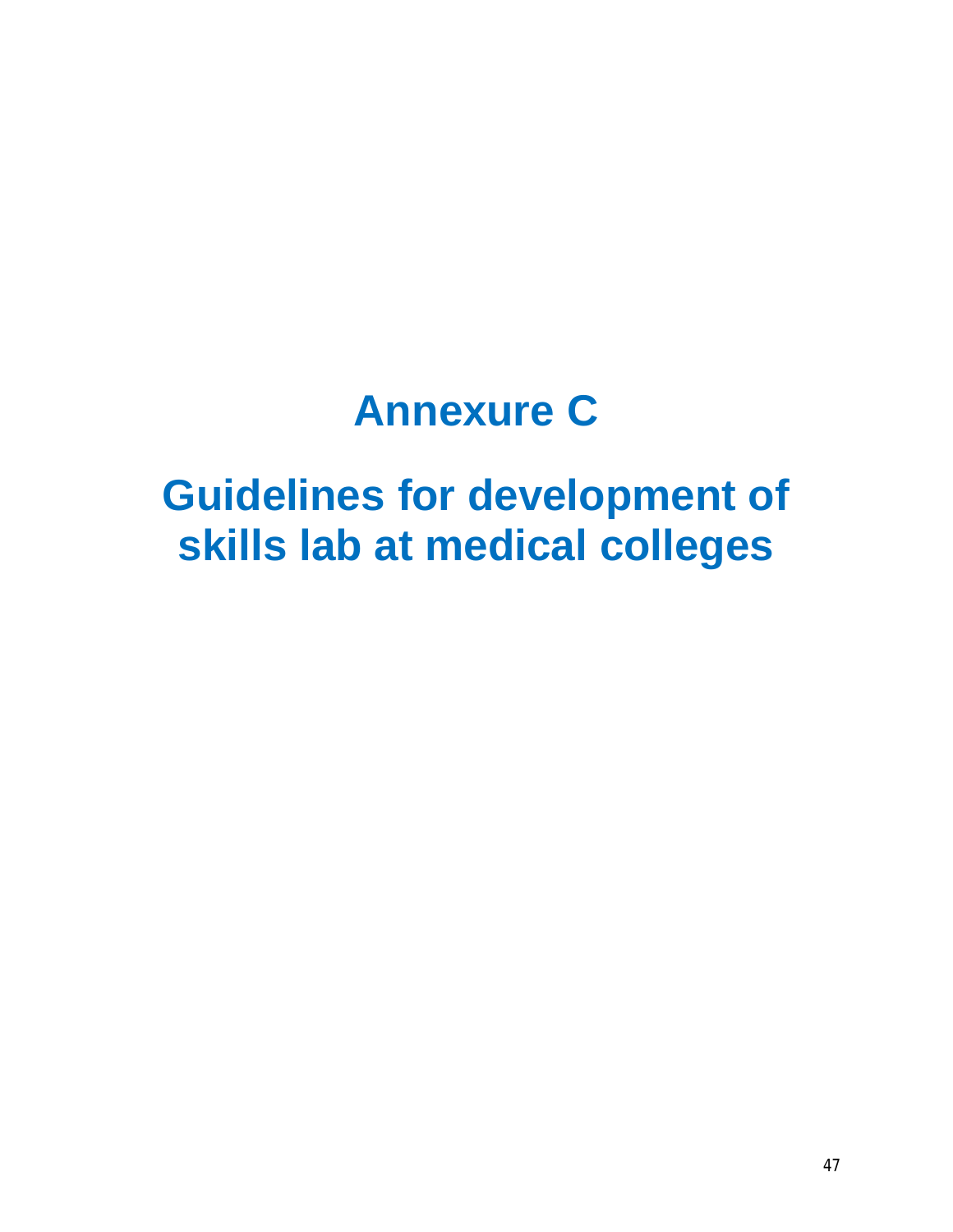# **Annexure C**

#### **6.1 Guidelines for development of skills lab at medical colleges:**

- 1. Every medical institution must provide students access to a skills laboratory where they can practice and improve skills pre-specified in the curriculum.
- 2. The purpose of the skills lab is to provide a safe and non-threatening environment for students to learn, practice and be observed performing skills in a simulated environment thus mitigating the risks involved in direct patient exposure without adequate preparation and supervision.
- 3. The skills lab attempts to recreate the clinical environment and tasks which future health care workers have to perform with various levels of complexity and fidelity.
- 4. Skills labs are used to enhance clinical, psychomotor and communication skills - as well as teamwork.
- 5. The skills lab that fulfills the requirements of the outcomes in undergraduate curriculum should contain, at the minimum, the following:
	- a. The skills lab should have a total area of at least 2000 sqft for 100 students, there must be a facility for minimum of 04 rooms (preferably 08) for examination of patients or standardized/ simulated patients.
	- b. The skills lab should be equipped with a facility for video recording and review of the interaction. This is vital for teaching communication skills.
	- c. A room for demonstration of skills to small groups,
	- d. A review or debriefing area,
	- e. Stations for practicing skills individually or in groups,
	- f. Trainers or mannequins required to achieve skills outlined in the competency based undergraduate curriculum document,
	- g. Adequate storage space for storage of mannequins and/or other equipments,